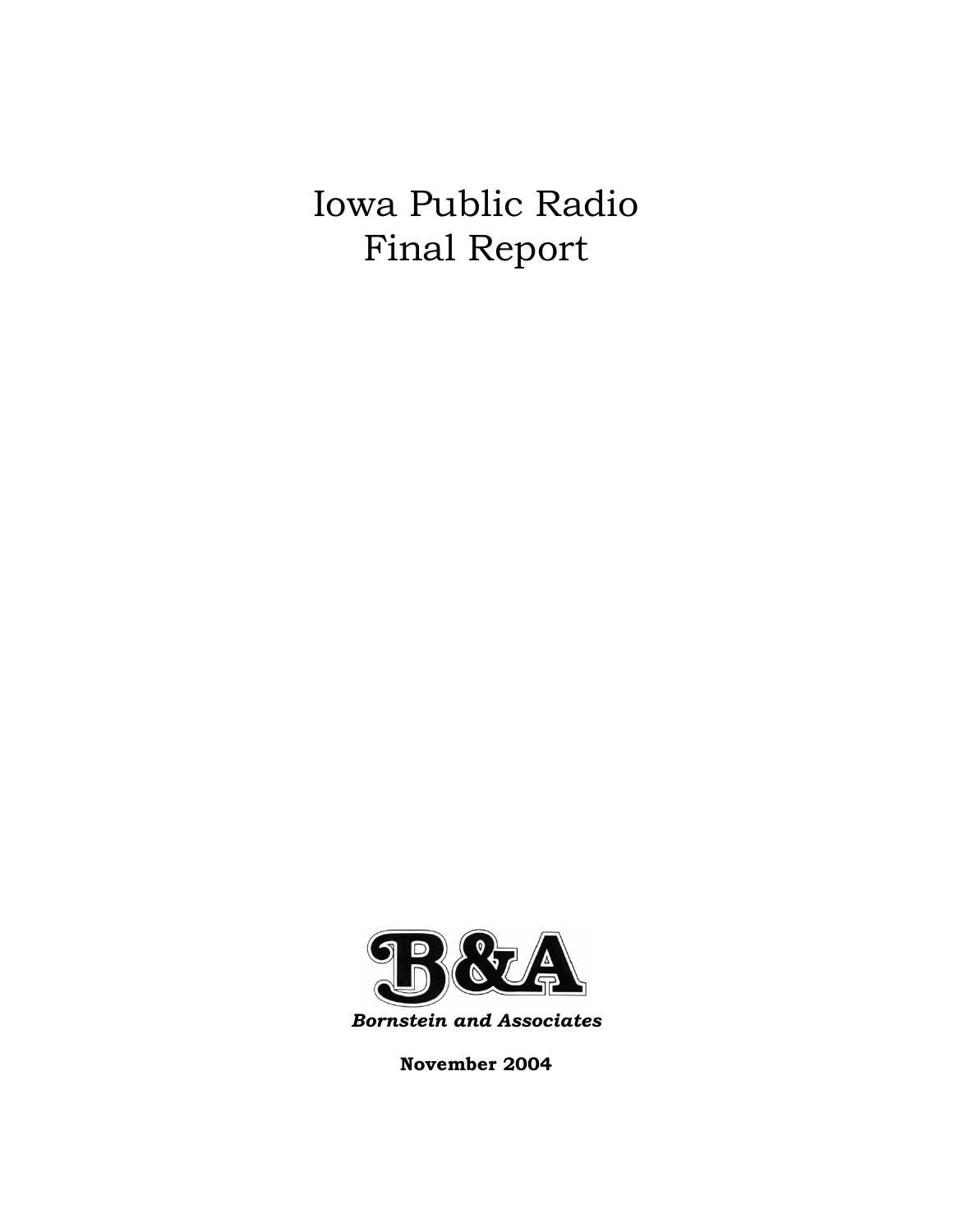# **Table of Contents**

| Michigan Public Media (formerly Michigan Public Radio) 23      |  |
|----------------------------------------------------------------|--|
|                                                                |  |
|                                                                |  |
|                                                                |  |
|                                                                |  |
|                                                                |  |
|                                                                |  |
|                                                                |  |
| Recommendations to Executive Council and Executive Director 40 |  |
|                                                                |  |
|                                                                |  |
|                                                                |  |
| Executive Council/Director Recommendations Timeline 47         |  |
|                                                                |  |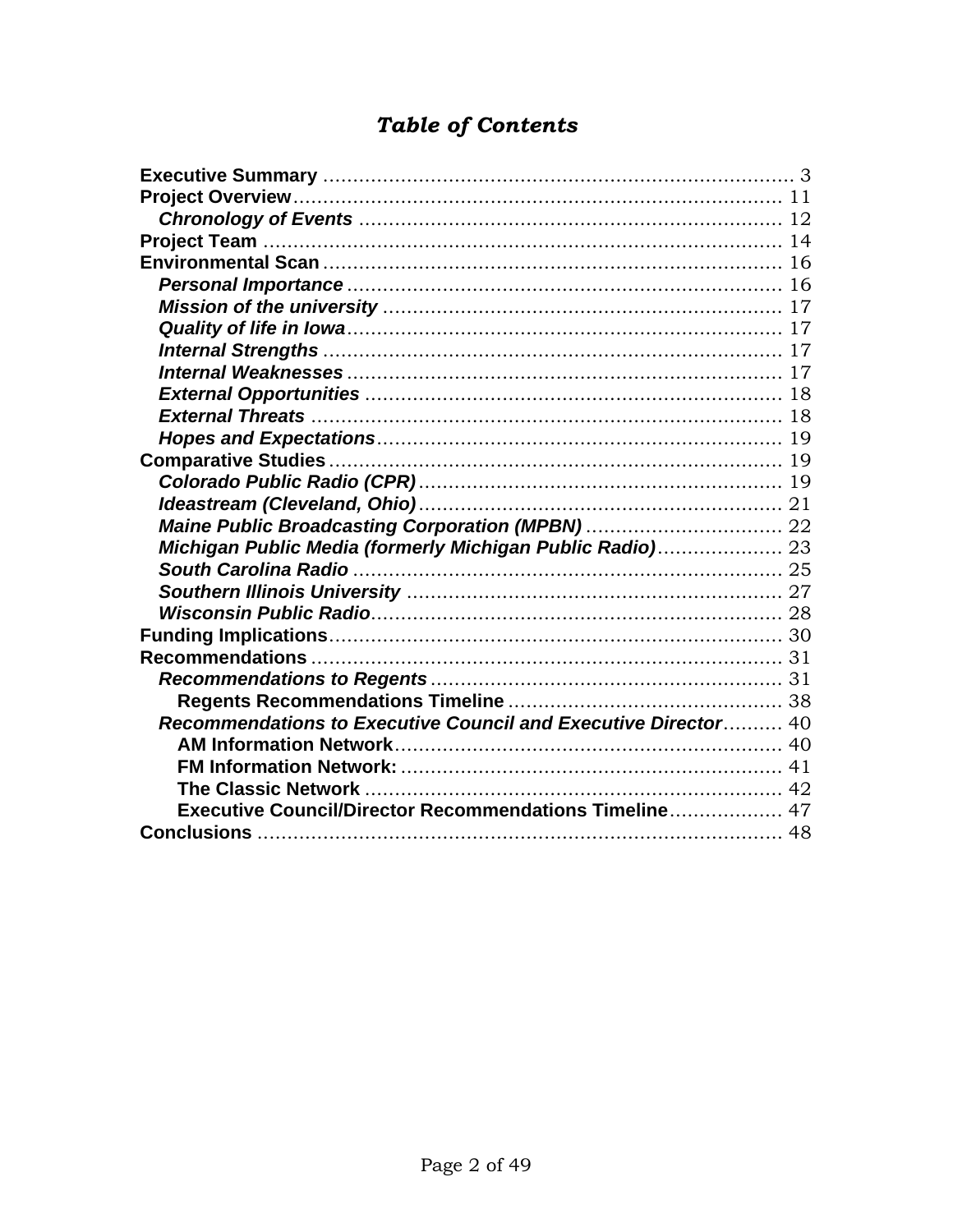# **Executive Summary**

### **Project Overview**

This report summarizes the results of a comprehensive study conducted by *Bornstein & Associates LLC* (B&A) for the Iowa Board of Regents related to increased collaboration and coordination between the public radio operations at Iowa State University, the University of Iowa, and the University of Northern Iowa. The study originally proposed five phases. Phase IV of project was eliminated based on discussions, findings and proposed directions developed during Phases I through III.

B&A collected and analyzed relevant internal data regarding the three public radio stations during Phase I of the project. It conducted an extensive series of "environmental scan" interviews with internal and external key stakeholders of the three organizations, following which it proposed a draft mission statement and measures of success. This information was reviewed, revised, and endorsed by the Regent President and President Pro-Tem, and the presidents of the three Regents' universities.

During Phase II, B&A proposed how public radio services in Iowa might be reconfigured, drawing upon the information it collected and analyzed during Phase I. This proposal was discussed with the three station general managers in a two-day retreat and forwarded to the Regents leadership and presidents for their review and endorsement.

During Phase III, B&A conducted interviews with comparable public radio organizations throughout the country that have gone through similar processes, and it discussed the project with Corporation for Public Broadcasting (CPB) executives to determine possible CPB interest in funding for implementing study results.

The project's original Phase IV proposed a meeting with working groups from the three stations to discuss how best to implement strategies identified earlier in the project. However, the consultants and the three station managers concluded that such a meeting would be premature and unproductive, given the need to work out a number of legal and logistical details with human resource administrators from the three Universities, necessary Board of Regents consideration and approval of the study's recommendations, the subsequent creation of an Iowa Public Radio Executive Council, and the hiring of an Executive Director. Therefore, a decision was made to eliminate Phase IV of the study.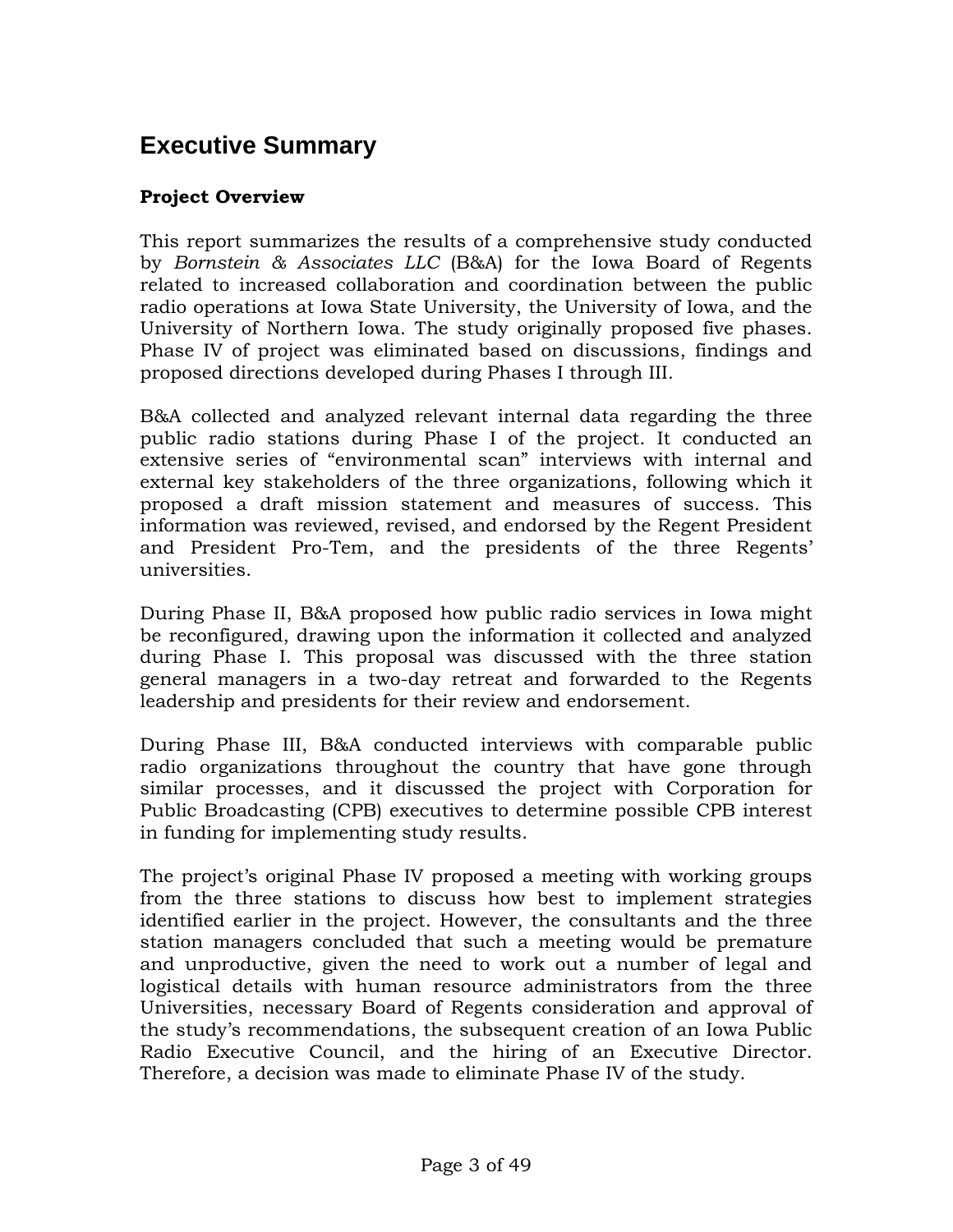Phase V consists of developing and discussing this report with the Regents leadership and the three university presidents, and presenting it to the Board of Regents for their discussion and approval.

### **Project Team**

B&A is an executive recruiting and management consulting firm that specializes in providing services to public broadcasting organizations. It is formally allied with NETA Consulting, a service of the National Educational Telecommunications Association (NETA). NETA is a professional association that serves public broadcasting licensees and educational entities in all 50 states, the U.S. Virgin Islands, and Puerto Rico. The B&A project team for this project included the following individuals:

*Ronald C. Bornstein*, a veteran state and national public broadcasting executive and higher education administrator, served as the engagement partner and project team coordinator.

*Larry Dickerson*, former Director of the Communication Division of the University of Wisconsin-Extension and General Manager of WHA Radio and Television, assisted with the environmental scan and other research activities and served as the primary writer for the project.

*Dr. Jack W. Mitchell,* a Professor of Journalism & Mass Communication at the University of Wisconsin-Madison and former Director of Wisconsin Public Radio, served as the principal investigator for the project.

*Judy Stone Weaver*, a former university administrator and director of a state public broadcasting agency, assisted in conducting the environmental scan interviews and the analysis of organizational structure and collaborative opportunities.

### **Environmental Scan**

In August 2004, B&A conducted 165 face-to-face and telephone interviews with internal and external key stakeholders of the three public radio institutions. Some of the key findings from this study were:

Listeners value the national and local news and public affairs programs on public radio as well as its music and cultural affairs programming.

Stakeholders believe the stations are consistent with the non-academic public service missions of the universities, that they are excellent promotional tools for the universities, and that they assist in student training in broadcast related areas of study.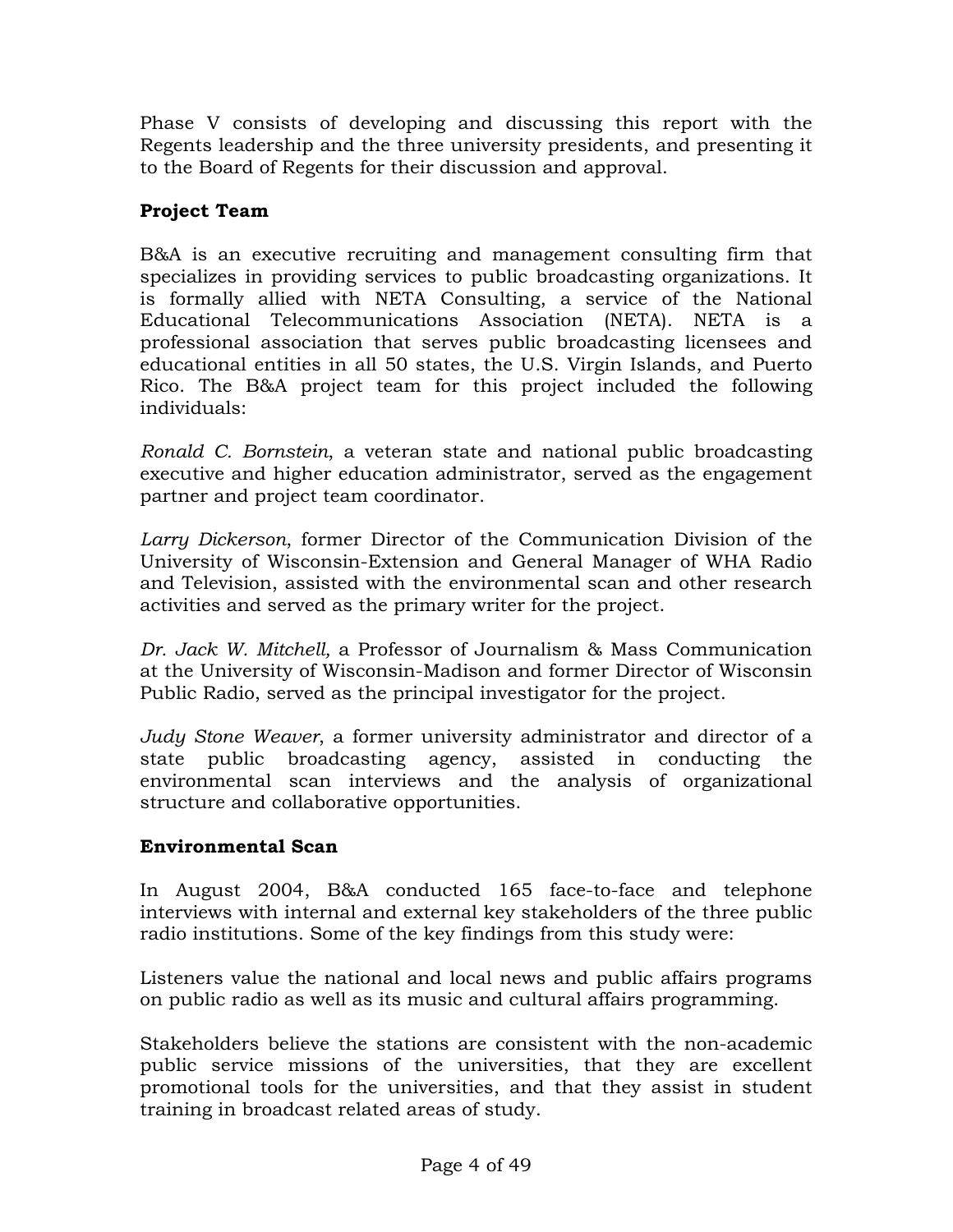Public radio contributes to the quality of life in Iowa chiefly because of its local news and event coverage, which brings communities together.

The greatest strengths of the stations are their national and local news and public affairs programs, their association with the universities, and their local presence. Other strengths include the stations' staffs, their music and arts programming, their fundraising capabilities, and their relationships with their audiences.

Internal weaknesses include a lack of financial resources, some management and staffing problems, and the quality of some locally produced programs. Other problems include some university relationships, overlapping program schedules, and the lack of coordination among the stations.

Stakeholders perceived opportunities for sharing programs, developing a plan for increased coverage of the state, sharing staff, producing more local programming, joint fundraising activities, and reducing administrative overhead.

The most frequent identified threat was the loss of funding, especially if a local presence in communities and a close working relationship with the universities was not maintained. It was agreed that the Iowa Public Television model was inappropriate for public radio. Concerns were expressed about how jointly raised funds would be distributed, how decisions would be made, and how to keep the process from being driven by issues and forces other than making public radio more effective.

There was a lack of consensus about the need for collaboration or consolidation and whether sufficient funds might be saved or raised through this process to reduce the need for tax support because of costs related to improving programming and providing increased coverage for the state.

Stakeholders agreed that greater coordination and cooperation is needed; resources should be shared; programming should be improved; coverage should be statewide; and local identities and relationships with existing audiences and institutions should be maintained.

### **Comparative Studies**

B&A contacted other public radio organizations that have undertaken similar consolidation or coordination efforts. The stations interviewed included: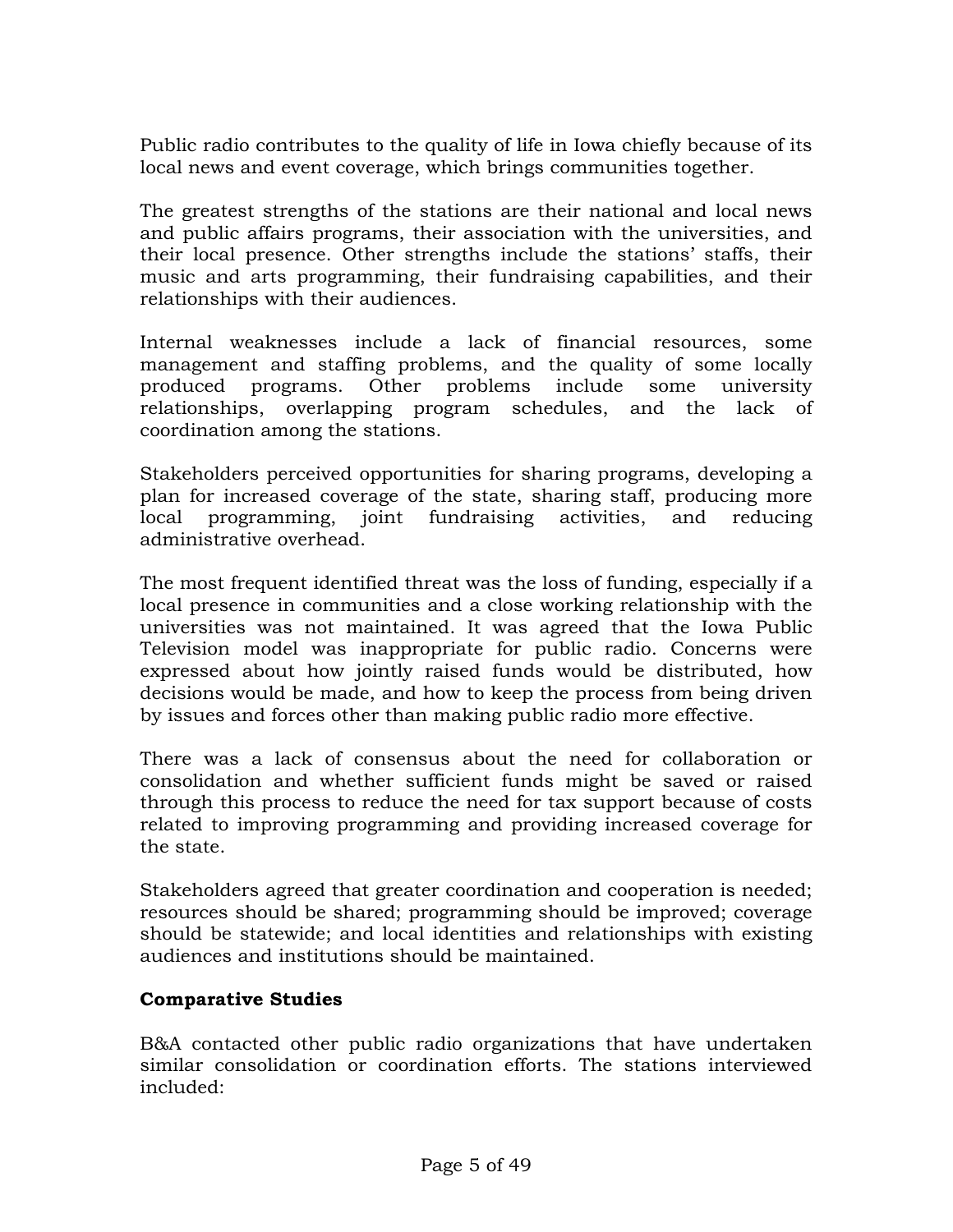*Colorado Public Radio* (CPR) was created in 1992 through the merger of two community licensees. The unification improved programming and set up a satellite distribution system. Next year, CPR will have 11 stations in its network.

*Ideastream* (Cleveland, Ohio) was created in 2001 through the merger of two independent public radio and television organizations. They created a new organization called Ideastream, which is a multi-media public service organization providing programming on television, radio, the web, distance education, a statewide cable channel, a statewide news bureau, and an audio-visual service for the statehouse.

*Maine Public Broadcasting Corporation* was created in 1992 through the merger of the Maine Public Broadcasting Network and the Colby, Bates, Bowdoin Educational Telecasting Corporation. A new non-profit community organization was created by the legislature that resulted in reduced overhead costs and provided more coordinated and improved public broadcasting services to the state.

*Michigan Public Radio* was created in 1996 following rule changes by the Corporation for Public Broadcasting related to its Community Service Grants. The new format increased both contributions and underwriting ten-fold. Because of this success, the university transferred its public television station and the campus video production unit to the new organization and changed its name to Michigan Public Media.

*South Carolina Radio* was created when station management looked at the coverage pattern of the stations, as well as those in Georgia and North Carolina, and decided to create a dual service wherever possible. Today, four stations carry classical music and NPR news; three carry NPR news and talk, and one focuses on jazz. The station carrying jazz involves a cooperative agreement with three other public radio entities.

*The University of Southern Illinois* also merged two of its stations after receiving a letter from CPB concerning its new criteria for Community Service Grants. No licenses were transferred and no new organization was created, but the station's staffs, formats and Friends organizations were merged. This resulted in reductions in administrative and staffing costs. Following the merger, another station was added to the group. Today, the combined broadcast signals of the three stations cover the southern third of Illinois.

*Wisconsin Public Radio* began in 1979 when two public radio stations in Madison licensed to two different organizations agreed to provide two different program services under the name Wisconsin Public Radio.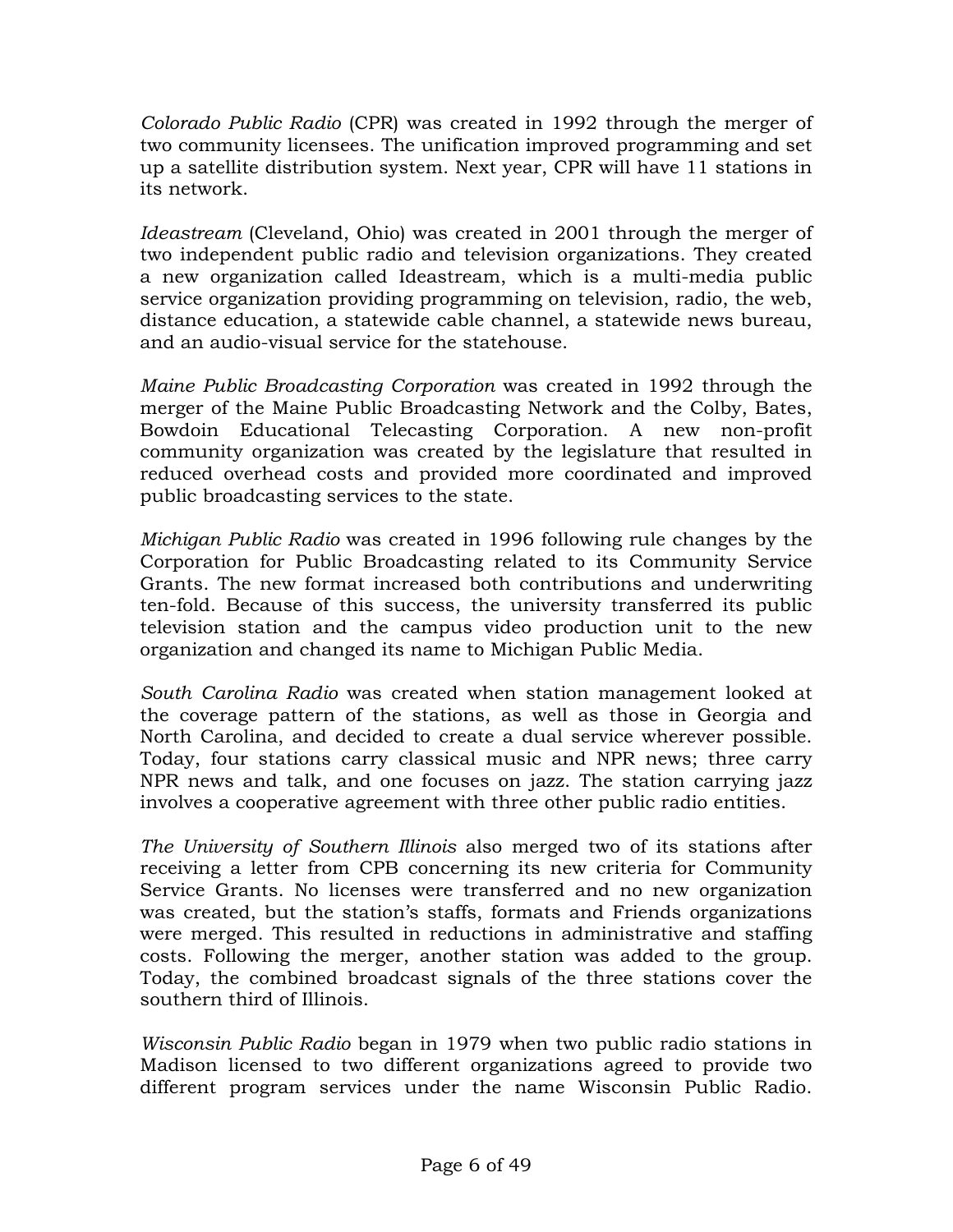Today, 27 transmitters, licensed to nine institutions, are operated under a single manager and provide two program services: the NPR News and Classical Music Network (on 10 stations) and the Ideas Network (on 17 stations).

Recommendations from these stations included many common themes. Among them were:

- Focus on improving service, not on saving money. Additional funding will come if you first improve your service. If you are going to change, change dramatically, and do it completely.
- Understand that many people resist change and they will react negatively. You probably won't hear from your supporters until "all of the smoke has cleared." Have a plan for dealing with it.
- Get as much buy-in from as many constituents as possible prior to making the change.
- Develop a clear vision and plan, and stick to it.

### **Funding Implications**

The primary objective for reorganizing the stations licensed to the Iowa Board of Regents should be to provide improved public radio services to the residents of the State of Iowa. Secondary objectives include improved efficiency; increased support from underwriting, major gifts, and membership dollars; and decreased dependence on tax revenues. If the first objective is realized, the secondary objectives will follow.

As the details of the restructuring process proceed, it will be necessary to ensure that the new structure maximizes the amount of money received from the Corporation for Public Broadcasting and minimizes the cost of National Public Radio dues and program acquisitions. Agreements will have to be reached with the existing foundations and an expanded Friends group concerning the funds collected and held by these organizations.

There will be additional start-up costs such as hiring an Executive Director and reconfiguring and augmenting technical systems to facilitate a more integrated and efficient operation. These costs must be shared among the three organizations or be paid for through grants. Corporation for Public Broadcasting executives have indicated a willingness to consider supporting some initial implementation costs if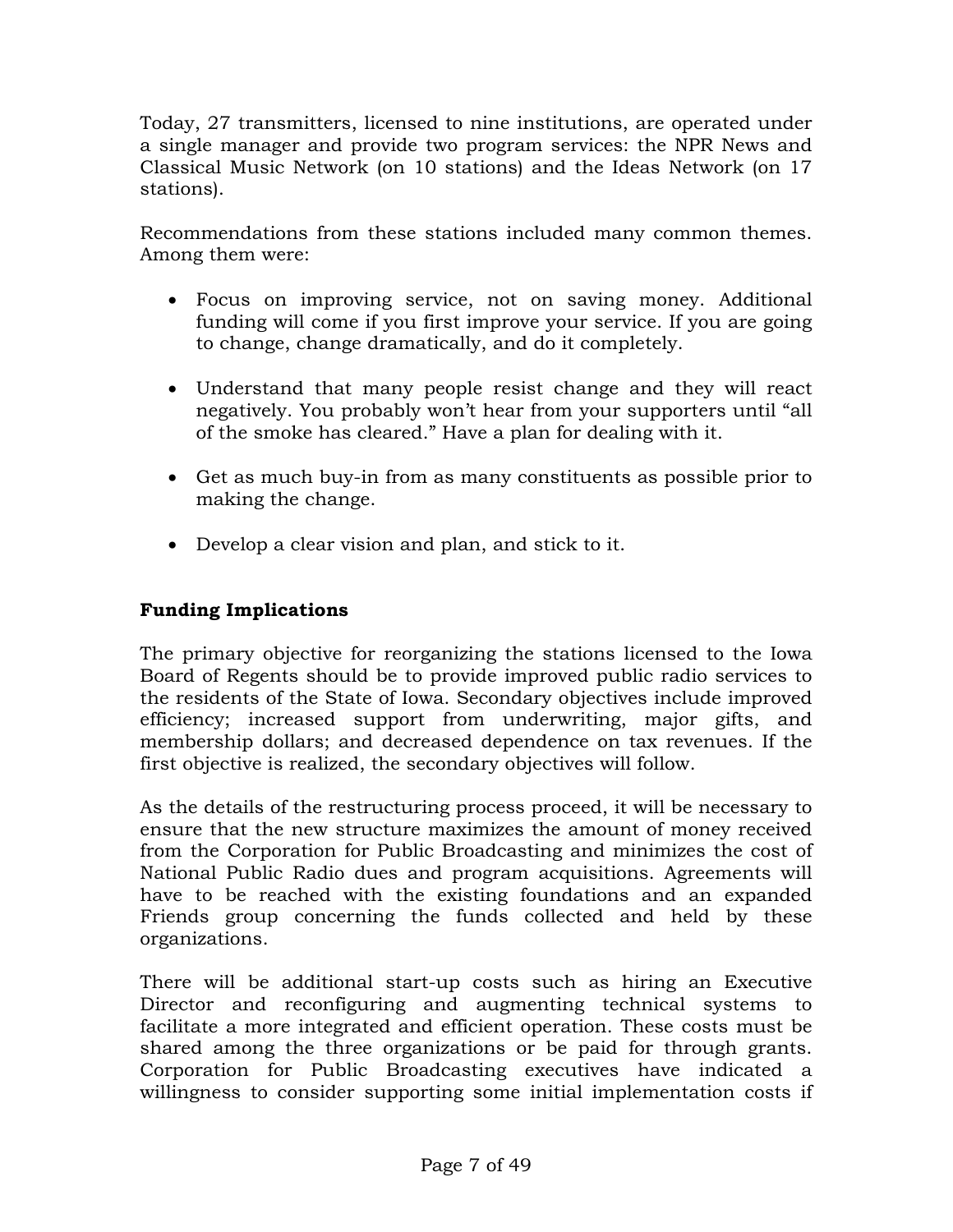the final plan is sufficiently relevant as a national model for other public radio stations.

### **Recommendations**

Based on its review of the three Iowa public radio stations, the comments and suggestions of its stakeholders, and the experience of other public radio collaborative efforts around the country, B&A makes the following recommendations for action by the Board of Regents. The recommendations do not suggest ways to provide the same public radio service at lower costs. Instead, they suggest how Iowa can improve its service, attract more listeners, and increase its level and percentage of private support, with greater efficiency and lower state support.

The recommendations are also advanced with the following caution. The Regents and the three universities should prepare themselves for resistance to any meaningful changes. Nevertheless, while initial adverse reactions from staff and listeners should be anticipated, the Regents and universities should not be deterred from making changes that will help public radio make better use of its resources, improve its program quality and relevance, serve more listeners, and better position public radio for the future.

1. Create an Executive Council to oversee all public radio facilities and operations of Regents' universities. The Executive Council should consist of one appointee of the president of each of the Regents' universities, a non-voting member from a statewide "Friends" citizen support organization to represent individual listeners and contributors, and the Iowa Public Radio Executive Director.

2. Designate the combined activities overseen by this Executive Council as "Iowa Public Radio," identified in print and in periodic on air announcements as a service of (rotate order) Iowa State University, the State University of Iowa, and the University of Northern Iowa. Stations with heritage call letters (WOI, KUNI, WSUI, KSUI) can retain their identification with specific universities.

3. Adopt the following statement as the mission for Iowa Public Radio:

Iowa Public Radio reflects and enhances the civic, cultural, and intellectual life of Iowa, statewide and regionally, making the state a better place to live and work.

The stations contribute to the outreach missions of the three Regents' universities and foster communication between the universities and Iowa residents.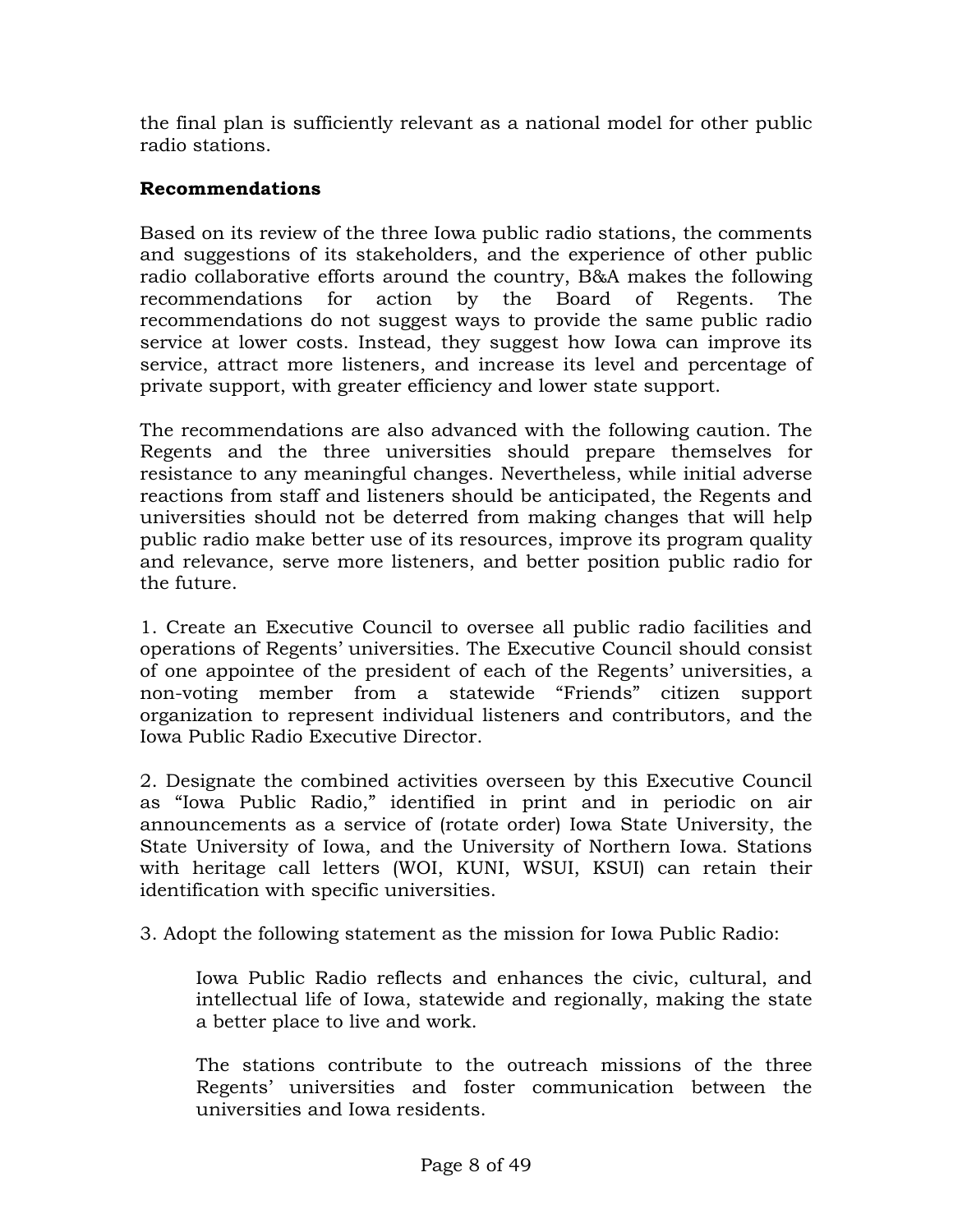4. Direct the Executive Council to continuously evaluate the performance of Iowa Public Radio and to report to the Regents annually based on the following criteria:

A. A representative sample of listeners rates the stations highly when asked if they:

- Reflect and enhance the civic life of Iowa
- Reflect and enhance the cultural life of Iowa
- Reflect and enhance intellectual life of Iowa
- Contribute to the educational outreach mission of the universities
- Foster communication between the universities and the people of the state
- Make Iowa a better place to live and work

B. An increasing number of Iowans listen to the stations and support them financially.

C. Efficiency increases, as measured by declining (institutional) cost per listener hour.

5. Direct the Executive Council to recruit, identify, and select an Executive Director for Iowa Public Radio, responsible to the Executive Council for all financial, personnel, programming and operational aspects of public radio in the three institutions.

6. Authorize the Executive Council to recognize an independent statewide Friends organization to receive, invest and disburse funds on behalf of Iowa Public Radio, all underwriting support, and all individual contributions of less than \$10,000.

7. Request that the foundations of the three universities seek major gifts and bequests in excess of \$10,000 on behalf of Iowa Public Radio or its stations. Request, further, that the foundations expend all funds currently held on behalf of Iowa Public Radio stations, and any more received by the foundations on behalf of Iowa Public Radio in the future, consistent with donor intent and at the direction of the Executive Director of Iowa Public Radio.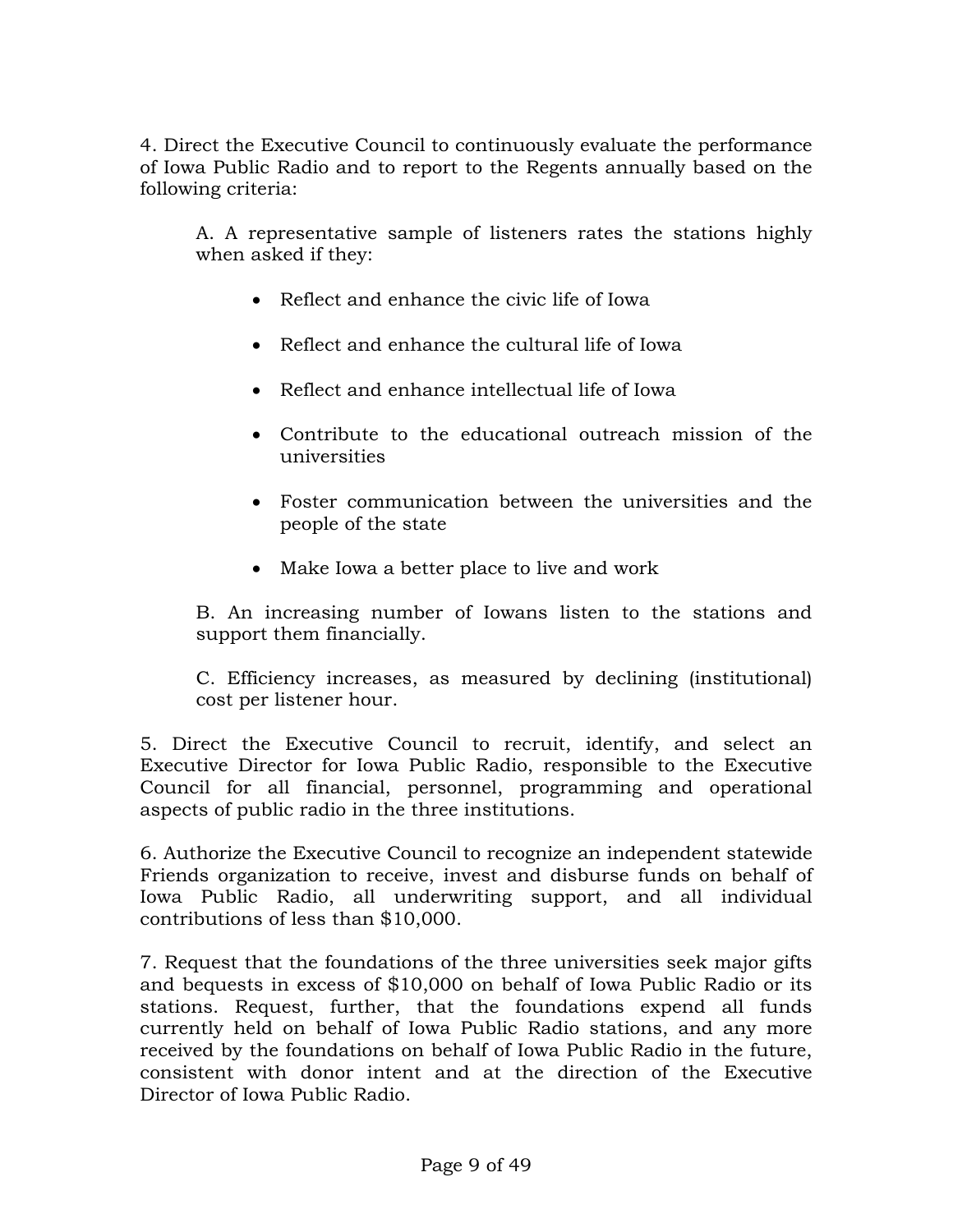8. Authorize the three universities to gradually decrease their institutional support for Iowa Public Radio stations by a total of \$300,000 over a five-year period.

9. Direct the three universities to reconcile differences in personnel policies, classifications, and salaries for employees performing similar functions for Iowa Public Radio stations, and to work constructively with Iowa Public Radio management to treat fairly any employee adjustments resulting from increased and more effective collaboration and coordination.

10. Direct the Executive Council to extend FM service to the western parts of Iowa and any other inadequately served areas to enable Iowa Public Radio to provide a truly statewide service.

### **Conclusions**

The consultants are not suggesting that the three broadcast organizations in Iowa are unsuccessful. Each does a good job within its resources and each has developed a loyal following. But each has probably reached its full potential as a totally independent university station. Public radio in Iowa has not reached its full potential, however. B&A believes implementation of its recommendations will allow public radio in Iowa to do so. The state, the universities, and the people of Iowa deserve no less.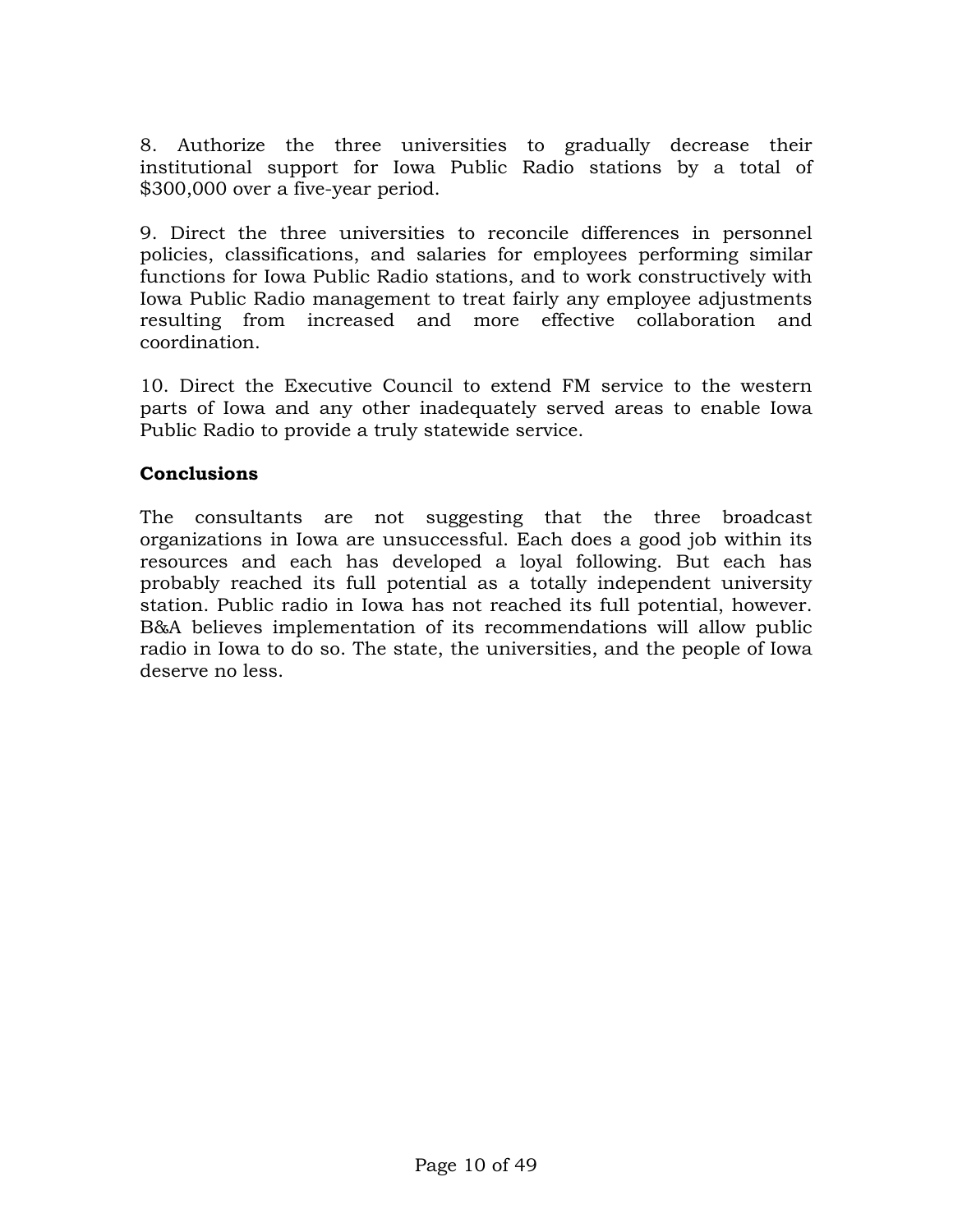# **Project Overview**

In March 2004 *Bornstein & Associates LLC* (B&A) responded to a Request for Proposals by the Board of Regents of the State of Iowa to conduct a comprehensive management, programming, operations, and planning study related to the collaboration between the public radio operations at Iowa State University, the University of Iowa, and the University of Northern Iowa. B&A was awarded this contract in July 2004. B&A's original project proposal consisted of five phases. As the project progressed, these phases were modified to respond to the needs of the client and project findings.

During Phase I, B&A focused on identifying and ratifying a shared vision and mission for the three stations. It began by collecting and analyzing internal data about the three public radio stations. Environmental scan interviews were conducted with internal and external key stakeholders, following which a draft mission statement and measures of success were created. This information was shared with Regents John Forsyth and Robert Downer, Iowa State President Gregory Geoffroy, University of Northern Iowa President Robert Koob, University of Iowa President David Skorton, and the Regents Executive Director Greg Nichols. Following the incorporation of some suggested changes the committee agreed to the proposed mission statement and measures of success, and authorized B&A to proceed with Phase II.

During Phase II, B&A developed a proposal for reconfiguring the public radio services in Iowa based on the results of the environmental scan and the agreed upon mission statement. This proposal was discussed at length with the three general managers of the stations in a two-day retreat. At the conclusion of the retreat, the three managers unanimously agreed that a modified version of the proposal should be forwarded to the Regents leadership and university presidents for their reaction and guidance.

During Phase III, B&A conducted interviews with other public radio organizations around the country that have gone through similar processes, and it discussed the project with Corporation for Public Broadcasting executives to determine possible interest in providing funding for implementing the results of this study.

Based on its discussions with the three managers, B&A proposed that Phase IV be eliminated. Originally, B&A had proposed convening multiple inter-institutional teams consisting of key members of the senior staff and the management of the three stations to begin implementing the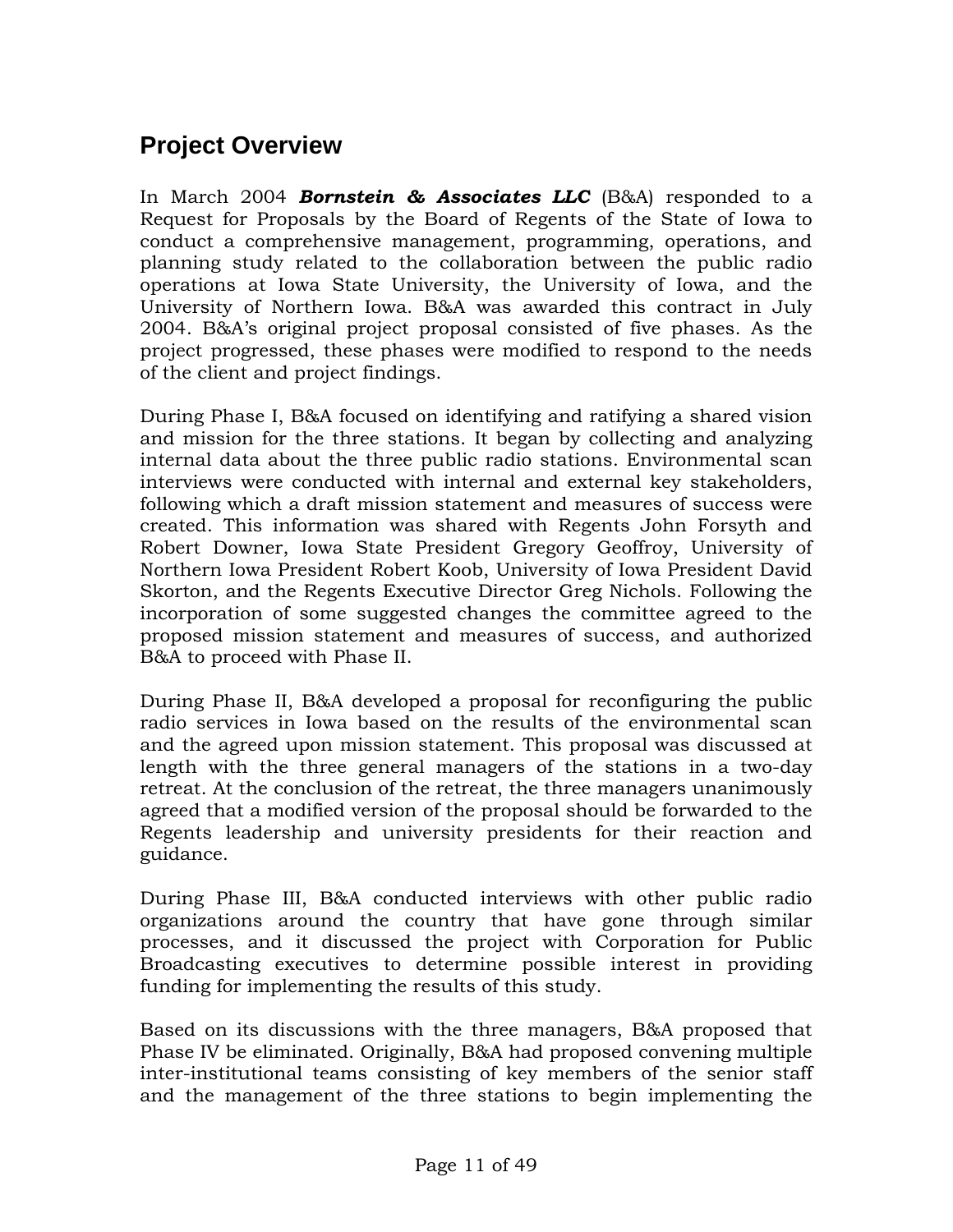strategies identified earlier in the project. However, the proposal agreed to by the general managers suggested that Phase IV would be premature and unproductive.

Assuming the restructuring proposal was accepted by the Board of Regents, the station managers indicated they would need to consult with human resources representatives of the three universities to clarify how to facilitate and enable change in public radio staff assignments, titles, salaries, and reporting lines in a revised, coordinated, and more efficient structure. Once this process was completed, an Iowa Public Radio Executive Council could be created, charged with the process of implementing the proposal, and given authority to hire an Executive Director.

Given the importance of obtaining support from the three universities and the Board of Regents, B&A requested that Phase V of the project be extended and that the end date for the contract be moved from December 1, 2004 to December 17, 2004. This would allow B&A to present and discuss its final report with findings, conclusions and recommendations at the December 2004 Regents meeting.

# *Chronology of Events*

March 9, 2004 – Request for Proposal No. 57102 issued

March 31, 2004 – B&A response to RFP delivered

July 2004 – Contract signed

July 2004 – Internal data about organizations collected and evaluated

August 2004 – Environmental scan conducted and detail report presented to station general managers, Regents leadership, and university presidents

September 2004 – Interviews with other stations conducted

September 17, 2004 – Conference call with Regents leadership and university presidents

September 29-October 1, 2004 – Meeting with station general managers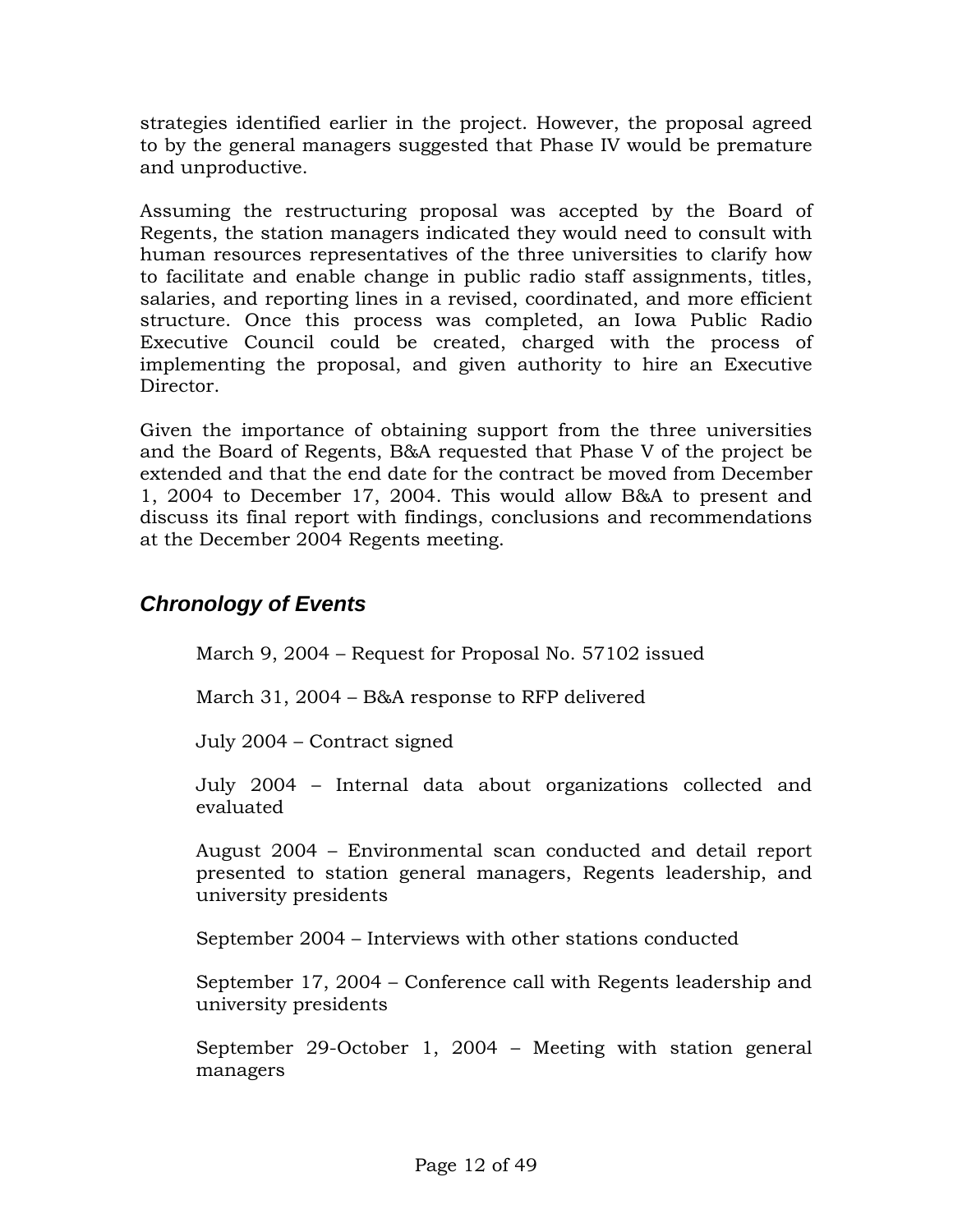October 13, 2004 – Interim report discussed with Regents leadership and university presidents

November 14, 2004 – Follow up conference call

November 29, 2004 – Final Report submitted

December 16, 2004 – Final report presented to Board of Regents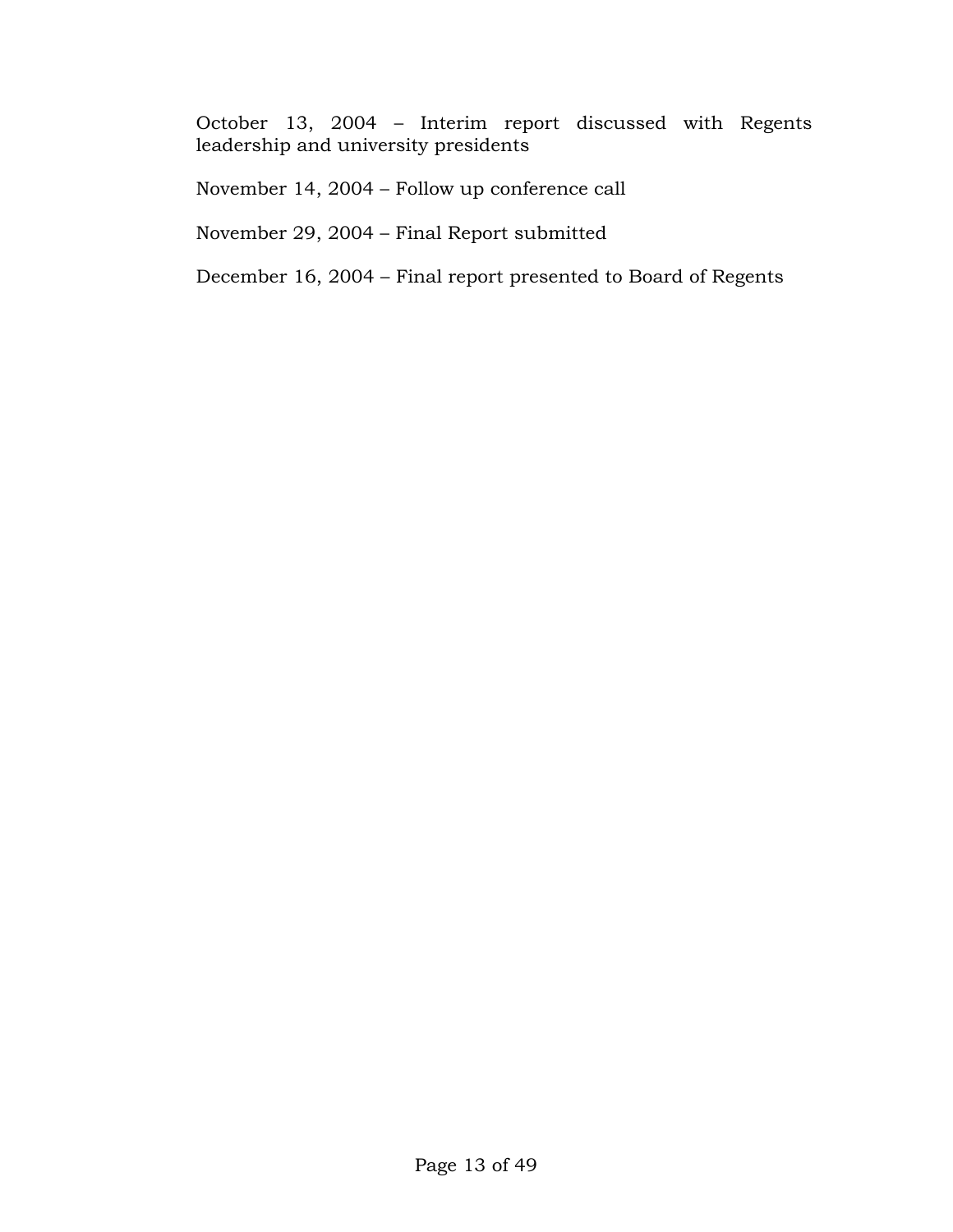# **Project Team**

**Bornstein and Associates LLC** (B&A) is an executive recruiting and management consulting firm that specializes in providing services to public broadcasting organizations. It has been involved with human resource consulting, recruitment, and training in higher education and in public broadcasting at the national, regional, state, and local level for over 25 years. It has served more public broadcasting clients than any other independent consulting organization. B&A is formally allied with NETA Consulting, a service of the National Educational Telecommunications Association (NETA). NETA is a professional association that serves public broadcasting licensees and educational entities in all 50 states, the U.S. Virgin Islands, and Puerto Rico. The alliance between NETA and B&A was created to expand the capabilities of both organizations to attract the best and brightest professionals in the public broadcasting system for providing consulting services to its industry colleagues.

The B&A project team for this project included the following individuals:

*Ronald C. Bornstein*, Bornstein & Associates Manager, is a veteran professional who has served in key leadership positions in public broadcasting and higher education for over 35 years. In 1994, he relocated his management consulting and executive recruitment practice to Tucson, Arizona after retiring from the University of Wisconsin System, where he worked for 27 years in various capacities as Director of the Telecommunications Division and General Manager of WHA Radio and Television, Vice President of University Relations for the University of Wisconsin System Administration, and subsequently as the System's Senior Vice President for Administration, Executive Vice President, and Chief Operating Officer. As part of his System Administration administrative duties, he had oversight responsibilities for all broadcast operations licensed to the Board of Regents – twelve public radio and one public television stations. Mr. Bornstein served as the engagement partner and project team coordinator.

*Larry Dickerson* is the former Director of the Communication Division of the University of Wisconsin-Extension and General Manager of WHA Radio and Television. Following the receipt of his degree in Radio and Television Production from the University of New Mexico, and a brief period working as an independent commercial radio producer, Mr. Dickerson began his public broadcasting career at KNME-TV in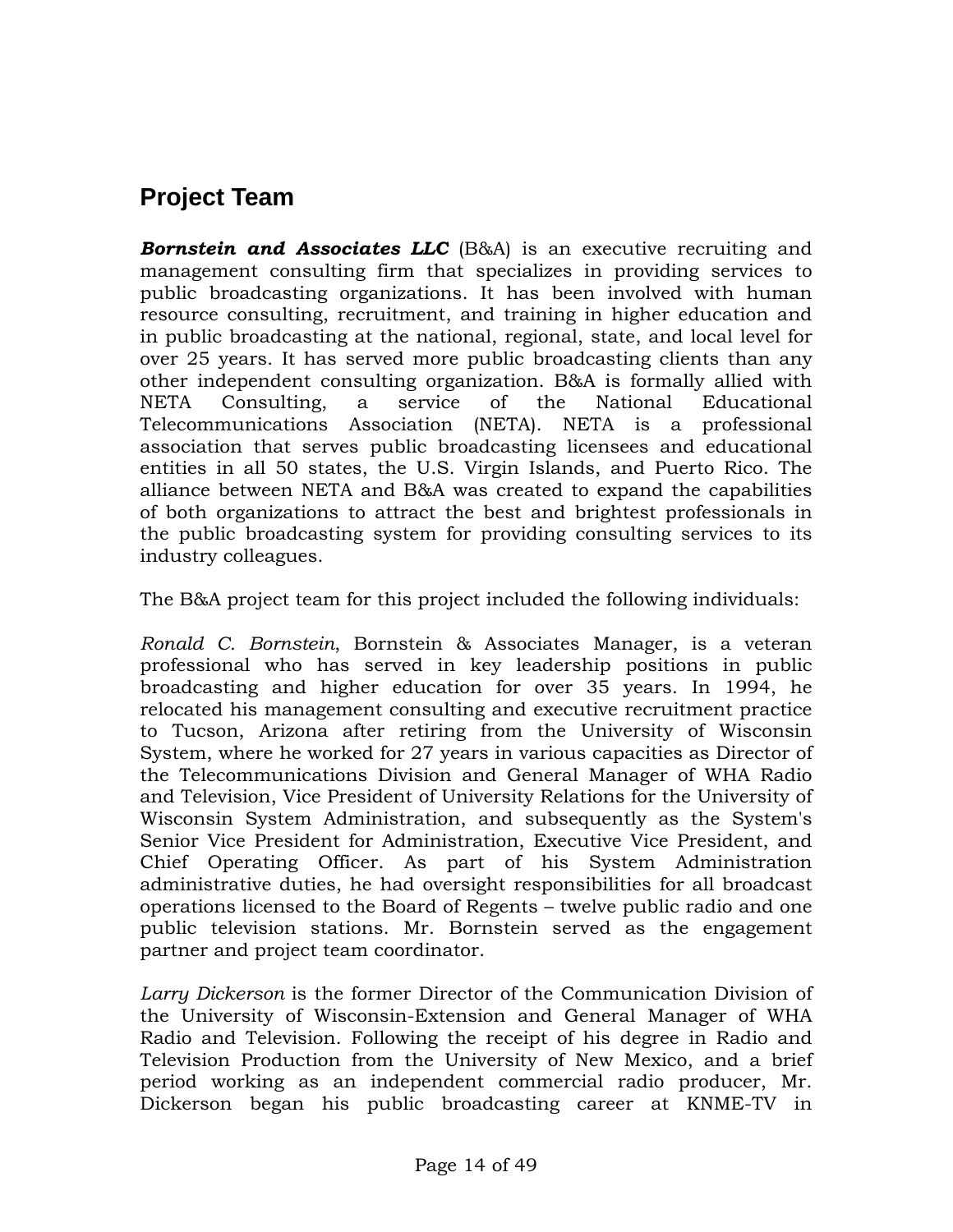Albuquerque, New Mexico. He was recruited to Madison, Wisconsin in 1974 to become the Director of Programming and Long Range Planning for WHA Television. He subsequently held the positions of Assistant Station Manager and Assistant Director of Strategic Planning for the University of Wisconsin-Extension, as well as the Director of Telecommunications Planning and Deputy Director of the Wisconsin Educational Communications Board. Mr. Dickerson assisted with the environmental scan and other research activities and served as the primary writer for the project.

*Dr. Jack W. Mitchell* is Professor of Journalism & Mass Communication at the University of Wisconsin-Madison. As the first employee of National Public Radio in 1970, he wrote the initial statement of standards and practices for the new network and was principal author of its strategic plan. He was the first producer of public radio's seminal program, *All Things Considered*, and nurtured it through its first five years, as producer, executive producer and director of news and informational programming at NPR. After six years in Washington, Dr. Mitchell became the manager of WHA Radio in Madison, Wisconsin where he led the evolution of "the oldest station in the nation" into Wisconsin Public Radio, a statewide dual network service, with 26 transmitters throughout the state and with staff and studios in six Wisconsin communities outside of Madison. He developed Wisconsin Public Radio by establishing a working partnership between University of Wisconsin-Extension (administrative home of WHA Radio and Television) and the state's educational telecommunications agency, and through further agreements with seven University of Wisconsin campuses outside of Madison and two institutions external to the University of Wisconsin System. Dr. Mitchell served as the principal investigator for the project.

*Judy Stone Weaver*, B&A Team Member and NETA Consulting Senior Partner, worked in a university environment for 10 years and headed a state public broadcasting agency for 11 years. During the 1980's, she headed a professional production facility for the College of Communication at the University of Alabama where she served as Assistant Dean for four years From 1989-2000, she served as the chief executive of Alabama's public broadcasting agency where she had management oversight of a 9 station public television network and WLRH-FM, public radio in Huntsville. During her tenure, she formed partnerships between her licensee, Alabama Public Radio, and community partners to develop a statewide news service, utilizing both radio and television staff. Her professional background includes extensive production and administrative experience in news, information, arts and cultural programming at the local, state, and national level. She is currently a member of the New Jersey Network Community Advisory Board and the Board of Visitors of the University of Alabama College of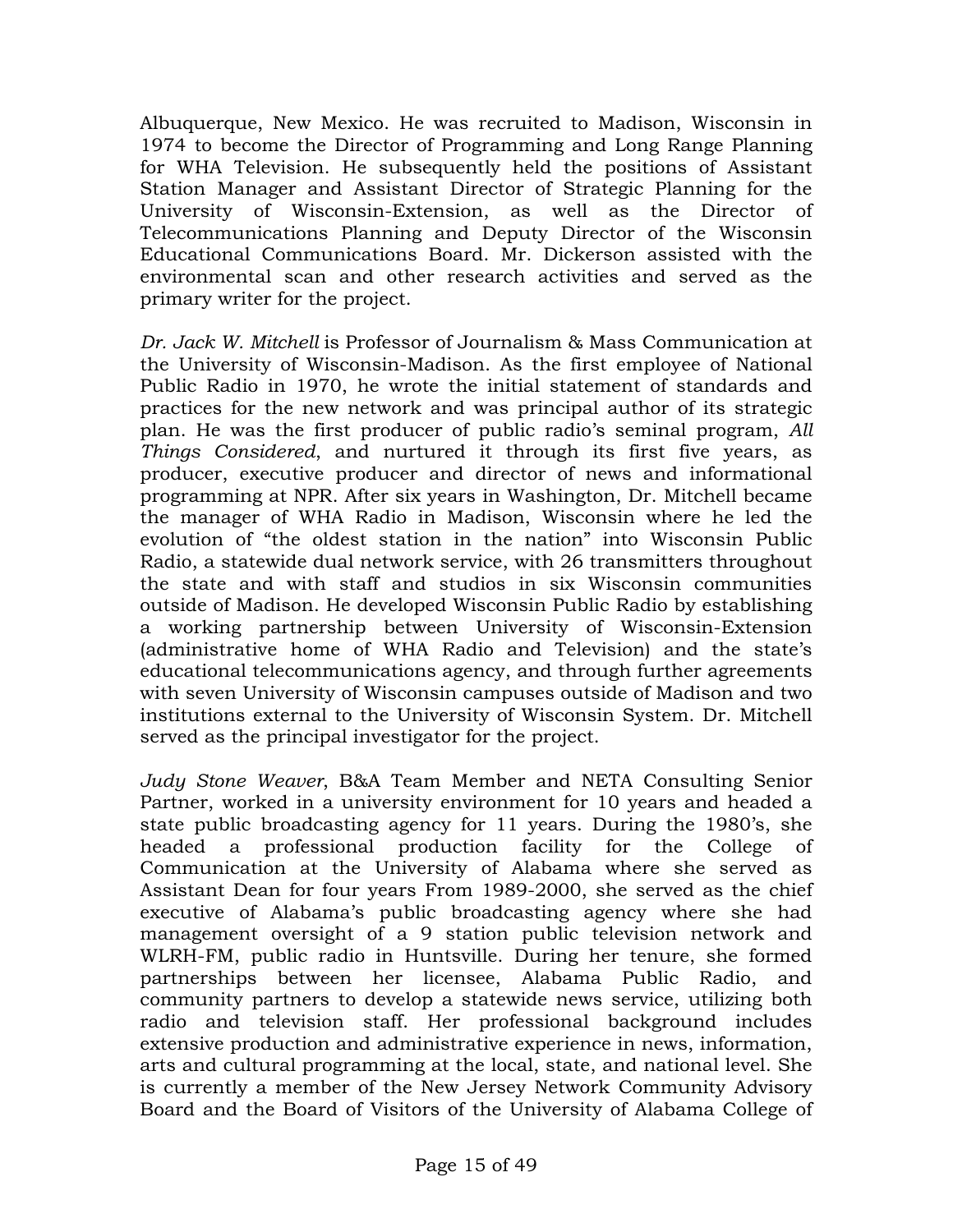Communication and Information Sciences. Ms. Weaver helped conduct environmental scan interviews and assisted in the analysis of organizational structure and collaborative opportunities.

# **Environmental Scan**

In August 2004 B&A conducted 165 face-to-face and telephone interviews with: the members of the Board of Regents and its Executive Director; university administrators, staff, and faculty members; staff members at the three public radio stations; and, selected representatives from community and governmental organizations. Time permitting, interview participants were asked:

- Why is public radio important to you personally?
- What does public radio contribute to the mission of the university?
- What does public radio contribute to the quality of life in Iowa?
- What are the station's greatest internal strengths?
- What are the greatest strengths of the other stations?
- What are the station's greatest internal weaknesses or limitations?
- What are the greatest weaknesses of the other stations?
- What are the greatest opportunities for some type of collaborative effort?
- What are the greatest threats to some type of collaborative effort?
- What are your hopes and expectations for public radio in Iowa in the future?

Not all participants responded to each of these questions, either because of time constraints or because the interviewee did not believe that he or she was sufficiently knowledgeable to respond to the question. To encourage candor, participants were assured that their perspectives and comments would be summarized and reported fairly in a collective manner, without personal attribution or value judgments.

A summary of the results of these interviews was communicated to the Regents leadership and presidents. Highlights of the key ideas included:

# *Personal Importance*

When asked why public radio was important to them personally, all four groups mentioned its national and local news and public affairs programs. Three of the station stakeholder groups listed public radio's music and cultural affairs programming. Most of those responding said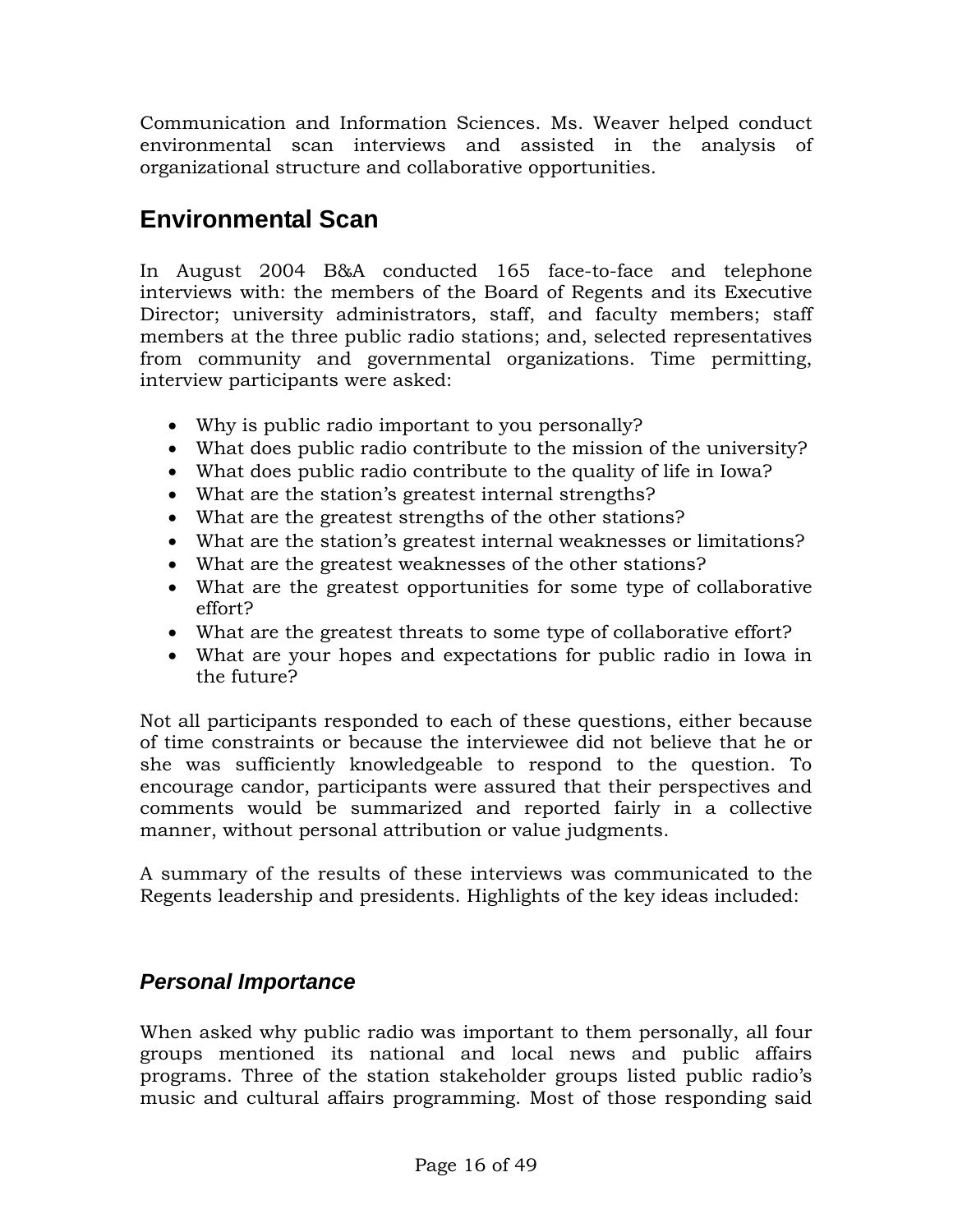they were longtime listeners to the stations. Some had listened to the stations their entire lives.

One Regent, who was not a regular listener, questioned how or if public radio contributed to the intellectual vitality of Iowa.

# *Mission of the university*

All four groups said they thought the stations were consistent with the nonacademic missions of the universities, especially those missions related to service, outreach and continuing education. They also agreed that the stations were excellent promotional tools for the universities, and showcased the talents of its faculty. Two station groups and the regents also mentioned the value of the stations for training students.

One group mentioned – but disagreed with – a study (The Carlson Report) that concluded public radio was not part of the core mission of the university, and two Regents questioned the value of the stations to the universities and what they contributed to the core mission of the universities. Two of those in the station groups said they were not convinced that the stations were valued by the universities because of threats to cut funds.

# *Quality of life in Iowa*

All four groups agreed that public radio contributed to the quality of life in Iowa chiefly because of its local news and event coverage which brings communities together.

# *Internal Strengths*

All four groups pointed to the national and local news and public affairs programs on the stations, their association with the universities, and their local presence as their greatest strengths. The three station groups listed their staffs, their music and arts programming, their fundraising capabilities, and their relationships with their audiences among their strengths.

### *Internal Weaknesses*

Most of the weaknesses listed varied from station to station. As might be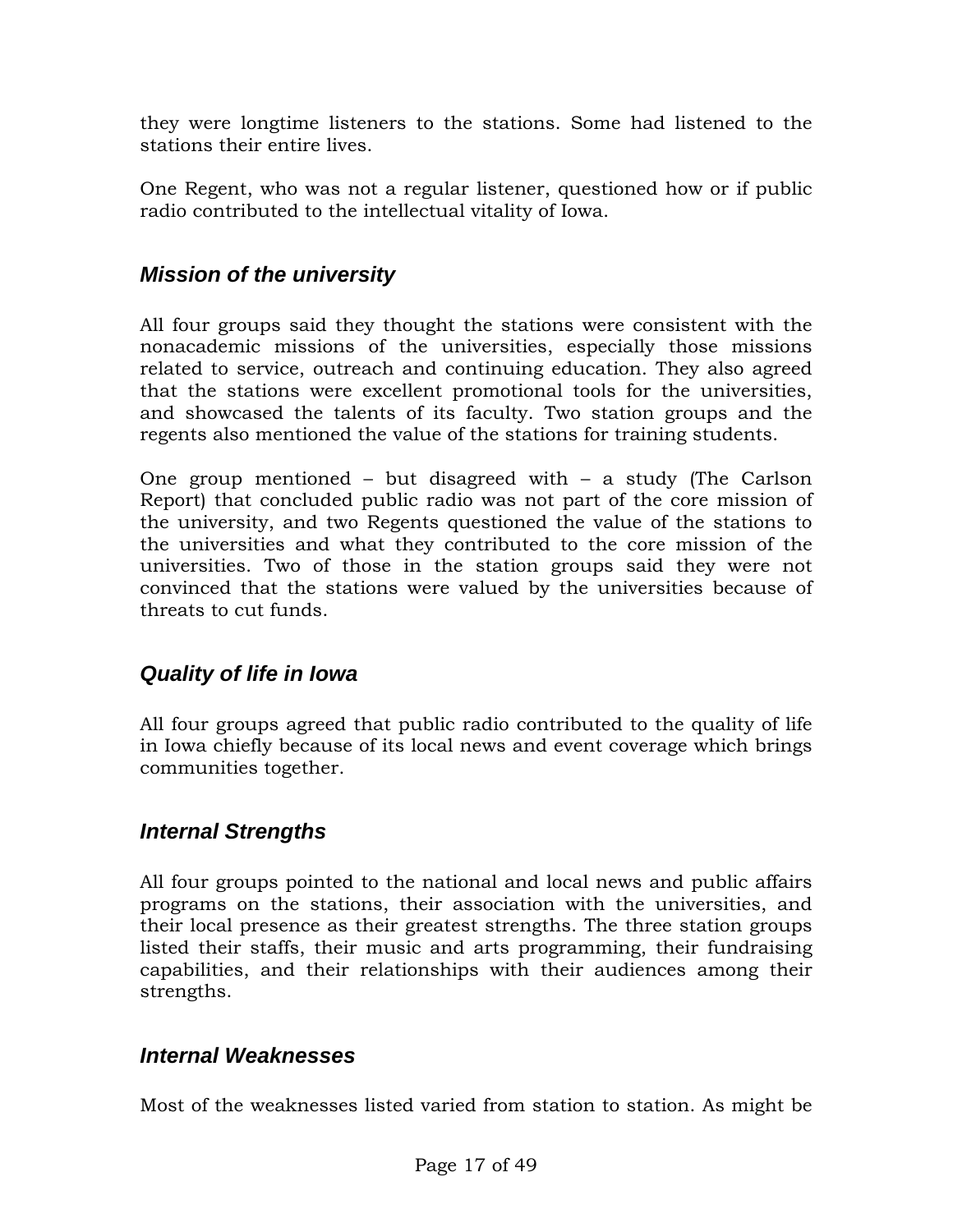expected, all three station groups pointed to a lack of financial resources as a significant weakness. All three also identified management and staffing problems, although the specifics differed from station to station. The *Talk of Iowa* program was criticized by all three groups. Some criticized the segment produced by WOI, others criticized the segment produced by WSUI, and others criticized the entire program. Problems were also reported by each of the three station groups with their universities, but again, the problems differed by location. Two of the station groups and the Regents criticized overlapping program schedules and the lack of coordination among the stations.

# *External Opportunities*

There were many areas of agreement when asked about opportunities for collaborative activities. All four groups expressed interest in sharing programs, especially in the areas of news, public affairs, and legislative coverage. There was also agreement the stations should work together to develop a plan for increased coverage of the state.

The three station groups were interested in sharing staff, locally produced programs, programs in the music and arts, and in exposing the resources and talents available in their respective universities and communities. They also agreed they could benefit from some types of joint fundraising activities other than membership.

Two groups thought that music libraries could be shared. One station group and the Regents thought administrative overhead could be reduced.

# *External Threats*

The greatest threat identified by all four groups was loss of funding. While the Regents focused primarily on the loss of tax revenue, the other three groups expressed concern that funding could also be lost from contributors if this process is not handled effectively. They all expressed the belief that maintaining a local presence in their communities and a close working relationship with their universities was critical to their future. All four groups were also in agreement that the Iowa Public Television model was inappropriate for public radio because of the different relationship that radio has to its listeners, communities, universities, and programs.

All three groups had questions about how jointly raised funds would be distributed and how decisions would be made. They also expressed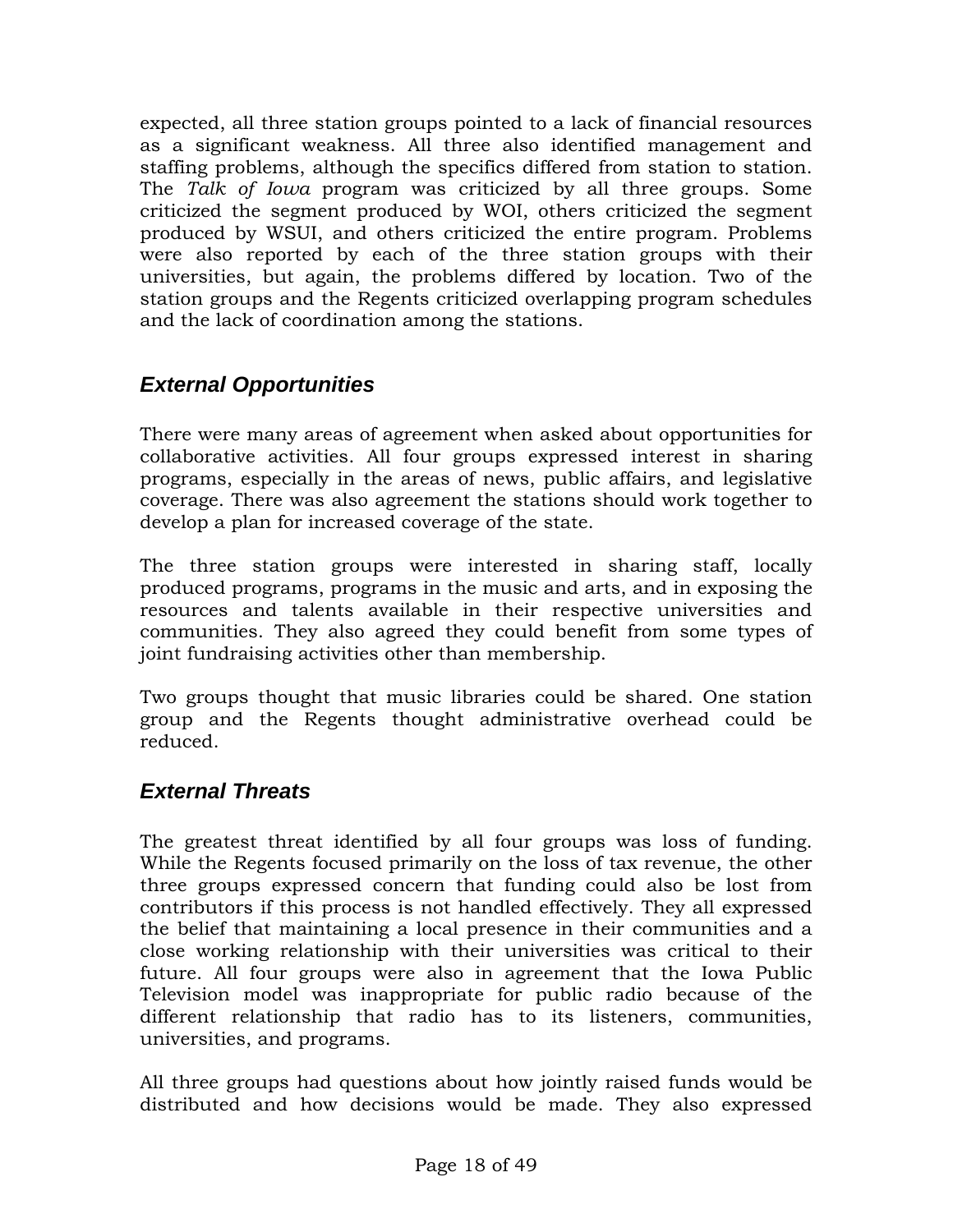concern that the process could be driven by issues and forces outside a concern to make public radio more effective.

There were strong differences of opinion about whether collaboration or consolidation was needed, although most seemed to favor a collaborative model. Strong opinions were voiced about whether enough money could be saved or raised through this process to reduce the need for tax support. Some thought that improving programming and providing coverage for the entire state would cost much more than could be saved by cutting some staff, sharing some programs, and increasing the stations' collective fundraising capabilities.

# *Hopes and Expectations*

In discussing their hopes and expectations for the future of public radio, all four groups once again agreed that they hoped for greater coordination and cooperation, the sharing of resources, improved programming, and greater coverage of the state. The three station groups reiterated the importance of maintaining their local identities and relationships with their audiences.

# **Comparative Studies**

In September 2004, B&A contacted a number of public radio stations that had undertaken consolidation or coordination attempts with other organizations. Following is a summary of the experiences of those seven stations including their recommendations to other stations that might be contemplating similar initiatives.

# *Colorado Public Radio (CPR)*

Contact: Jenny Gentry: 303-871-9191

In 1992, KCFR-FM (Denver/Boulder) and KPRN-FM (Grand Junction), both of whom were community licensees, decided to join forces to create Colorado public radio. They did so to increase the quality of their services to their listeners. At the time of the merger, both organizations were providing a mix of news and classical music. KPRN had volunteer announcers and music hosts on the weekend that often played their personal favorites.

When the two stations were combined they created a much tighter classical music format, supplemented by *Morning Edition* and *All Things*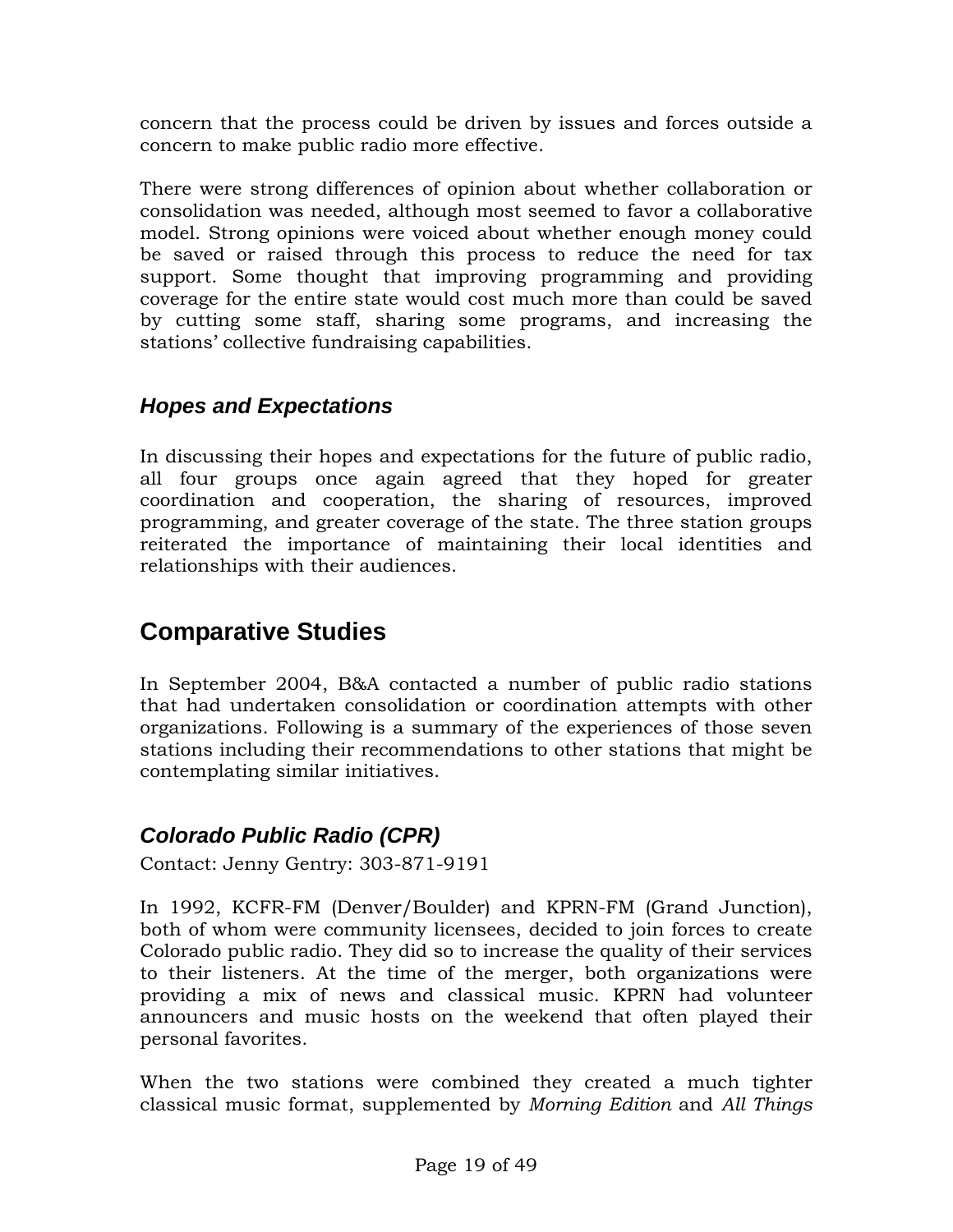*Considered.* The merger allowed them to set up a satellite distribution system to serve the two stations and their translators. This eventually made it possible to provide services to other parts of the state. Today there are nine stations in the network. Next year, there will be eleven.

The organization is primarily a centralized model with senior management in Denver and limited staff (reporters, development and engineering) in the communities they serve. Each transmitter is able to provide local insertions.

The benefits of the merger were the development of a better service to listeners as well as a significantly better distribution system that enables CPR to share programming statewide. Membership has doubled since the merger.

The downsides of the merger were some negative public reactions in the Grand Junction area where a number of listeners thought they would lose local programming – especially programming that was produced by volunteers. Some felt the station was being taken over by Denver. One volunteer announcer, who was also a semi-retired attorney, took the merger to court contending that, even though the two boards of directors were in unanimous agreement about the change, the membership should have been given an opportunity to vote on the merger. This lawsuit took two years for resolution. CPR eventually prevailed but costs associated with fighting the lawsuit were significant. By-laws were revised to help guard against future litigation.

CPR recommendations to others interested in pursuing similar mergers:

- Get as much buy-in from as many of your constituents as possible.
- Bring staff into the process early on and enlist their support. If there are "loose cannons" on staff, know who they are and develop a plan to deal with them.
- Work with the editorial boards of your local newspapers to educate them about what you are doing and why.
- Have a clear plan and stick to it.
- Do it to serve your audience more effectively, not to save money. You can do the former, but not the latter.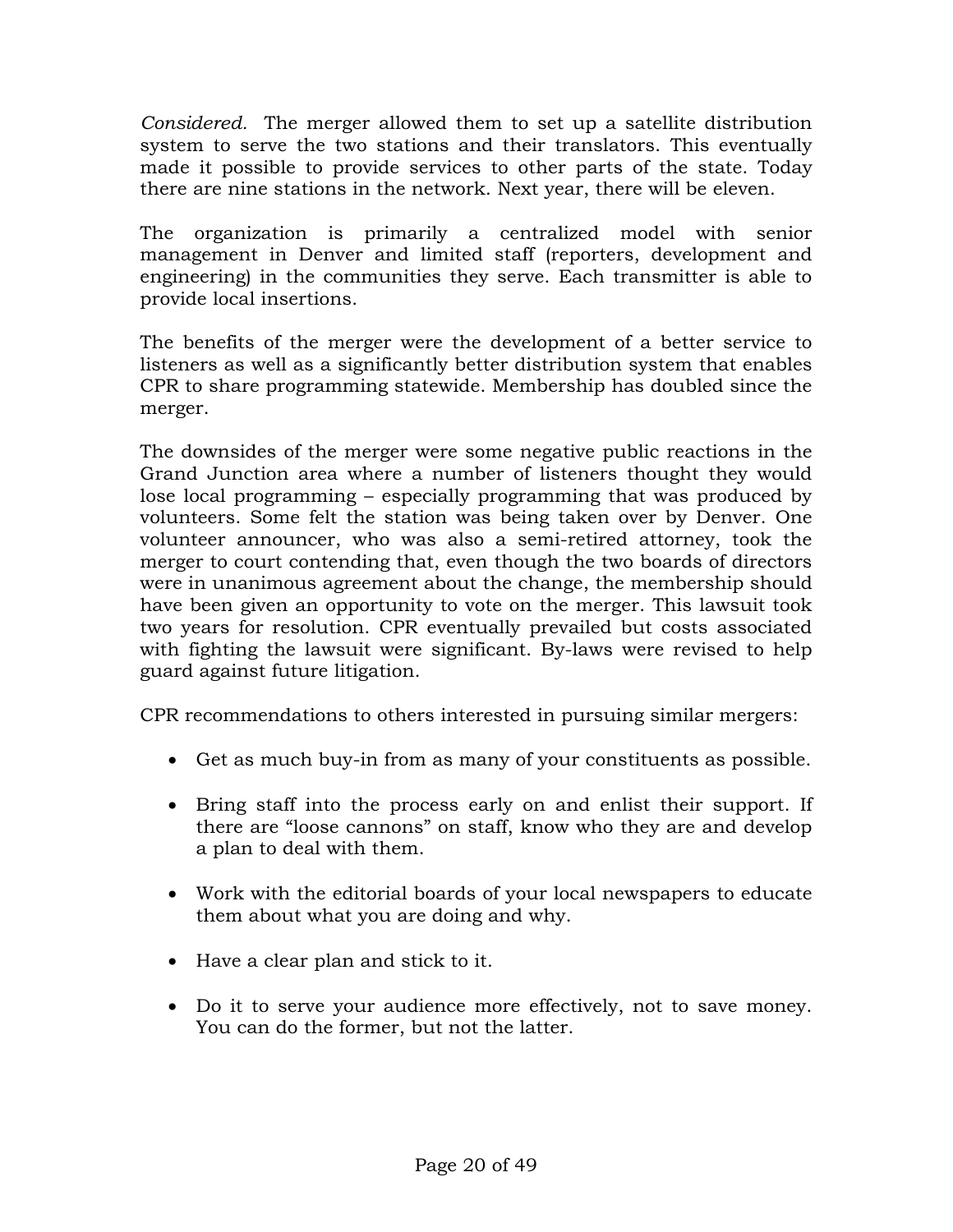# *Ideastream (Cleveland, Ohio)*

Contacts: Kit Jensen (216) 432-3700 x 210 Jerry Wareham: (216) 739-3850

In 2001, two independent public radio and television organizations (Cleveland Public Radio and the Educational Television Association of Metropolitan Cleveland) merged to create a new organization called Ideastream. The driving force behind the merger was to create more local programming and to have a greater impact in the community. There was no motivation to reduce costs; in fact, costs increased.

The process began with conversations between the two organizations in 1997 following a collaborative program that was considered "a disaster" in terms of staff relationships, but a great success within the community. This led to a study of how the process could be institutionalized. Initially, merger was not considered an option, but the study committee recommended the creation of a new, freestanding non-profit organization that would be a multi-media public service organization. Today, the organization provides programming on television, radio, the web, the largest interactive distance education learning system in Ohio, a statewide cable channel, a statewide news bureau, and an audio-visual service for the Ohio statehouse.

There are no station managers for specific media such as radio or television. There is a director of content for all content. There is a programmer who has responsibility for radio, television, web, and other media. Staff members with expertise in specific technologies are hired only when appropriate.

The benefits of the merger from a community perspective are that the stations now provide content that is relevant and important to the community that is seen, heard, and on the web in a way that it had not been done before. The merger has also changed the status of the organization within the community. It is now considered a major community institution more worthy of collaboration and involvement by community leaders.

There were many difficulties during the process because change is hard to embrace for some people. The downsides were confusion and difficulty trying to teach people how to communicate with one another. It took a lot longer than originally assumed for staff to figure out how to create and promote multiple media effectively. The move from the organization's original vision to its practical implementation took much longer than originally planned.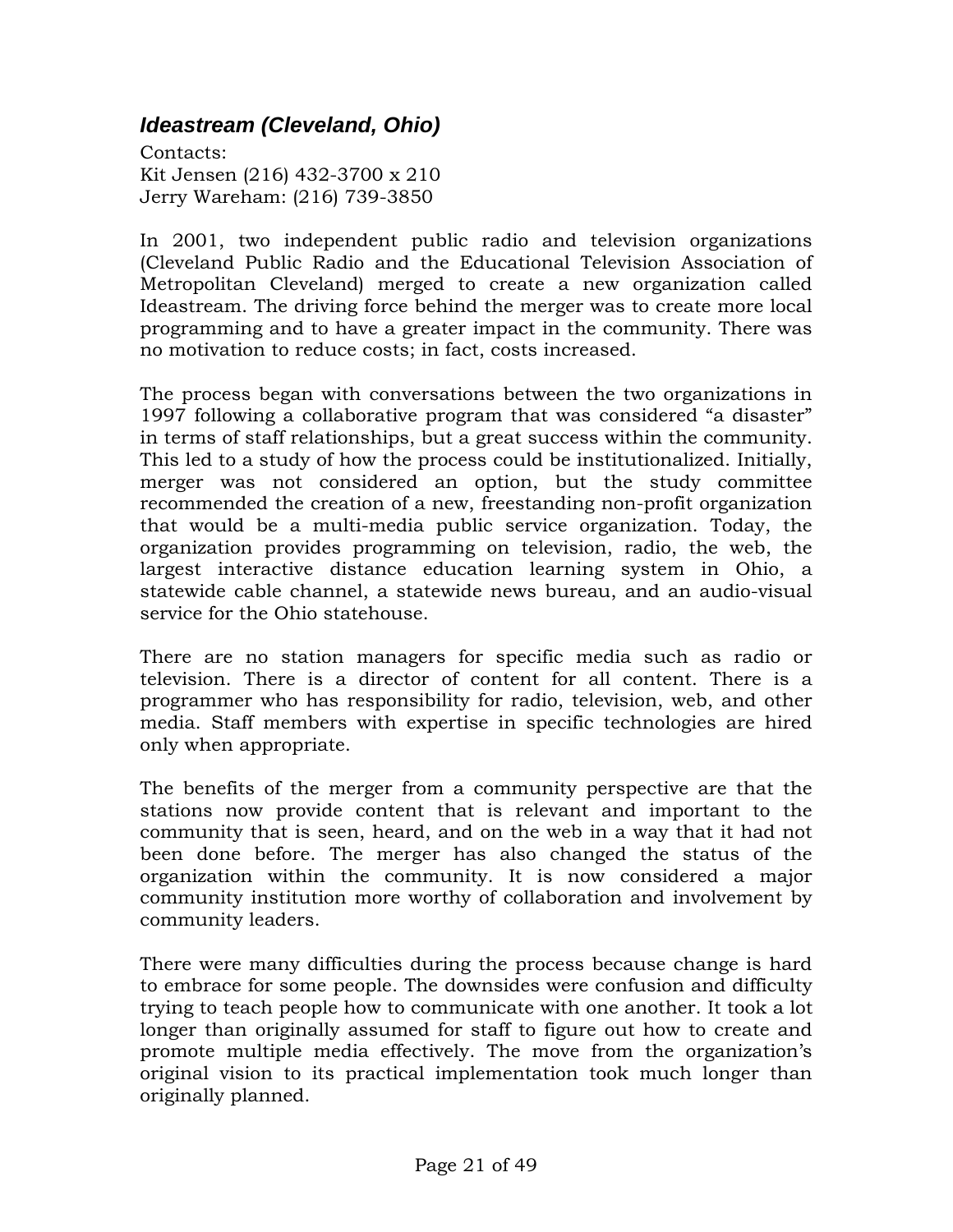One of the things that management believes it did right was that it "burned all of its bridges" and restructured in a way that did not allow prior institutional beliefs or systems to persist. Management's recommendations to others:

- If you are going to change, change dramatically, and do it completely. You can't do it just a little bit.
- If you are going to keep all the same backroom operations and three program directors and not add more content, then you will not realize your potential.
- Don't focus on efficiency; focus on the impact of your service. "Think about the role of public broadcasting in state government and the university. It's a great opportunity. Ask yourself if you are really relevant in the 21st century."

# *Maine Public Broadcasting Corporation (MPBN)*

Contact: Kate Casparius: 207-783-9101

In 1992, the Maine Public Broadcasting Network (MPBN) in Bangor and the Colby, Bates, Bowdoin Educational Telecasting Corporation (WCBB) in Lewiston merged to form a statewide public broadcasting network called Maine Public Broadcasting Corporation. MPBN consisted of 6 public radio stations and four public television stations. WCBB was the primary public television station in Portland.

The driving force behind the merger was the desire to become more efficient. Prior to 1992, the two organizations were offering competing services and it was decided that everyone would be better served by developing a single coordinated effort. At the time of merger, MPBN was licensed to the University of Maine and WCBB was operated by a private non-profit community organization. A new non-profit community organization was created by the legislature and all assets and licenses were transferred to the new organization. The organization's main headquarters are located in Lewiston, with middle management at each of the organization's satellite stations.

The process of consolidation took approximately one year for completion. It was management's belief that if the process had taken longer it might not have succeeded. Therefore, when the merger took place there were still many unanswered questions. This caused several internal problems, mostly related to staff dissatisfaction. MPBN lost approximately one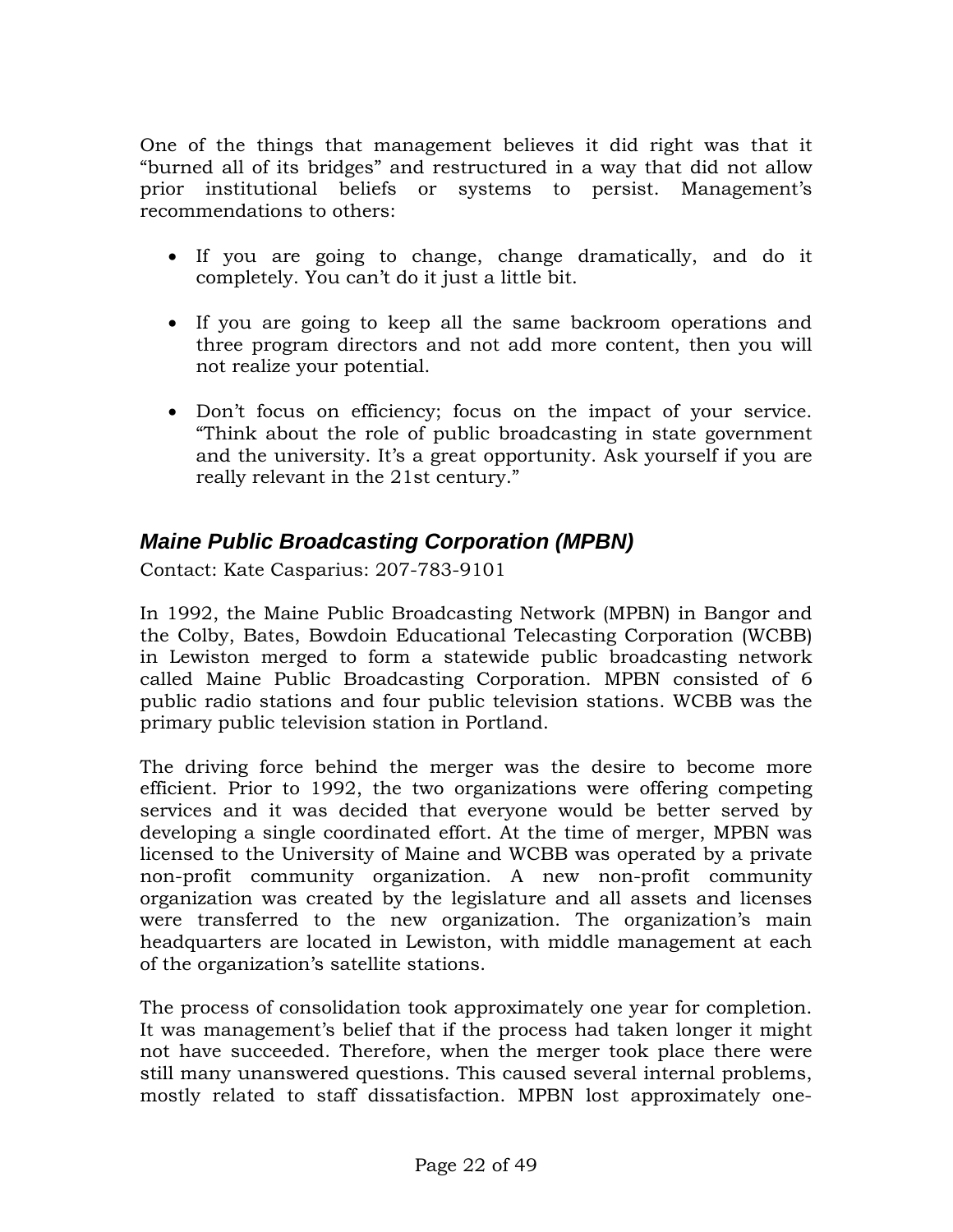quarter of its staff during the process. Other problems related to setting up effective communications systems between the locations. This was eventually resolved through increased use of technology such as teleconferencing and videoconferencing. In retrospect, MPBN believes it could have done a better job of developing and creating a unified message and ensuring that the staff was more supportive of what was happening.

On the positive side, MPBN was able to reduce overhead costs over time, especially in administration, and was able to provide more coordinated and improved public broadcasting services to the state.

MPBN's recommendations to others pursuing similar efforts:

- Understand that many people resist change and they will react negatively. You probably won't hear from your supporters until all of the smoke has cleared.
- Have a clear vision and stick to it.
- Remember that the people of your state are your main concern. If you can serve them better then you should do it. If it only saves money, you are doing it for the wrong reasons.

# *Michigan Public Media (formerly Michigan Public Radio)*

Contact: Donavan Reynolds (734-764-9210)

Michigan Public Radio was conceived in 1996 following receipt of a letter from the Corporation for Public Broadcasting indicating that the criteria for receiving future Community Service Grants were being changed and stations would have to meet minimum audience and revenue criteria. WUOM-FM (Ann Arbor), WFUM-FM (Flint) and WVGR-FM (Grand Rapids) did not meet the new criteria. At that time the stations were collectively raising \$60,000 a year in underwriting and \$150,000 from on-air fundraising.

The stations' general manager decided to change the stations' format from classical music to news and public affairs. He streamlined the staff and challenged the development department to either meet higher goals or leave. Most chose to leave and new staff were hired to replace them. Even though the initial reaction of classical music listeners was very unfavorable, new listeners were attracted to the news and public affairs service and the stations are now very successful. Last year, they raised over \$1.2 million in underwriting and over \$600,000 from on-air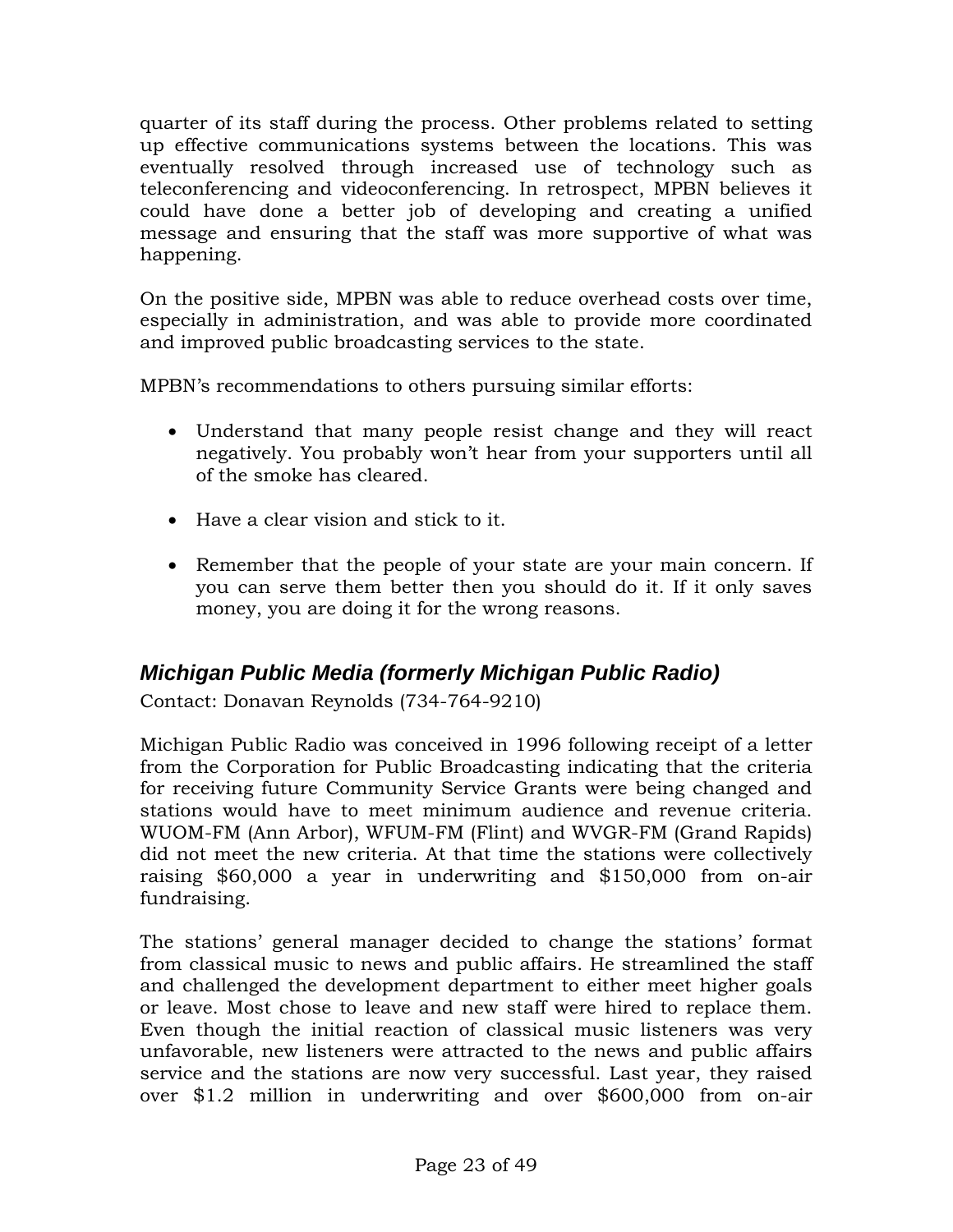fundraising. The organization also moved out of a fifty-year old building into new facilities off campus. The building cost was paid by increased operating funds and a \$1.5 million grant from the university.

The three stations are licensed to the Regents of the University of Michigan. The University was so pleased with the success of the operation that in 2002 it merged WFUM-TV (Flint) within the organization, and this year it is moving the campus video production unit under Michigan Public Media as well. These changes resulted in a name change from Michigan Public Radio to Michigan Public Media.

The television station has operated at a deficit since 1996. The television underwriting department was disbanded and responsibility for fundraising was placed under the existing radio development director. This has proven to be very successful. The stations have been able to share programming, cross-promote on their respective media, and have obtained increased underwriting for "package deals" consisting of underwriting recognition on both radio and television. It remains uncertain whether television can be sustained because of its tie to national public television programming and the inability to make the same kind of drastic changes in programming as was done on radio.

In addition to one general manager there are now only two station managers – one for television and one for radio. They are primarily responsible for being in the community focusing on public relations and contacting potential funders. All radio production is done in Ann Arbor.

When the change was made, it was necessary to lay off four staff members. Others left voluntarily. Additional staff was hired to produce local news and public affairs and the stations' programming costs increased because new syndicated programming was purchased. These costs were covered by increased fundraising during the first year of operation.

There was significant initial adverse reaction to the move when it occurred. A local group collected signatures in the community to preserve classical music, and a petition was presented to the Regents. A new president of the university had been hired in the interim and he was hostile to the changes that had been made. The general manager was criticized extensively in the press. The staff was concerned that membership contributions would drop off sharply and they debated whether the fall membership drive should be cancelled. It was conducted as planned and the stations received the largest number of contributions in the organization's history.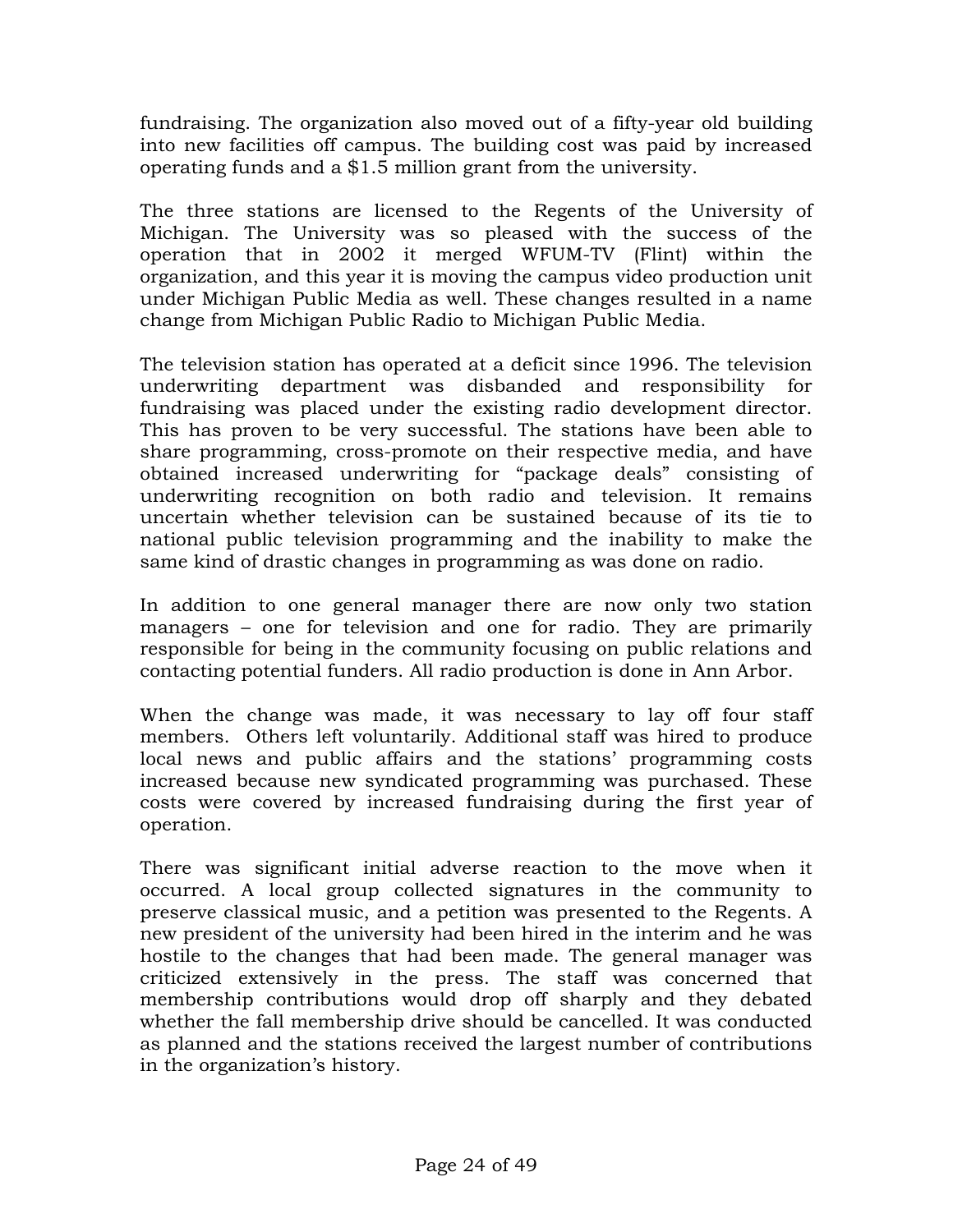Michigan Public Media's recommendations to those contemplating similar changes:

- You can't make significant changes by making minor adjustments to the organization.
- Develop a careful plan about what is to be done and make sure that all your key constituents sign off on it before you implement it.
- Be prepared for the firestorm that will inevitably occur, and have a plan for dealing with it.
- Have confidence in your plan and stick to it.

# *South Carolina Radio*

Contact: Tom Fowler, 803-737-3240

South Carolina has eight radio stations serving the state. Prior to 2000, all carried a traditional mix of classical music and news. Station management looked at the coverage pattern of the stations, as well as those in Georgia and North Carolina, and decided to create a dual service wherever possible. Their strategy was to work with the stations in overlapping markets to eliminate duplication. Today, four of the South Carolina Public Radio stations carry classical music and NPR news; three carry NPR news and talk, and one carries jazz.

The station carrying jazz, WNSC in Rock Hill/Charlotte, is probably the most relevant success story because it involved a cooperative agreement among the four public radio stations in that market: WNSC, WDAV, WFAC and WNCW. After much discussion, the managers of these stations agreed to revise their individual formats so there would be no duplication. They also agreed which station would purchase specific syndicated programs. WNSC even agreed to hire one of WFAC's jazz producers. The stations also agreed to cross-promote each other's programming. Today, WNSC is an all jazz format; WDAV is all classical music; WFAC is all news and talk; and WNCW is Album Adult Alternative (AAA). Only WFAC carries *Morning Edition* and *All Things Considered*. Despite "traditional wisdom," all three of the other stations compete very well with WFAC during drive time without these two programs. All of the stations have reported dramatic increases in their ratings and fundraising capabilities.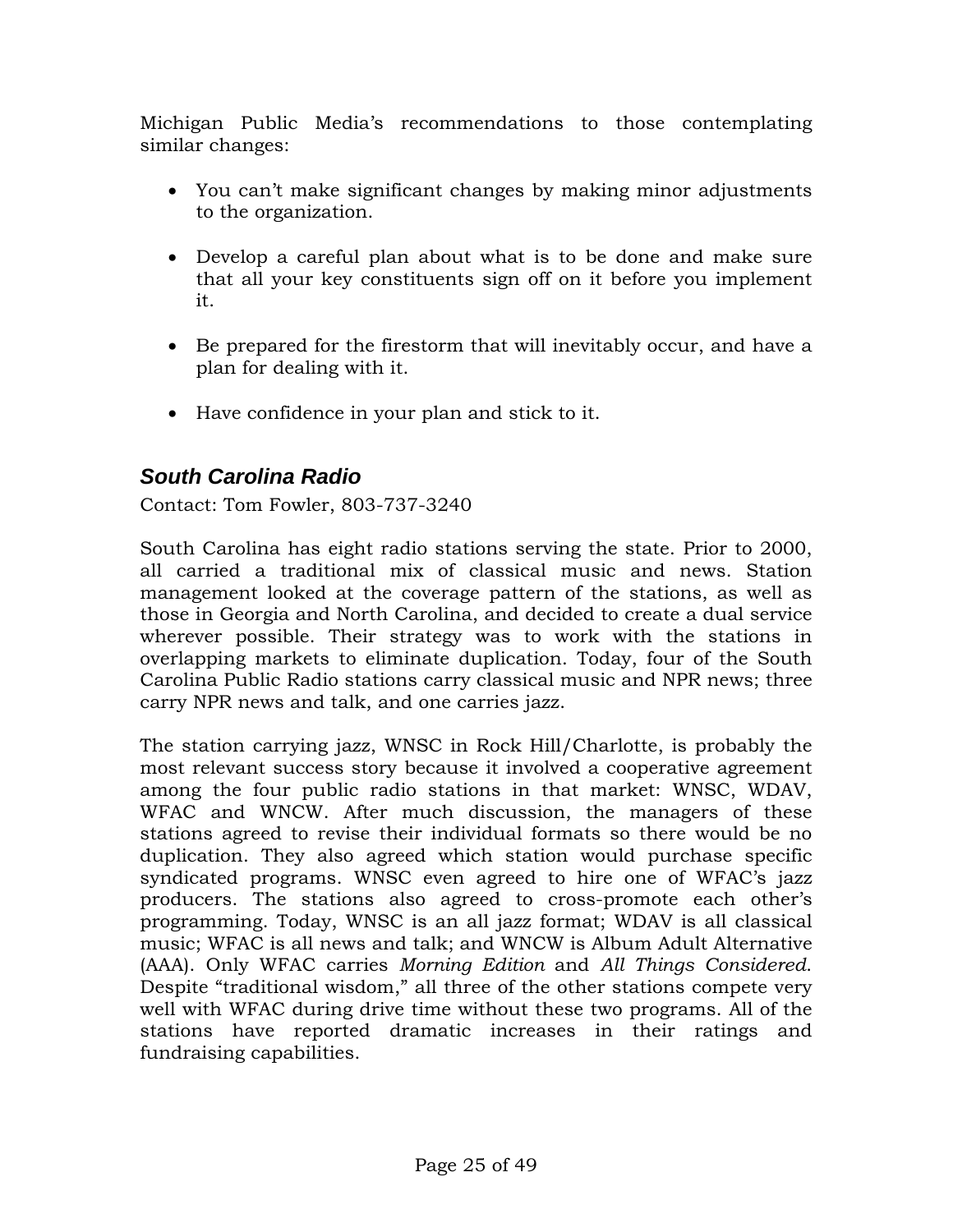Changes were made incrementally – one station every two months. As anticipated, there were many audience complaints. Nevertheless, the network became increasingly adept at responding to these concerns. For example, before making a change, the technical staff did a detailed study of where there were overlapping signals. In many cases, staff was able to direct listeners to other public radio services that carried the type of programming desired by the listener.

Cross-promotion on the various stations also helped to alleviate some complaints. It was noted that FM listeners often get in a habit of listening to one station and have to be informed that by tuning up or down the dial they have other alternatives. Listeners are sometimes unaware that radio reception can be improved significantly by installing a good antenna.

The key objective behind the changes made in the South Carolina Public Radio was to offer audiences the largest number of choices possible. This has served well both audiences and the network. The cumulative audience for the network has grown from 160,000 to 334,000 since the changes were made.

Because network operations are all located in the same building these changes did not result in the loss of any staff. Everything was accomplished through digital switching.

Recommendations to others considering similar changes:

- Develop a comprehensive plan and get as much support for it as you can before proceeding.
- Expect listeners to complain. You can't prevent this. But you can be prepared to deal with their complaints, especially if you anticipate their concerns and provide them with alternatives.
- Communicate with everyone your superiors, your staff, your audiences, the newspapers, and the community.
- Question your assumptions, such as whether or not all stations have to carry the NPR News bookends. Traditional wisdom "ain't necessarily so!"
- Focus on improving service, not on saving money. Additional funding will come if you improve your service first.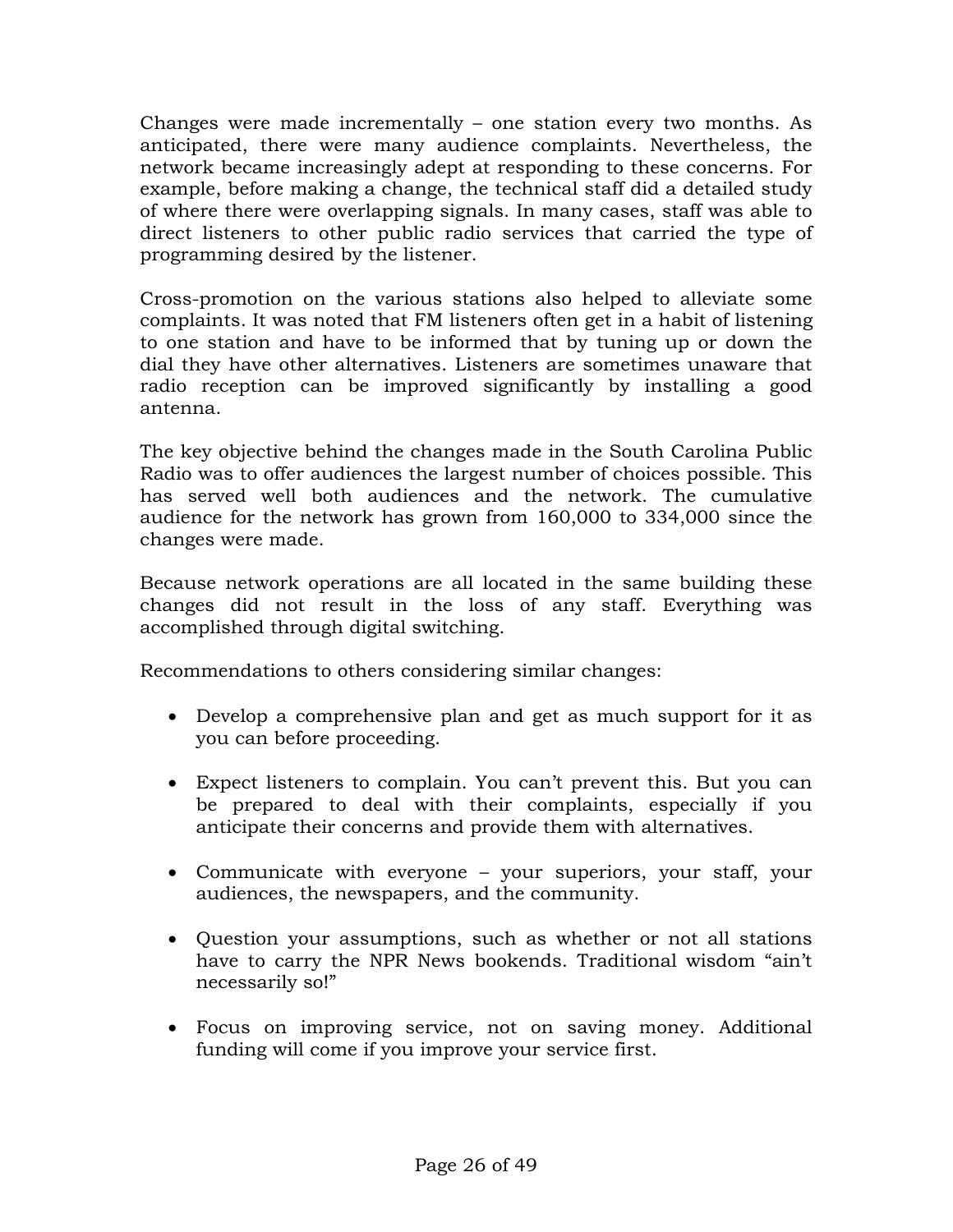# *Southern Illinois University*

Contact: Candis Isberner, (618) 453-6192

At that time of their consolidation in 1996 two public radio stations were licensed to the University of Southern Illinois: WSIU-FM in Carbondale; and in WUSI-FM, Olney. The original stations had separate management and staffs even though they were closely aligned and sometimes had identical program schedules with the exception of some public affairs programs unique to each geographic area.

In 1996, the Corporation for Public Broadcasting changed the rules for its Community Service Grants and informed the university it would only be receiving one rather than two grants. As a result, the University decided the stations should be merged. No licenses were transferred and no new organization was created. The WSIU-FM Friends Board serving the Olney/Effingham area was disbanded and members from those areas became members of the WUSI Friends in Carbondale.

The process took approximately two years to complete, primarily to allow the Olney staff to find new jobs. The station manager at WUSI was reassigned to oversee fundraising for a short time in Carbondale on a one-year contact, after which he left to take another job. Two engineers and two broadcast operations staff members were transferred to Carbondale. An educational outreach staff member remained in the area and worked from home, and another corporate support person worked out of an office in Olney until she identified another career opportunity.

The benefits of the change were reduced administration and staffing costs. There were no changes in the cost of programming. Following the merger another station, WVSI-FM, Mt. Vernon, was added to the group. The combined broadcast signals of the three stations now cover the southern third of Illinois. The university applied for and received studio waivers for WUSI-FM (Olney) and WVSI-FM (Mt. Vernon).

On the downside, engineers from Carbondale must now travel to Olney to check the transmitters and other equipment. This is a three-hour drive. If there is a technical problem, it must wait until an engineer from Carbondale is dispatched to address it. There was also a loss of local presence, even though the Carbondale staff continued to work with the local Chamber of Commerce, participate in community events, and run ads in the local papers. Recently, there has been an effort to produce more news and public affairs programs specifically related to the community.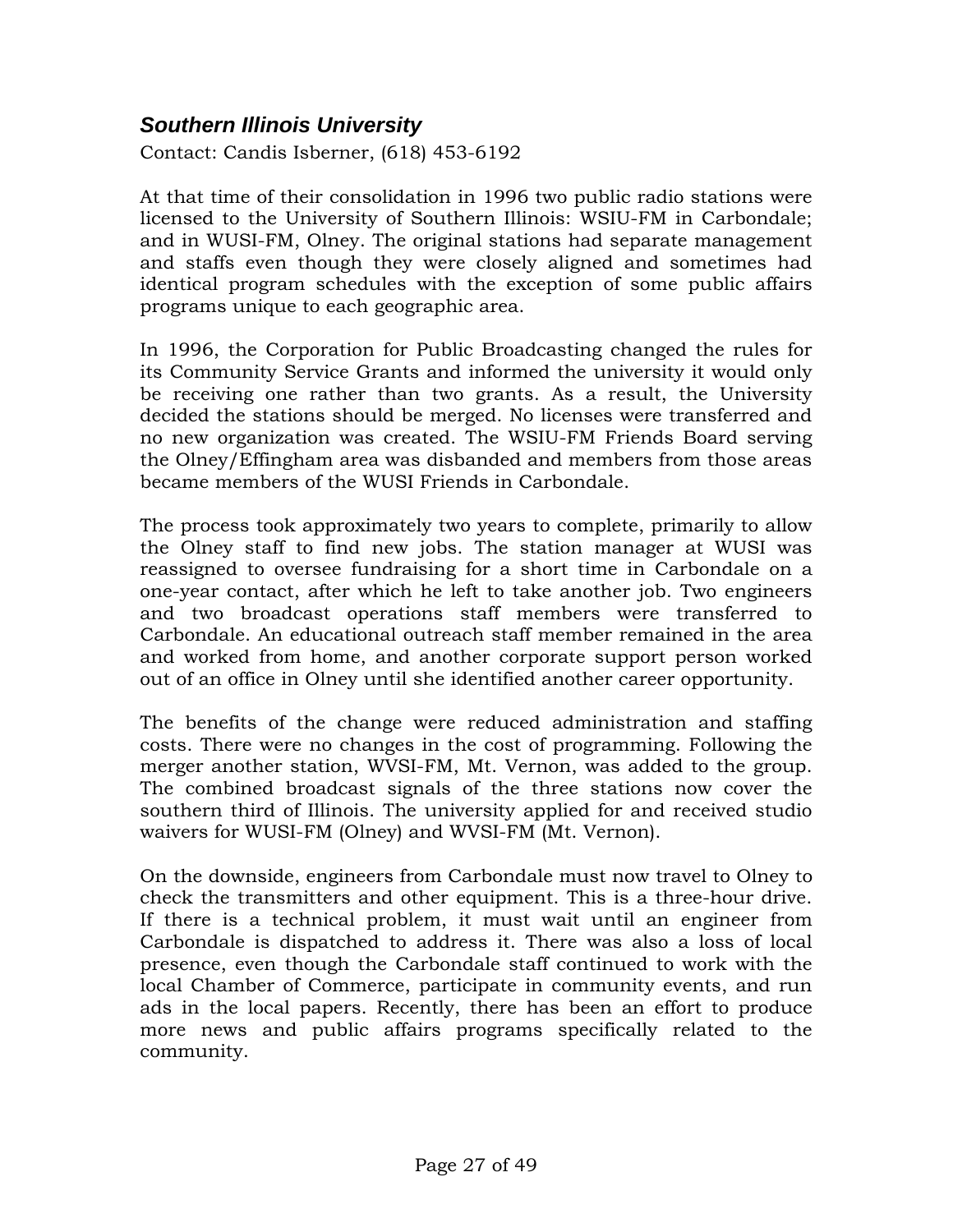Lessons learned from the experience were:

- The organization should have done a much better job of communicating with the community and the local Friends groups concerning the rationale, timeline, and details of the change.
- It should have had a better plan for keeping in touch with the community beyond its existing K-12 and Ready to Learn activities.
- There should have been a plan to do more public affairs programming at the beginning of the process rather than several years later.

## *Wisconsin Public Radio*

Contact: Jack Mitchell, (608) 263-1740

Two organizations hold the majority of the public radio licenses in the State of Wisconsin – the Board of Regents of the University of Wisconsin System (UWS) and the Wisconsin Educational Communications Board (ECB). In 1979, the two organizations agreed to provide two different programs services on their Madison stations: news and talk on WHA-AM (licensed to the UWS) and NPR News and classical music on WERN-FM (licensed to the ECB). This concept was called Wisconsin Public Radio.

In 1984, the two organizations jointly appointed a single manager to manage the stations of both organizations. He began soliciting the participation of other radio stations throughout the state including six stations located on other university campuses, as well as those licensed to a private university, a technical college, and a high school. Today, 27 transmitters licensed to nine institutions are operated under a single manager through a variety of agreements.

The driving force behind these agreements was a desire on the part of Wisconsin Public Radio management to build larger and stronger public radio services. Individual institutions entered into these agreements because of their desire to end or reduce their financial commitment to radio in favor of higher priorities, particularly as they faced budget cuts.

No licenses have been transferred during this process, although a number of stations already licensed to the Board of Regents were transferred administratively from campus-based institutions to the University of Wisconsin-Extension (UWEX). Other campus-based stations continue as part of their traditional institutional home, but are managed by contract with UWEX.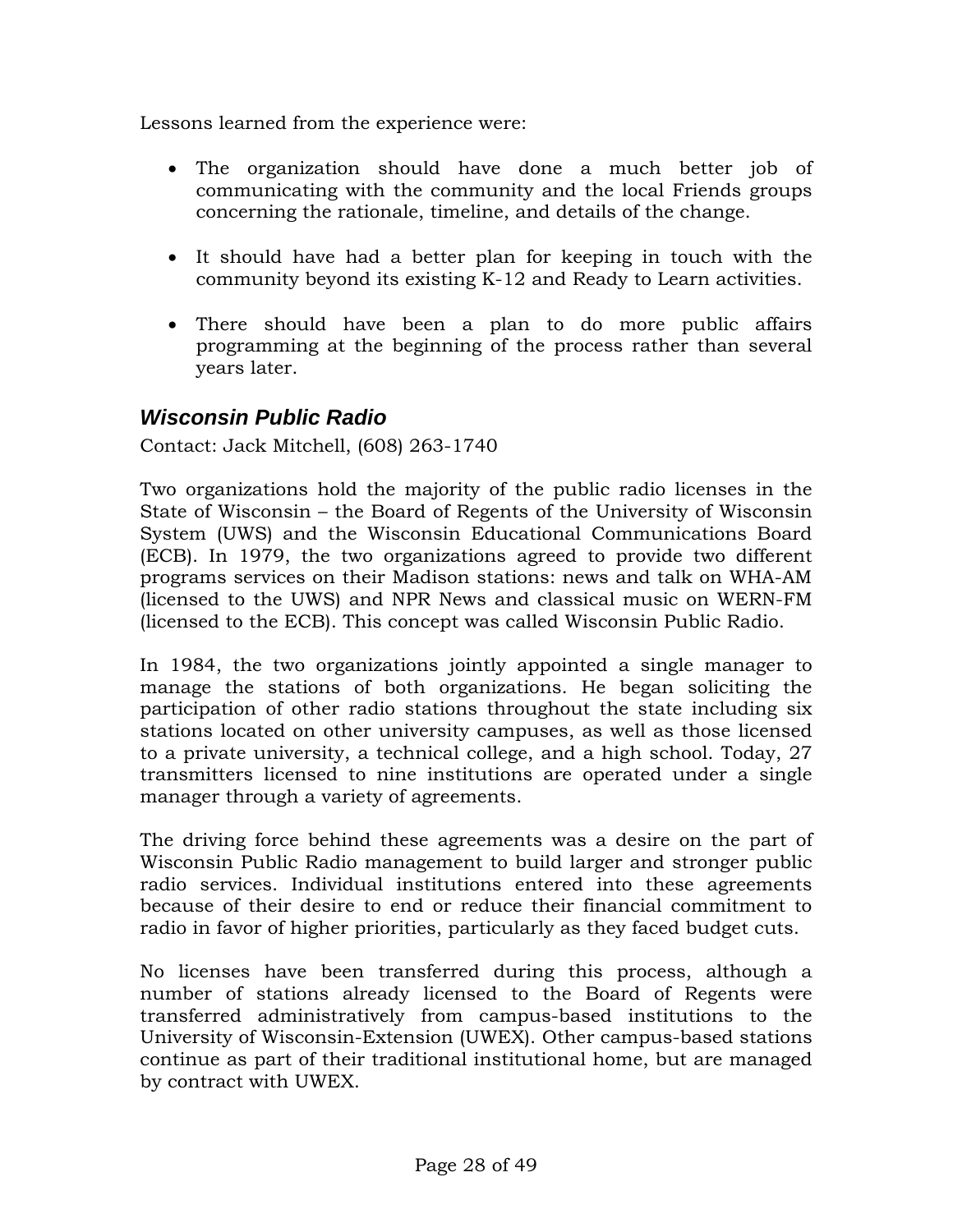Wisconsin Public Radio does not exist as a legal entity. It is the public identity for this multi-institutional collaboration. The system was initially centralized in Madison. As it grew, agreements with other institutions throughout the state placed staff in seven locations outside of Madison. Each has a regional manager responsible for local relationships, local programming, and local development, supervised in all but one case by the Director of Wisconsin Public Radio. The current arrangement was developed over a period of approximately fifteen years and will undoubtedly continue to evolve.

The benefits of the arrangement are improved program services and increased revenues. Wisconsin Public Radio currently provides two services, the NPR News and Classical Music Network (on 10 stations) and the Ideas Network (on 17 stations). Ideally, the two services would be carried everywhere in the state although this is not possible because of the lack of available frequencies. (Only the Milwaukee area does not have both WPR services. However, NPR is available in the region from another public radio station and classical music is on a commercial station.)

Overall costs did not go down; indeed, they grew. However, costs shifted from tax-based institutional budgets to listener and underwriting support because the two services became strong enough to attract voluntary support.

Some listeners objected to specific program changes that grew out of these arrangements, but in the long term listening and contributions increased substantially. No jobs were lost. The only permanent loses were to students who, in some cases, lost a radio station on which to play their favorite alternative music, or students who might have sought professional radio training as part of a curricular offering at the universities. In most cases, however, the universities no longer required the stations for that purpose because of curricular changes. The process of reporting to two different organizations and maintaining the various contracts and agreements with the participating institutions can sometimes be challenging, but the process is working.

Lessons learned from the experience:

- The process should not be entered into with a belief that money will be saved or services will be cut.
- If services are improved, they will generate more private revenue and make it possible to reduce state or institutional support.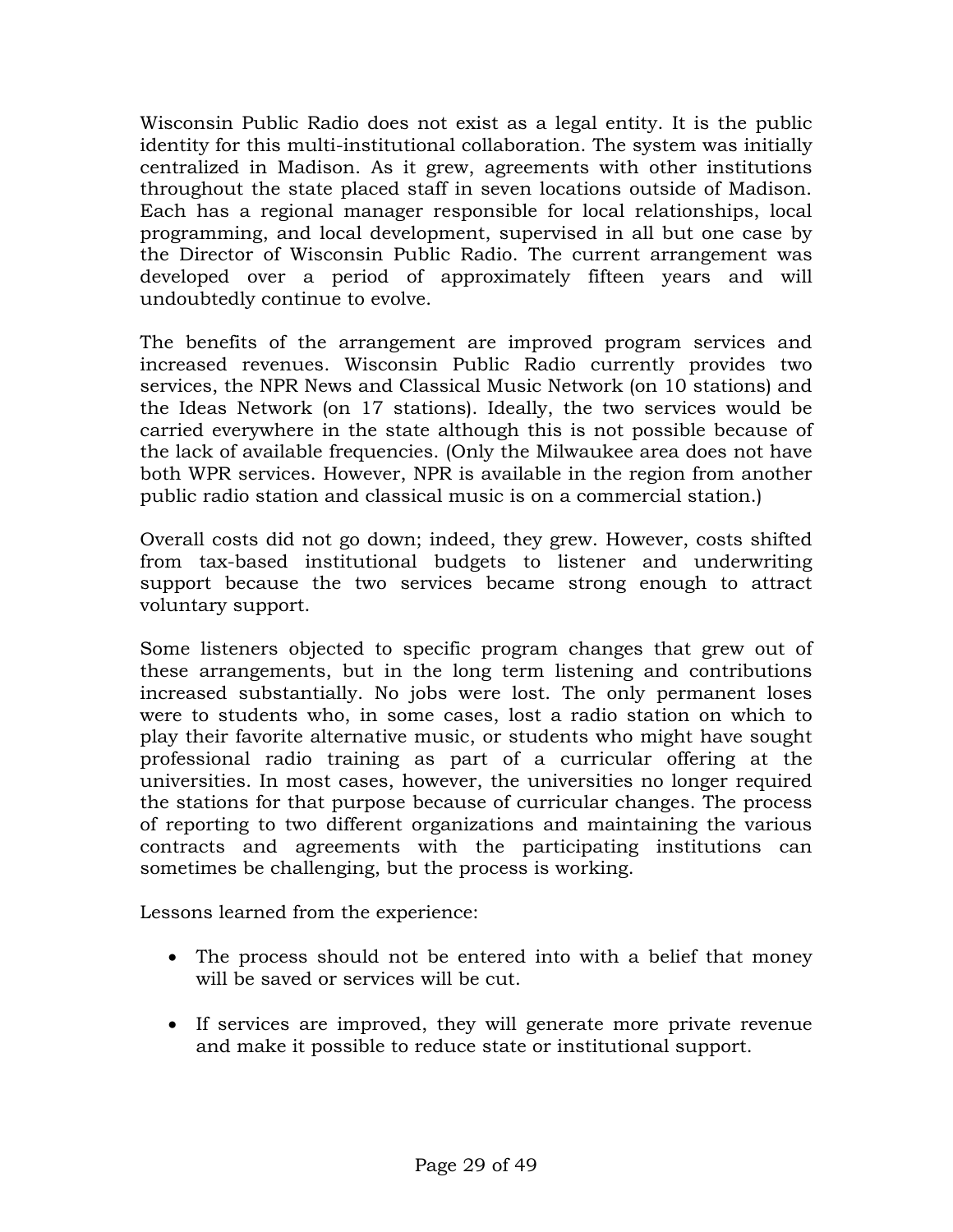# **Funding Implications**

The primary objective for reorganizing the stations licensed to the Iowa Board of Regents should be to provide improved public radio services to the residents of the State of Iowa. Secondary objectives should include improved efficiency; increased support from underwriting, major gifts, and membership dollars; and decreased dependence on tax revenues. B&A and the station managers believe that if the first objective is realized, the secondary objectives will follow.

As details of the restructuring process proceed, it will be necessary to work closely with the Corporation for Public Broadcasting and National Public Radio to ensure that the new structure maximizes the amount of money received from the Corporation for Public Broadcasting and minimizes the cost of National Public Radio dues and program acquisitions.

In addition, agreements will have to be reached with the existing university foundations and the Friends groups concerning the funds collected and held by these organizations. There was consensus that some funding could probably remain in the foundations to be expended as needed. But, the existing Friends group would have to be expanded to a statewide organization, and new arrangements will have to be made with regard to receipt and distribution of funds collected through the various fundraising methods.

It is anticipated that in the long term membership and fundraising capabilities will increase significantly and there should be some cost savings through more efficient use of existing resources. However, start up costs such as hiring an executive director and creating a statewide News Department will absorb any immediate savings and might increase costs in the short run. These costs must be shared among the three organizations or paid for through grants. B&A has discussed start-up costs with Corporation for Public Broadcasting executives. They have indicated a willingness to consider possible support of some of the initial implementation costs if the final plan is sufficiently transforming to serve as a national model for other public radio stations.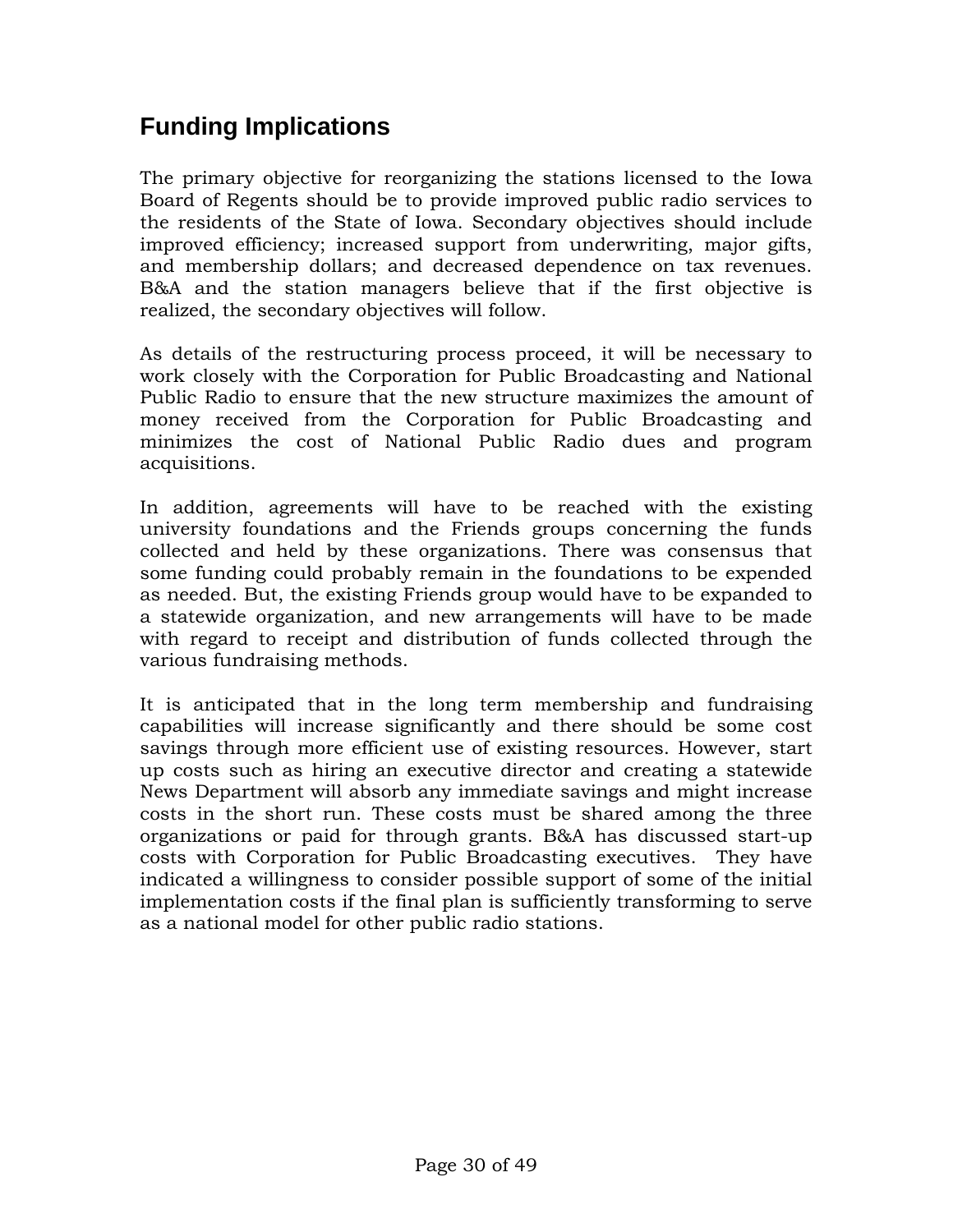# **Recommendations**

## *Recommendations to Regents*

Based on its review of the three Iowa public radio stations, the comments and suggestions of its stakeholders, and the experience of other public radio collaborative efforts around the country, B&A makes the following recommendations to the Board of Regents for their action.

The recommendations do not suggest ways to provide the same public radio service at lower costs. Instead, they suggest how Iowa can improve its service, attract more listeners, and increase its level of private support. If implemented, the changes should change significantly the ratio of private to institutional support in favor of private support and allow the universities to gradually lower – but never eliminate – vital institutional support for public radio in Iowa.

The recommendations are advanced with the following caution. The Regents and the three universities should prepare themselves for resistance to any meaningful changes. Few university services are more meaningful to the daily lives of some constituents than public radio. Public radio is often the first voice people hear in the morning and the last voice they hear at night. In the long run, this sense of personal importance generates tremendous loyalty to the service. In the short run, this sense of personal importance means change may disrupt traditional rhythms of life for many listeners. They may take any change personally, and sometimes negatively.

While initial adverse reactions from staff and listeners to any significant shifts in services should be anticipated, the Regents and universities should not be deterred from change that will help public radio make better use of its resources, improve its program quality and relevance, serve more listeners, and better position public radio for the future. Without instituting appropriate change, Regents and the three universities will, at best, likely witness modest incremental improvement of the status quo.

*1. Create an Executive Council to oversee all public radio facilities and operations of Regents' universities. The Executive Council should consist of one appointee of the president of each of the Regents' universities, a nonvoting member from a statewide "Friends" citizen support organization to represent individual listeners and contributors, and the Iowa Public Radio Executive Director.*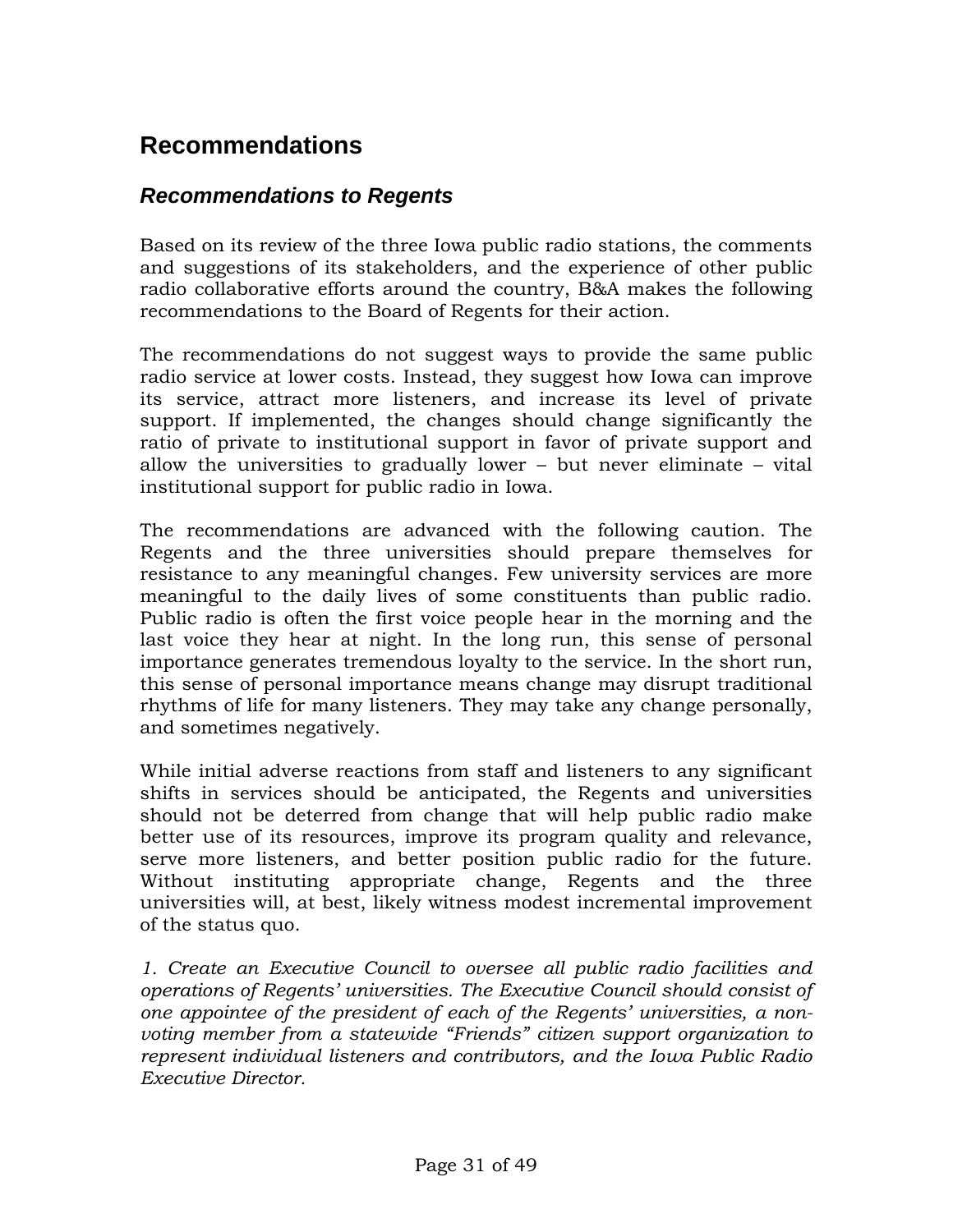Only a central authority can eliminate the duplication and competitiveness that plagues public radio in Iowa. The three university operations seek to reach the same pool of listeners and generate income from them. Recent years have seen territorial disputes as KUNI has established competitive services with WOI in Des Moines, as KSUI has pushed its service into Dubuque, and as WOI has added facilities throughout central Iowa and into southeast Iowa. Currently, KUNI and WOI have competing applications to add stations in Ottumwa, a community closer to Iowa City than to either Cedar Falls or Ames. While each service pushes into the territory already served by others, the three stations have no plan, and certainly no coordinated plan, to extend service where it is most needed, the western third of the state.

To make the most of the considerable facilities built through the years, the three public radio organizations in the state must operate as if they were a single organization, and that requires a central authority.

At the same time, it is most appropriate that the three universities maintain a strong and controlling role in this highly integrated organization. Universities nurtured public radio in Iowa, as elsewhere in the country, and gave public radio its values and much of its content. Listeners love public radio precisely because it reflects the interests and values of the academy. Public radio draws much of its content from university resources. It would be a disservice to public radio and to the three universities to remove them from university control, but that control must be unified to properly serve the state's broader public interest. Therefore, we recommend a single board to provide the unity required consisting of representatives of the three presidents to retain the essential academic link. Recognizing that listeners must play an increasing role in financing public radio, we recommend that a Friends group representing listeners appoint or elect a non-voting member to the Executive Council.

*2. Designate the combined activities overseen by this Executive Council as "Iowa Public Radio," identified in print and in periodic on air announcements as a service of (rotate order) Iowa State University, the State University of Iowa, and the University of Northern Iowa." Stations with heritage call letters (WOI, KUNI, WSUI, KSUI) can retain their identification with specific universities.* 

Designating the combined operation "Iowa Public Radio" follows the pattern used almost universally by similar statewide systems in other states, some operated by universities (Wisconsin Public Radio), and some by other entities (Minnesota Public Radio.) Each of the three universities should continue its identification with the individual broadcast service it built and continues to help finance. At the same time, each of the three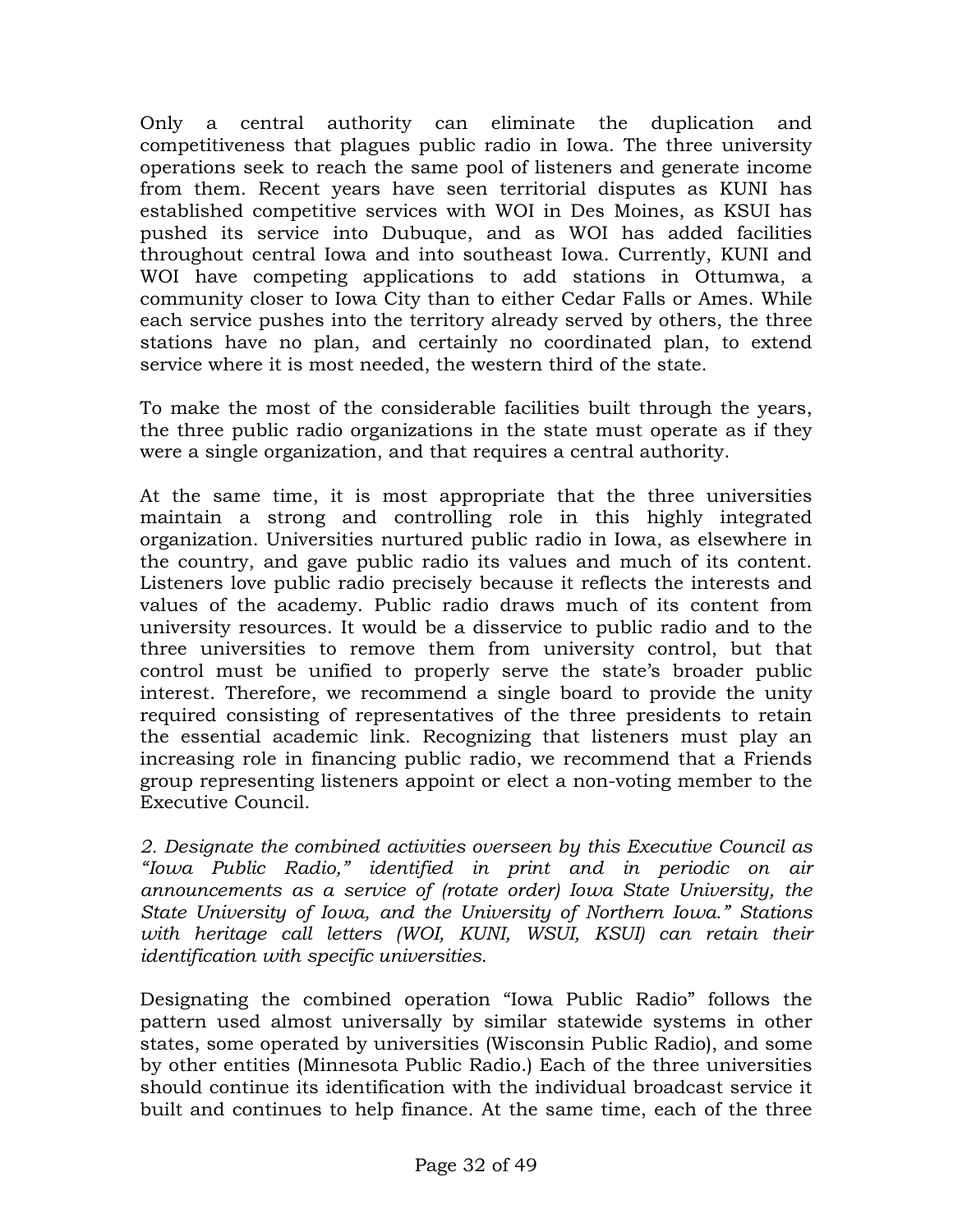universities needs to take partial ownership of the overall service. Over time, the public and the institutions themselves should come to regard each university as one-third owner of a strong statewide service rather than the sole owner of a smaller, weaker service.

*3. Adopt the following statement as the mission for Iowa Public Radio:* 

Iowa Public Radio reflects and enhances the civic, cultural, and intellectual life of Iowa, statewide and regionally, making the state a better place to live and work.

The stations contribute to the outreach missions of the three Regents' universities and foster communication between the universities and Iowa residents.

Reflecting and enhancing the civic life of Iowa involves original news reporting from the state capital, the three university communities, and other regions of the state. It includes public discourse on state, national, and international issues from an Iowa perspective in interview and call-in forums, and news and discussion from National Public Radio and other national and international sources.

Reflecting and enhancing the cultural life of Iowa involves classical and other music and entertainment, with emphasis on Iowa performers and performances. This might include interviews with performers, writers, and other artists (along with examples of their work) to inform, inspire, and promote active participation.

Reflecting and enhancing the intellectual life of Iowa involves stimulating ideas and discussion from the universities, the state, and from national and international sources.

Each of three broadcast sites should originate "statewide" programming, sharing its resources with the entire state. This programming should constitute most of the programming on Regents' licensed stations, improving efficiency, overall quality, and listener support. In addition, each of the three broadcast sites should also originate programming exclusively for its home region.

Iowa is a better place to live and work when public radio enhances the quality of life particularly important to the kind of creative, educated individuals the state needs to attract and retain as a part of a vibrant 21st century economy.

The outreach mission of the universities involves sharing ideas, performances and practical information of importance and interest to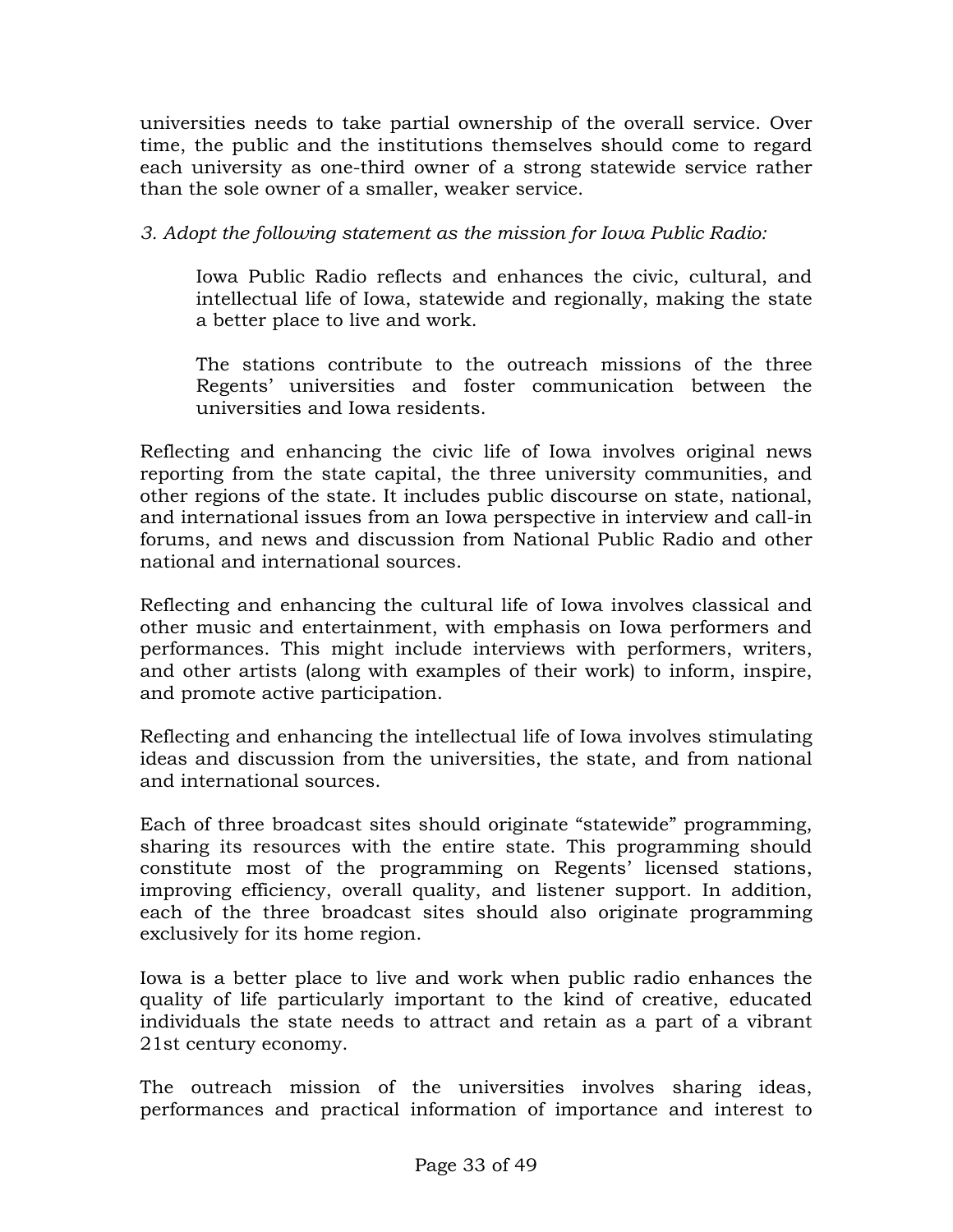Iowa residents, drawing heavily, but not exclusively, on the resources of the three Regents' universities. Iowa Public Radio programming, from whatever source, should represent the values of its universities, which include civility, fairness, perspective, evidence, and artistic merit.

In addition to programming that reflects the values and the resources of the three universities, the link between listeners and the universities should continue as each stations retains its heritage call letters – WOI, WSUI (KSUI) and KUNI – and its identification with its university.

*4. Direct the Executive Council to continuously evaluate the performance of Iowa Public Radio and to report to the Regents annually based on the following criteria:* 

A. A representative sample of listeners rates the stations highly when asked if they:

- Reflect and enhance the civic life of Iowa
- Reflect and enhance the cultural life of Iowa
- Reflect and enhance intellectual life of Iowa
- Contribute to the educational outreach mission of the universities
- Foster communication between the universities and the people of the state
- Make Iowa a better place to live and work

B. An increasing number of Iowans listen to the stations and support them financially.

C. Efficiency increases, as measured by declining (institutional) cost per listener hour.

*5. Direct the Executive Council to recruit, identify, and select an Executive Director for Iowa Public Radio, responsible to the Executive Council for all financial, personnel, programming and operational aspects of public radio in the three institutions.* 

The Executive Director could be pay-rolled by one of the three universities or the Regents' office but should be located at a "neutral" location and answerable only to the Executive Council. The Executive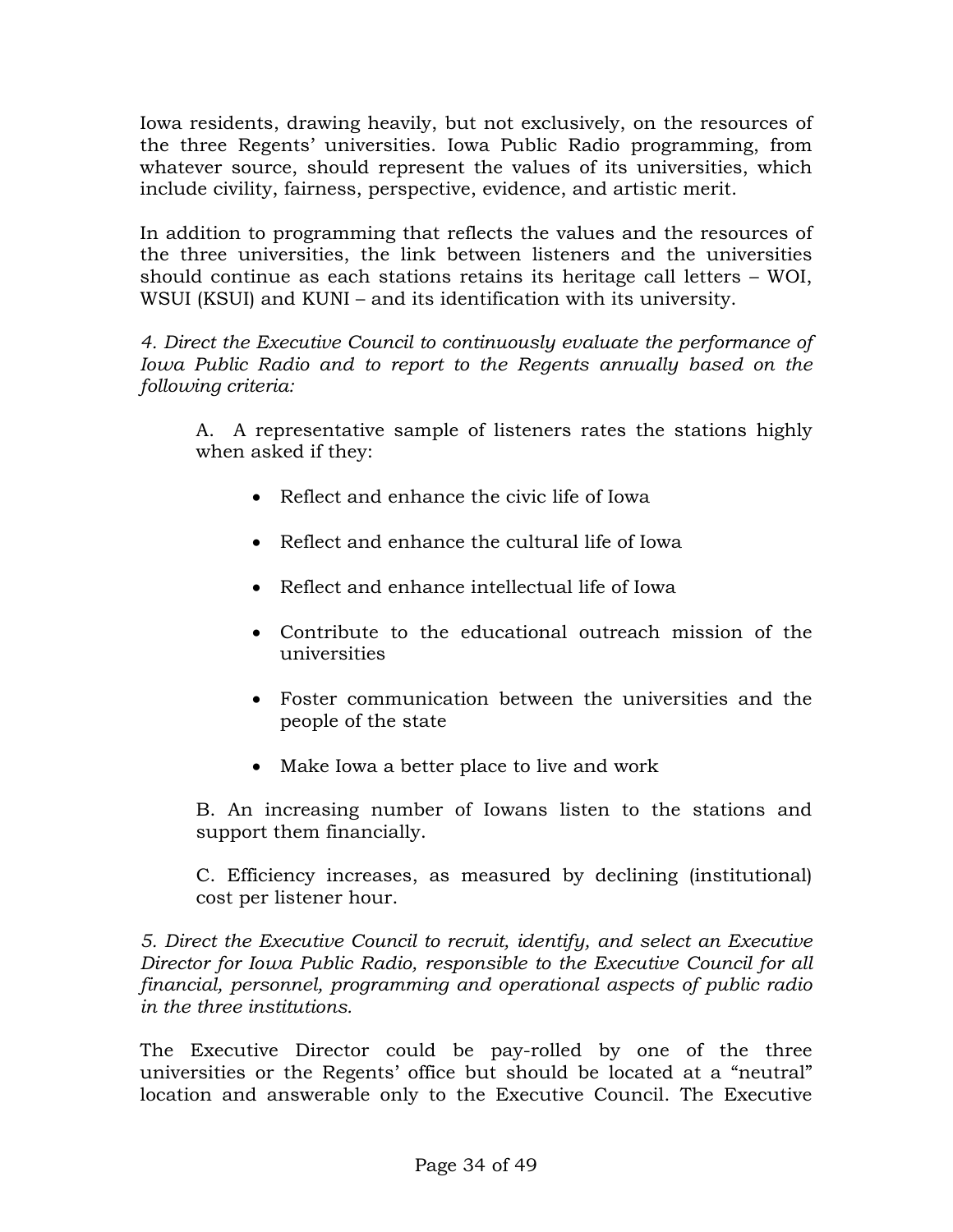Director's salary should be competitive with comparable statewide public radio organizations.

*6. Authorize the Executive Council to recognize an independent statewide Friends organization to receive, invest and disburse funds on behalf of Iowa Public Radio, all underwriting support, and all individual contributions of less than \$10,000.* 

No single step will more effectively create a positive synergy among the three broadcast entities and unite them in pursuing success for the overall enterprise than to link their financial success. Private sector support is already substantial for the three stations and will increase significantly as the overall program service improves. The three radio operations cannot work together effectively if they must compete with one another for private donations. On the other hand, no one of the three can reasonably assume control of all private funding on behalf of the other two.

Therefore, the stations need a neutral third party to receive, hold, invest, and disperse all underwriting support and all individual contributions under \$10,000. These funds should be dispersed to the three broadcast entities, or on their behalf, according to an annual budget presented by the Executive Director and approved by the Executive Council. Any agreement with a Friends organization must follow the policies of the Federal Communications Commission, which require that any entity that uses a broadcast licensee's airwaves must spend those funds at the direction of the licensee – in this case delegated to the Executive Director of Iowa Public Radio. All funding received by the Friends should support the overall Iowa Public Radio service, irrespective of where the contributor lives or the station to whom the contributor listens most often.

At the same time, a Friends group creates an important link to the community and the private sector. The Friends should counsel – but not control – the Iowa Public Radio management. They may advocate on behalf of Iowa Public Radio. They may generate volunteers to assist stations in a variety of enterprises. To be fully effective, however, the organization should operate at the statewide level for financial functions and at the regional/local level for volunteer activities. B&A recommends, therefore, that the Friends incorporate as a statewide entity with a statewide board, but with local chapters.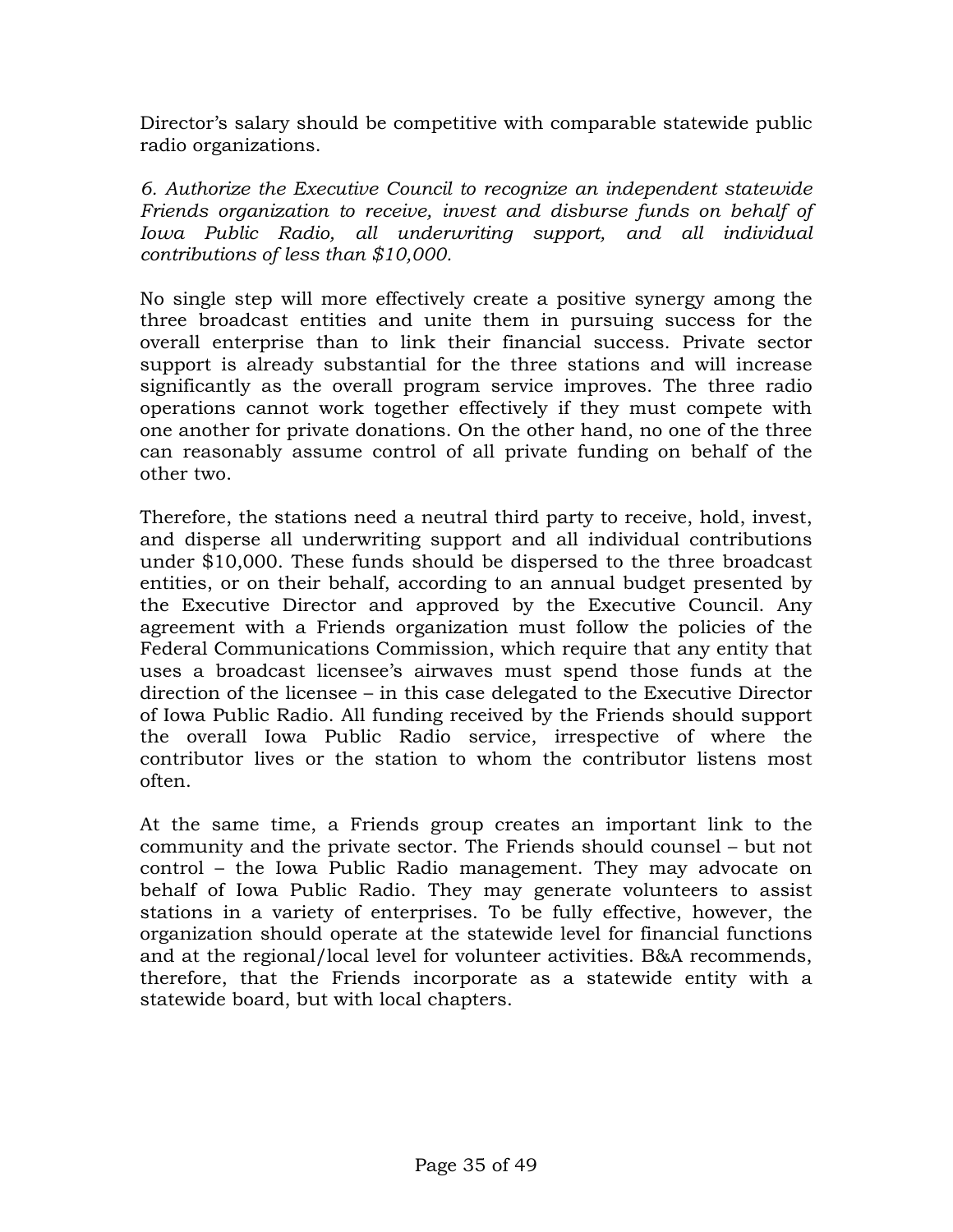*7. Request that the foundations of the three universities seek major gifts and bequests in excess of \$10,000 on behalf of Iowa Public Radio or its stations. Request, further, that the foundations expend all funds currently held on behalf of Iowa Public Radio stations, and any more received by the foundations on behalf of Iowa Public Radio in the future, consistent with donor intent and at the direction of the Executive Director of Iowa Public Radio.* 

The three foundations can and should continue to play an important role in the financial success of the Iowa Public Radio stations. Each foundation is better able than the radio stations, or a Friends organization, to cultivate major and planned gifts on behalf of the stations of Iowa Public Radio. Some may come solely to support public radio. Others may be part of a more comprehensive gift to one of the three university foundations.

*8. Authorize the three universities to gradually decrease their institutional support for Iowa Public Radio stations by a total of \$300,000 over a fiveyear period.* 

The three university stations and public radio should continue their symbiotic relationship. Confident that public radio provides a cost effective means of university outreach to the benefit of the universities, public radio, and public radio listeners, B&A has recommended that public radio continue as a function of the three state universities. The corollary of that recommendation is that the universities continue to provide significant financial support to a unified Iowa Public Radio and the individual stations traditionally associated with each university. As private contributions increase, university support for public radio will decline as a percentage of public radio's revenues, but should never fall to the point that the university provides only marginal support. As private contributions increase, university support for public radio may also decline in terms of absolute dollars, but private support should never displace university support on a dollar for dollar basis.

We recommend an initial reduction of \$300,000 over the next five years. A reduction of that size would reduce the university's percentage of the Iowa Public Radio budget from 35% to 29%, which is the state/university percentage of the budget for Wisconsin Public Radio, the most comparable, although much larger, public radio structure to what we propose for Iowa. Adjusted for the different populations of the two states, Wisconsin Public Radio provides an appropriate benchmark for Iowa Public Radio, now and in the future.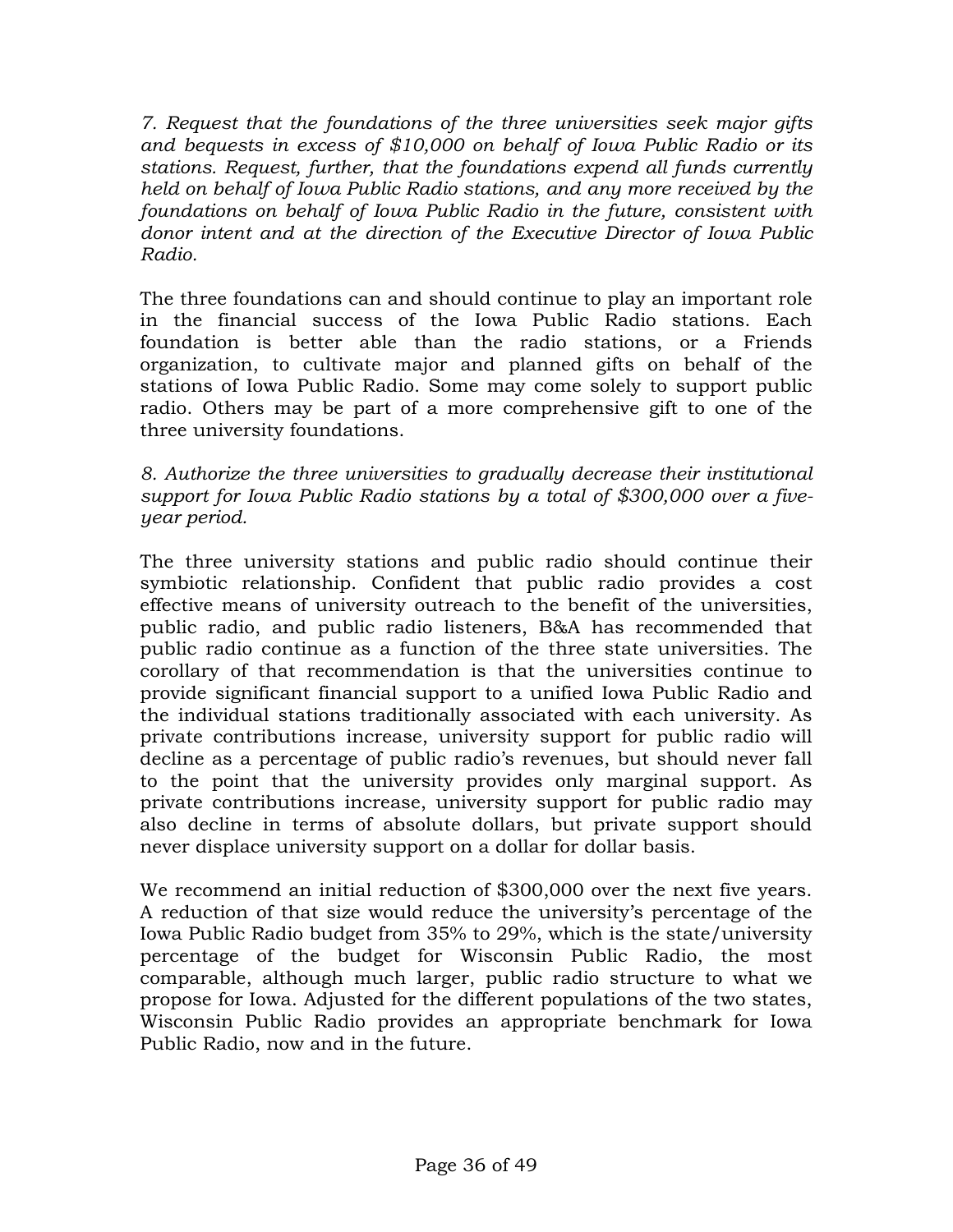The following chart compares the current budgets of the three Iowa Public Radio stations to Wisconsin Public Radio's current budget, as well as how Iowa Public Radio's income sources would change over the next five years if this recommendation is adopted. (Inflation has not been factored into these figures.)

|                                                       | <b>Current lowa Budgets</b> |                                             |              |                                                                  |               | <b>Current WPR</b>           |      | <b>Projected Budget</b> |                |               |
|-------------------------------------------------------|-----------------------------|---------------------------------------------|--------------|------------------------------------------------------------------|---------------|------------------------------|------|-------------------------|----------------|---------------|
|                                                       | <b>SUI</b>                  | <b>WOI</b>                                  | UNI          | lowa PR                                                          | $\frac{9}{6}$ | Wisc PR                      | %    |                         | Change         | $\frac{9}{6}$ |
| <b>Institutional Resources</b>                        | \$760,921.00                | \$828,986.00                                |              | \$406,792.00 \$1,996,699.00                                      | 35%           | 3.302.727.00                 | 29%  | \$1,696,699.00          | $-$300,000.00$ | 29%           |
| Individuals                                           | \$430,839.00                | \$972,827.00                                |              | \$677.093.00 \$2.080.759.00                                      |               | 4.443.143.00                 |      |                         |                |               |
| <b>Underwriting/Business</b><br><b>Private sector</b> | \$174,701.00                | \$218,278.00<br>\$605,540.00 \$1,191,105.00 | \$193,856,00 | \$586,835.00<br>\$870,949.00 \$2,667,594.00                      | 46%           | 1,306,313.00<br>5,749,456.00 | 51%  | \$2,967,594.00          | \$300,000.00   | 51%           |
| Federal/CPB                                           | \$251,149.00                | \$374,392.00                                | \$255,585.00 | \$881,126,00                                                     |               | 1,177,397.00                 |      |                         |                |               |
| Other                                                 | \$30,750.00                 | \$176,477.00                                | \$33,890,00  | \$241.117.00                                                     |               | 1,084,104.00                 |      |                         |                |               |
| Federal/Other                                         | \$281,899.00                | \$550,869.00                                |              | \$289,475.00 \$1,122,243.00                                      | 19%           | 2,261,501.00                 | 20%  | \$1,122,243.00          | \$0.00         | 19%           |
| <b>Totals</b>                                         |                             |                                             |              | \$1,648,360,00 \$1,741,978,00 \$1,567,216,00 \$5,786,536,00 100% |               | 11.313.684.00                | 100% | \$5,786,536.00          | \$0.00 100%    |               |

*9. Direct the three universities to reconcile differences in personnel policies, classifications, and salaries for employees performing similar functions for Iowa Public Radio stations, and to work constructively with Iowa Public Radio management to treat fairly any employee adjustments resulting from increased and more effective collaboration and coordination.* 

The different histories of the three stations have resulted in different salary levels and classifications for persons performing comparable functions in the three organizations. These disparities will cause morale problems as employees of the three institutions work together more closely as Iowa Public Radio. Since employees will continue to be employed by three different institutions and will work on each of the three university campuses, employment classifications, salaries and terms of employment need not be absolutely the same, but they should be "fair."

B&A believes its recommendations for the proposed Iowa Public Radio structure should yield opportunities for a staff that is smaller in size than the combined staffs of the three independent organizations. Some individuals may have the wrong skills for the new structure and may be unable or choose not to adapt. The universities will need to work constructively with the new Iowa Public Radio management to assure that it can implement necessary personnel adjustments.

*10. Direct the Executive Council to extend FM service to the western parts of Iowa and any other inadequately served areas to enable Iowa Public Radio to provide a truly statewide service.*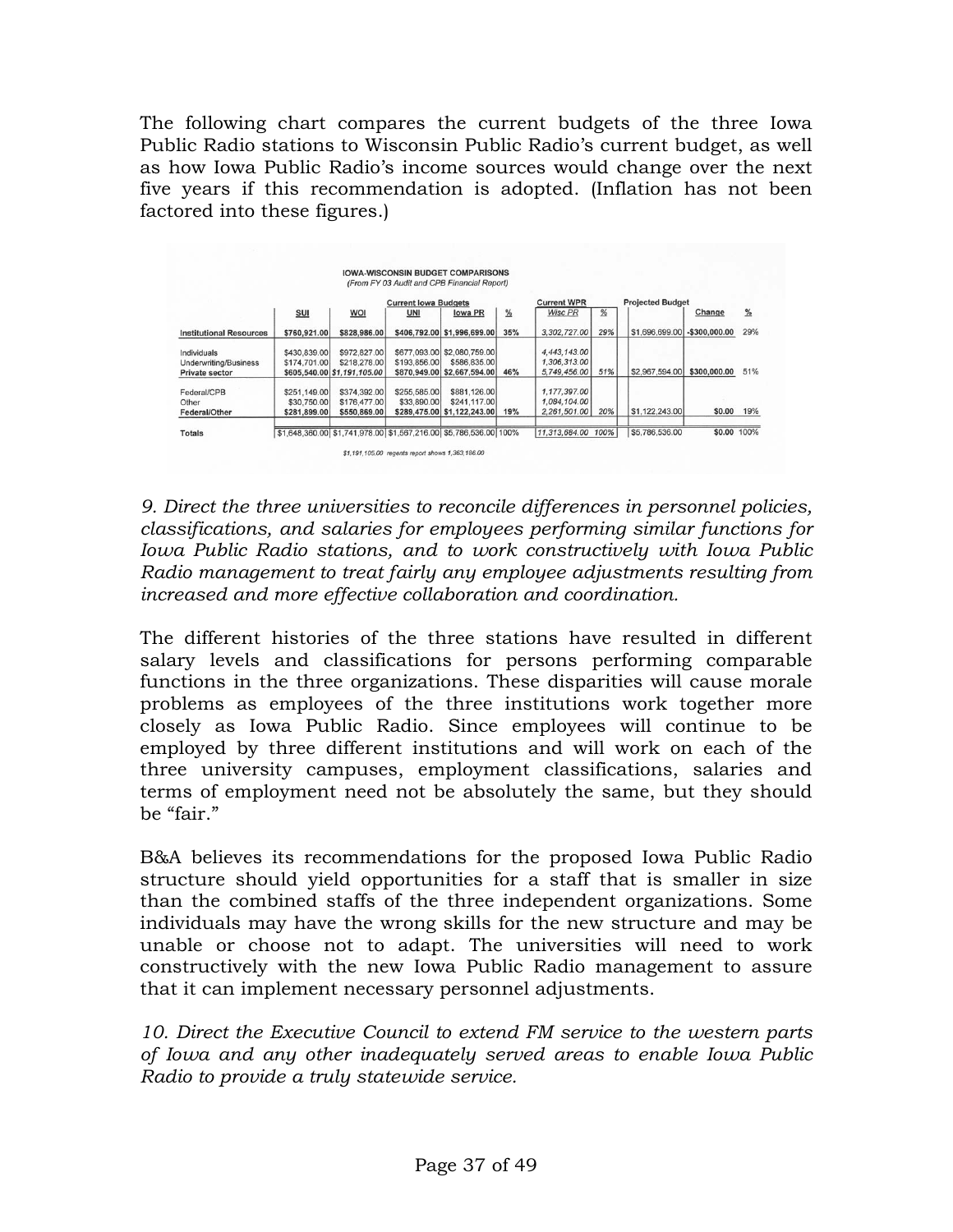While nearly all persons interviewed by the consultants reside in regions now served by public radio, they repeatedly expressed the need to extend public radio to the western part of the state. WOI (AM) reaches much of that region during daylight hours, but the west has no FM service from Iowa Public Radio and no service at all between sundown and sun-up. Two FM services do cover parts of these regions from Council Bluff and Sioux Falls, but neither is part of the Regent's system and neither is funded at levels comparable to the stations of Iowa Public Radio nor can either provide the quality of service currently offered by the Regents' stations, let alone the service envisioned for the future. These stations should be offered the opportunity to become part of Iowa Public Radio. Failing that, management should seek to build or acquire other facilities that will provide comparable service to all regions of the state.

If Iowa Public Radio implements B&A's recommendations to achieve its potential for increased individual, corporate, and federal support, these non-tax-based sources should be able to support costs of expanded broadcast facilities and local origination for the western part of the state.

### **Regents Recommendations Timeline**

#### *January-March 2005*

- University presidents appoint members of the Executive Council sufficiently early to complete a search and have an Executive Director in place by the end of the quarter
- Personnel departments of the three universities meet to discuss, clarify, and as necessary, reconcile, personnel policies that might lead to the perception of unfair treatment of individuals performing similar functions. Also discuss options for individuals who might not fit comfortably into the new structure. Prepare joint proposal on these matters for the Executive Director by March 31.
- Each university foundation prepares a full accounting of public radio assets held in the foundation, including any limitations of their expenditures. Each also proposes recommendations on its involvement in major and planned gifts to public radio after July 1, 2005. Both reports available to Executive Director by March 31.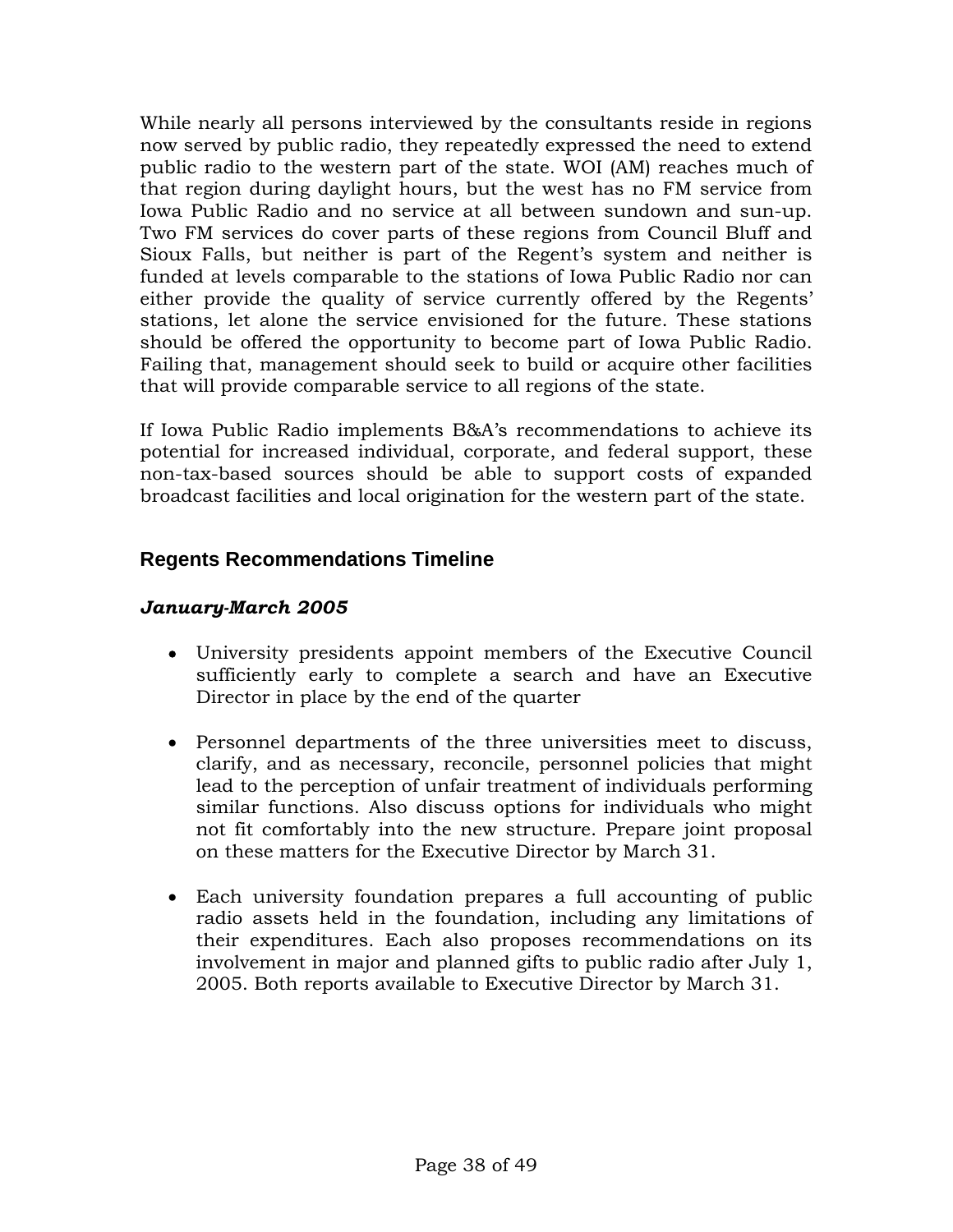• The Friends of KUNI meet to determine their willingness to reincorporate as a statewide organization in support of the entire Iowa Public Radio system, and, if so, how they propose to constitute their statewide board to represent the entire state. Proposal available to the Executive Director by March 31.

### *April-June 2005*

- Executive Director arranges for baseline research among listeners on evaluation criteria. This research will be conducted before implementation of any changes and will contribute to report to the Regents in December 2005.
- Executive Council provides budget instructions to the Executive Director for the next fiscal year.

## *July-September 2005*

- New financial roles in place:
	- o Friends organization receive all listener support under \$10,000
	- o Foundations work in major and planned gifts
	- o Executive Director administers all sources of funds to Iowa Public Radio entities
- Begin use of Iowa Public Radio as primary identifier of the service on air and in print.

### *October-December 2005*

- Executive Director presents options for expanding service to Western Iowa. Begins discussions with existing public stations in that region.
- Executive Director provides annual report to the Regents at their December meeting, including baseline research and statewide audience and giving data prior to July 1, 2005.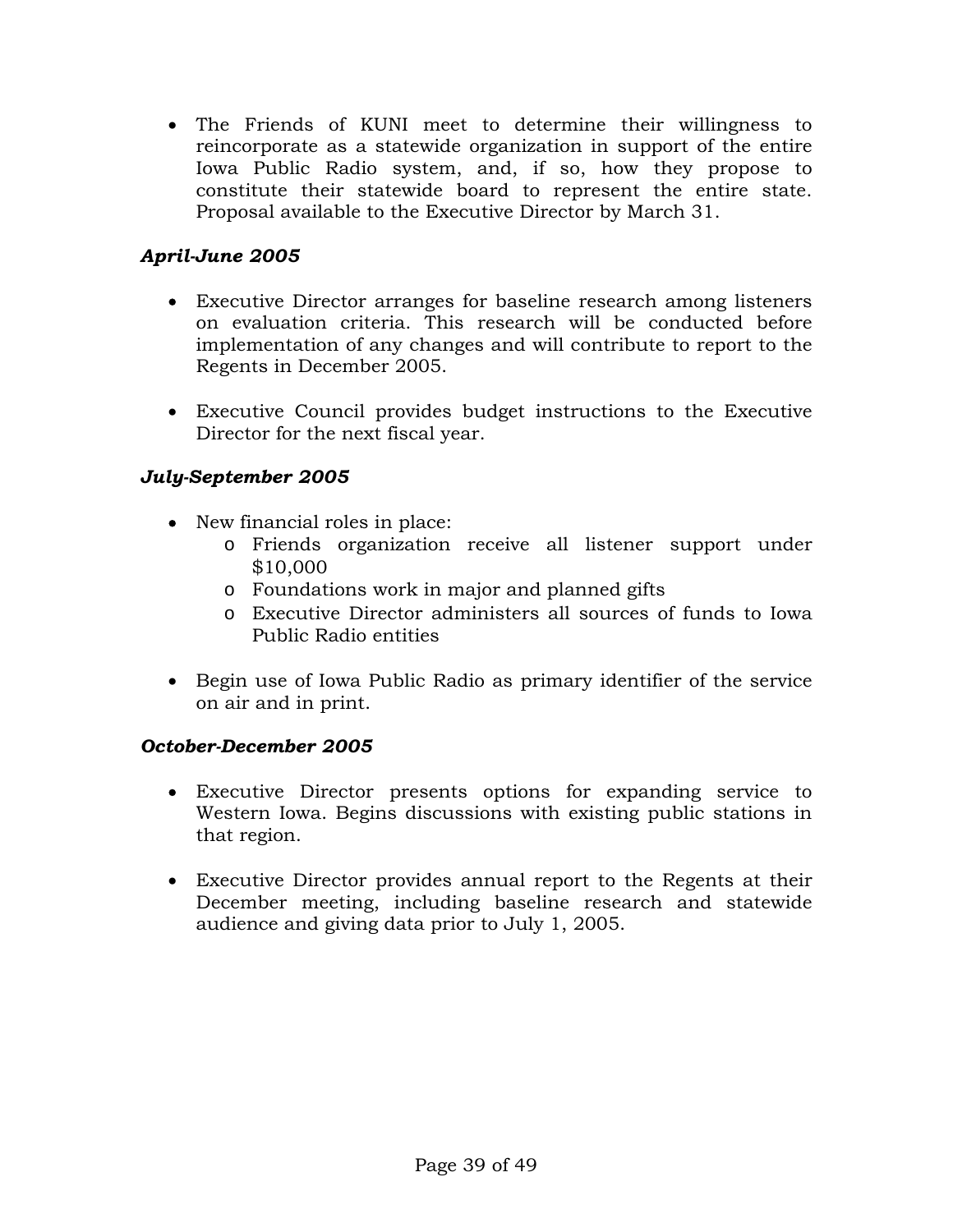# *Recommendations to Executive Council and Executive Director*

The following recommendations are directed to the top management of Iowa Public Radio rather than to the Regents. They deal with programming and operational matters rather than policy. They should be seen as one way – in the opinion of *Bornstein and Associates*, the best way – to realize the mission adopted by the Regents.

*1. Build Iowa Public Radio's comprehensive program service around three networks, each delivered to as much of the state as technically feasible and each headed by a program director/content director employed by one of the universities but responsible directly to the Executive Director of Iowa Public Radio. These three services include an AM Information Network, an FM Information Network, and a Classic Network.* 

B&A recommends the following working titles for the three networks, working titles for the content heads, and heritage stations as the key stations in each network.

#### **The AM Information Network**

Talk Director (Program Director, AM Information Network)

WOI, WSUI

### **The FM Information Network**

News Director (Program Director, FM Information Network)

KUNI

#### **The Classic Network**

Music Director (Program Director, Classic Network)

WOI-FM, KSUI

### **AM Information Network**

The AM Information Network should include WOI, WSUI, and KUNI's AM station in Mason City. The network should consist totally of information programming, heavy on Iowa content. AM is an "older" (and increasingly less used) medium. As such, it attracts older and more rural listeners, an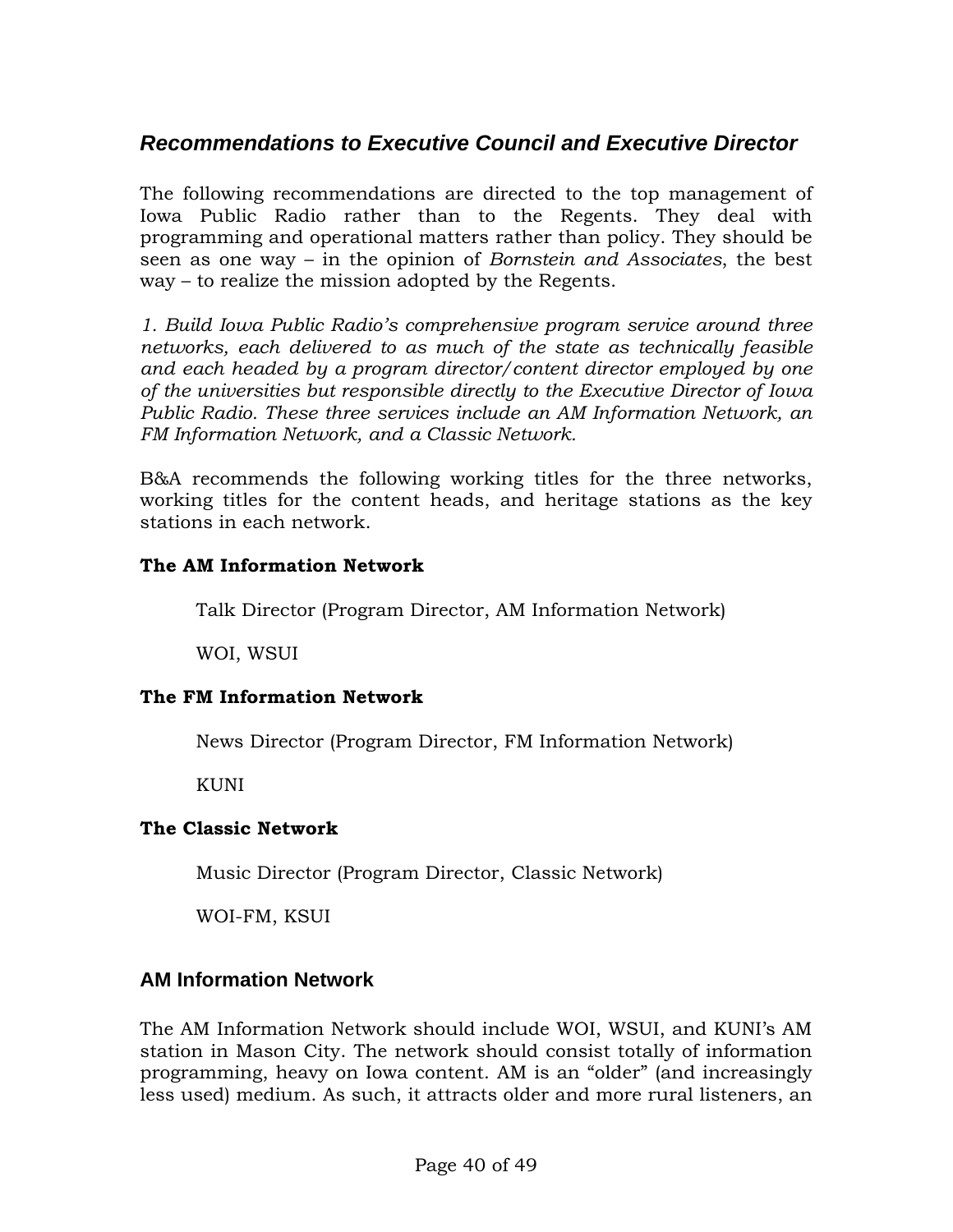important constituency for public radio in Iowa. This network should strive to serve them well.

As has been demonstrated in many other public radio situations, AM is not a particularly good "fit" for the younger, more cosmopolitan character of the NPR news magazines, which do best when broadcast on FM stations. The importance of FM broadcast for the key NPR news magazines is compounded in Iowa by the low power of the university AM stations during early mornings and late afternoons in the winter.

While not well suited for the national news magazine programming, the university AM stations provide an opportunity to develop Iowa content that local public radio stations will need in the future as nationally based information programs and all types of recorded music become more available to listeners through satellite radio and the internet. The future of state and local public radio depends on unique and meaningful "less than national" programming. Iowa can develop such programming on AM while maintaining music and the national flagship programs on FM.

*Suggested signature programs:* 

- State-oriented morning show touching on issues and including considerable service information drawn from the resource strengths of three universities. Heavy use of telephones and listener participation
- Issue-centered daily topical talk show with a single strong newsoriented host. Program designed to "make news" with high profile guests and experts drawn from the three universities. Shared with FM Information Network to assure maximum statewide coverage.

### **FM Information Network:**

This should be the "primary" network for Iowa Public Radio, the one with the widest appeal and the broadest coverage. KUNI, is proposed as the only heritage station in this lineup, but it would also include FM stations or translators in Mason City, Ft. Dodge, Mitchellville-Des Moines, Ottumwa, Dubuque, Quad Cities, Osceola, and Carroll. The prime demographic for the FM Information network should be younger and more urban than that of the AM service.

News and Information programming on FM identify public radio nationally. NPR news is recognized as the best broadcast news organization in the nation, and Iowa Public Radio should strive to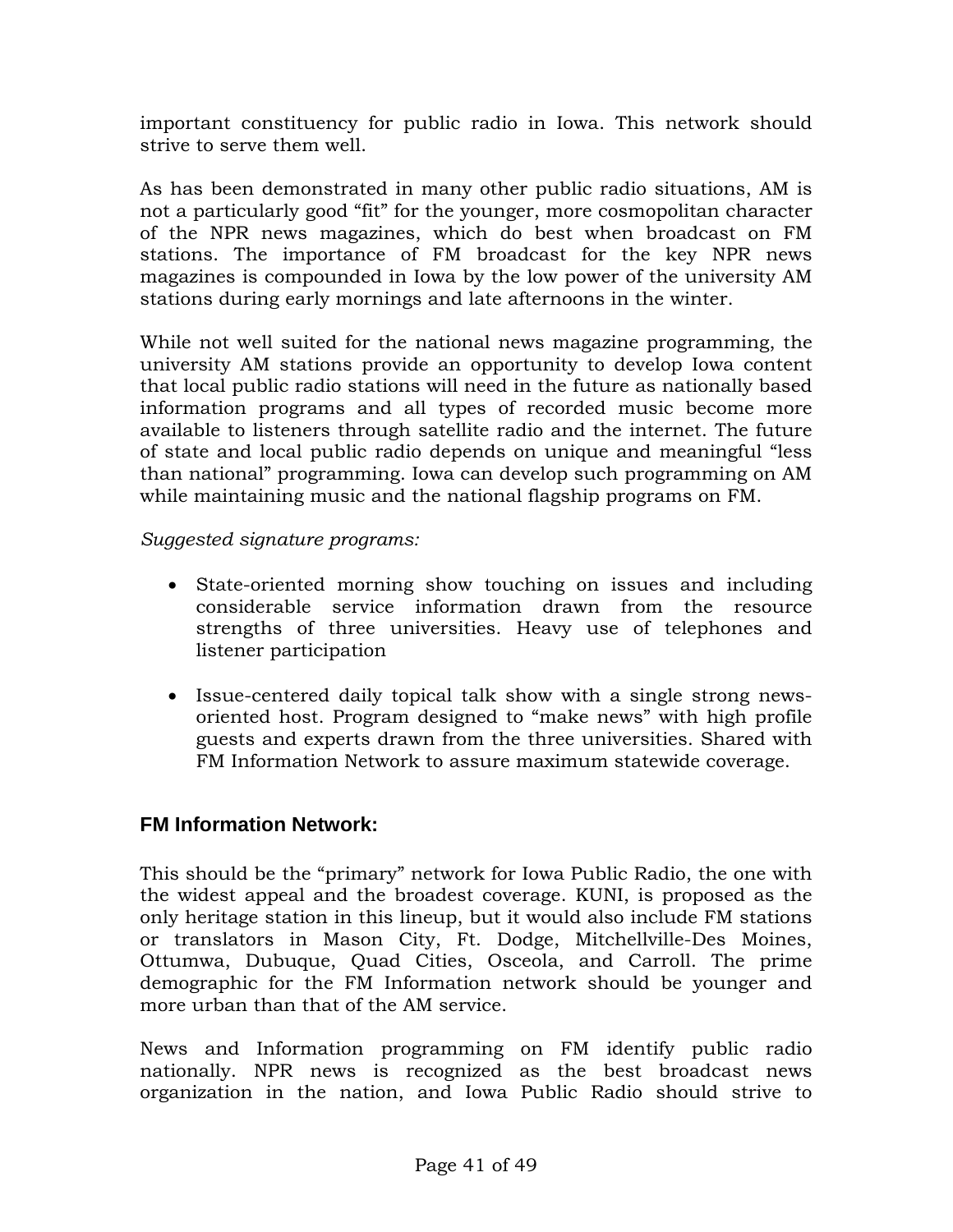become no less than that for Iowa, in a sense taking on part of the role ceded by commercial electronic and print media in recent years. The FM Information Network should make heavy use of NPR news and talk programming and should unify and augment the disparate news efforts of the three university stations to create an Iowa equivalent of NPR news. All news reporters, wherever located, should work for this service. They should also provide some state news programming to other two networks.

*Suggested signature programs:* 

- *Morning Edition, All Things Considered, Weekend Edition*
- Issue centered daily topical talk show produced by AM Information staff but carried on FM as well to assure maximum exposure

While maintaining its information focus during morning and afternoon drive time and daytime during the week, this network might include noncommercial music and entertainment for a younger demographic during lower listening hours. If the service includes music, it should be the music known to appeal to the kind of person most attracted to NPR news programming. That means a wide range of contemporary music in a variety of styles, none of which is "popular" enough to succeed on commercial radio, but well suited for public radio.

### **The Classic Network**

This network is "classic" in the sense that it should carry a great deal of classical music. It is classic, too, in the sense that it employs the classic public radio formula of *Morning Edition* and *All Things Considered* each morning and afternoon, and classical music most of the times in between. It might include other elements of "classic" public radio programming such as "arts" features and talk, jazz, and *A Prairie Home Companion*. This widely used and widely successful approach to public radio programming should be heard on KSUI, WOI-FM, and other transmitters or translators in Cedar Falls, Dubuque, and the Quad Cities.

Classical music is a strong part of public radio's heritage and the chief benefit of public radio for a sizable segment of the audience. Public radio should provide multiple hours of intelligently programmed music for these listeners and to introduce new listeners to the music. In other than the largest metropolitan areas in the country, however, the classical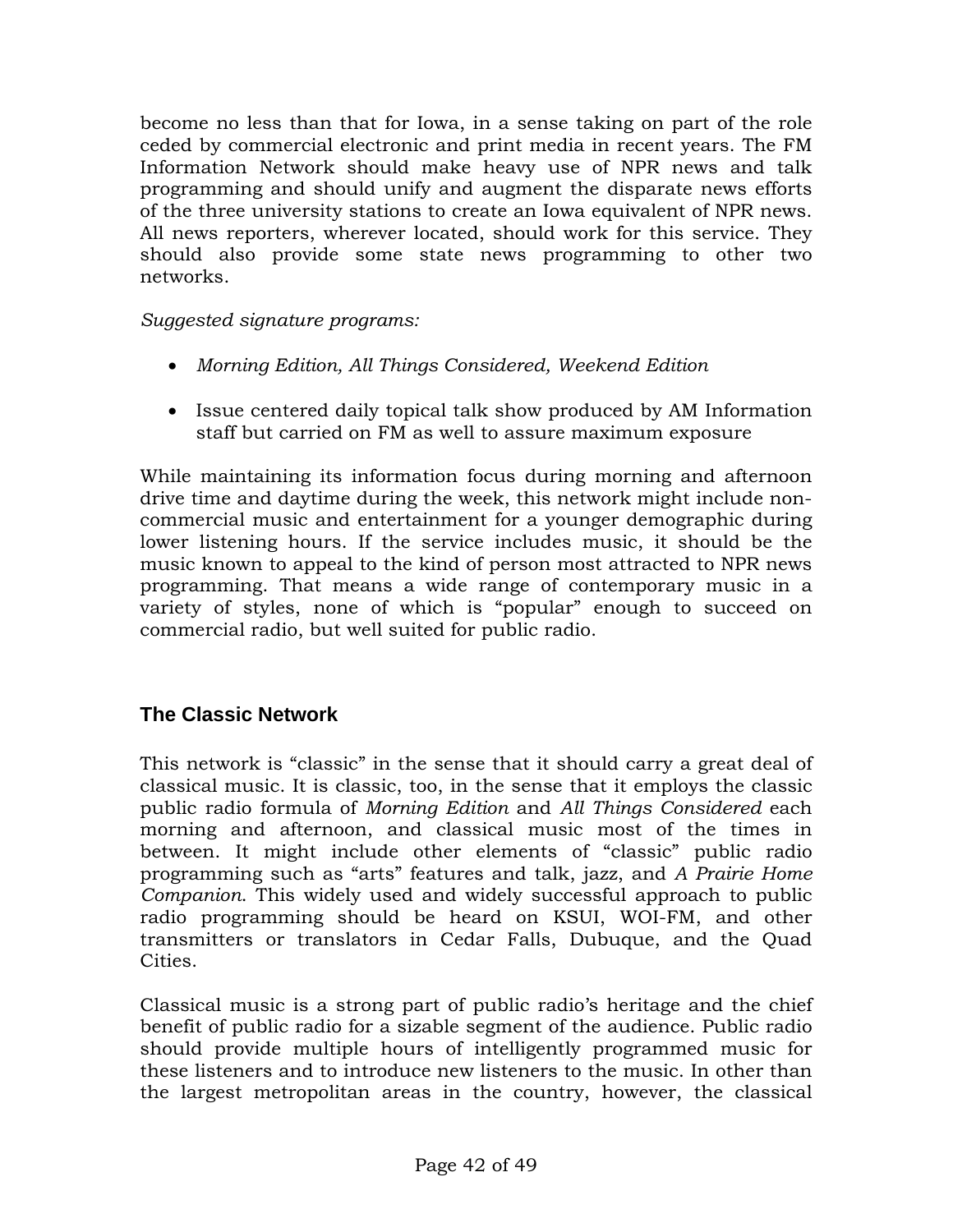music audience is rarely of sufficient size to warrant a full-time service. Moreover, a service that includes strong features other than classical music will attract more listeners, particularly more young listeners, who might stay with the station for classical music.

To make this service uniquely important to Iowa listeners and compete successfully with satellite, cable, or Internet sources of classical music, Iowa Public Radio must be an active promoter of the arts scene in the state and the different regions of the state. While most of the music and features on these stations should be broadcast statewide, each region will need at least one local program host whose responsibilities include coverage of local artists, institutions, and events.

*Suggested signature programs:* 

- Locally hosted classical music and arts talk for specified hours of the day, and statewide programming with an Iowa focus at all other times
- National news programs carried for fewer hours and with less state material than the FM Information Network, but enough hours to assure that the key national programs are available on FM transmitters throughout the state.

*2. In addition to the three networks, structure Iowa Public Radio into four regions for purposes of local programming, community relations, person-toperson fund-raising, and institutional relations. These four regions would include (1) the Northeast Region, based at the University of Northern Iowa, (2) the Southeast Region, based at the University of Iowa, (3) the Central Region, based at Iowa State University, and (4) (in the future) a Western Region, based in Sioux City with staff employed by Iowa Public Radio.* 

#### **Northeast Region**

Based at the University of Northern Iowa Stations: KUNI, KHKE, Cedar Falls, plus Mason City and Dubuque

### **Southeast Region**

Based at the University of Iowa Stations: WSUI and KSUI, plus Quad Cities, Ottumwa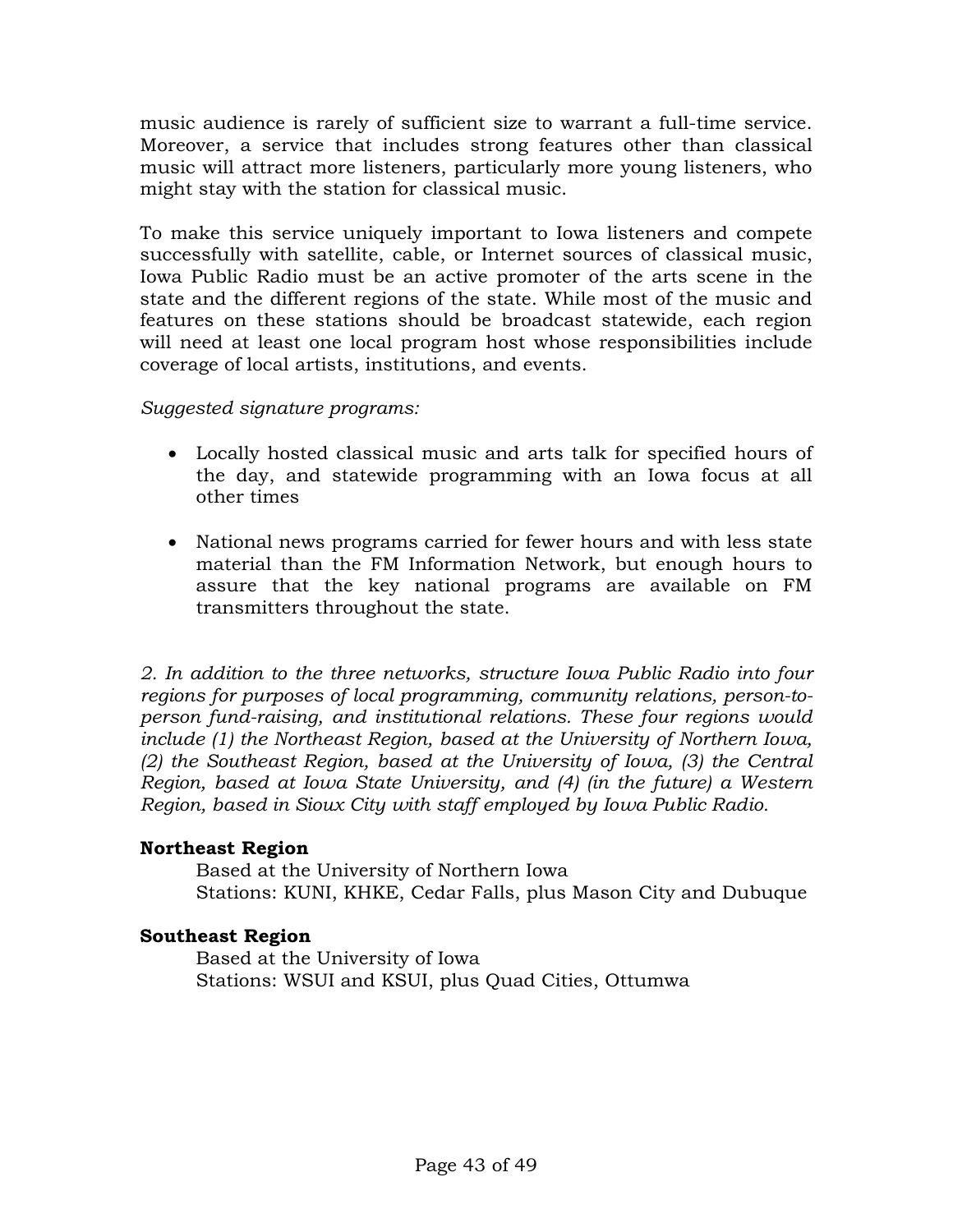#### **Central Region**

Based at Iowa State University Stations: WOI and WOI FM, plus Ft. Dodge, Carroll, Mitchellville-Des Moines, Osceola

#### **Western Region (Future)**

Based in Sioux City with staff employed by Iowa Public Radio Stations: Sioux City, Council Bluffs, and Ft. Dodge (transferred from central region)

The environmental scan conducted by B&A emphasized the importance of local involvement for public radio in Iowa. Listeners feared that a centralized Iowa Public Radio would become a distant Iowa Public Radio. Listeners also valued the close link between the universities and their public radio station. Iowa Public Radio needs to strengthen those ties, not weaken them, and can best accomplish this by locating senior staff on each Regents university campus.

Each region should be led by a Regional Manager employed by the university at which the region is based, but reporting to the Executive Director of Iowa Public Radio. The Regional Manager should supervise the local staff and manage the facilities (studios, transmitters, translators) of Iowa Public Radio in the region.

The Regional Manager should maintain a strong relationship between Iowa Public Radio and the host university, assuring that university and regional resources are tapped appropriately for the statewide service and for regional programming. He or she should also participate actively in the communities of the region and bring to the overall management of Iowa Public Radio the concerns and interests of listeners in that region.

The Regional Manager should hire and supervise staff involved in functions best handled regionally instead of centrally:

- A local program host active in community relations.
- Underwriting/major gift representatives
- Engineering and operations persons
- Necessary clerical support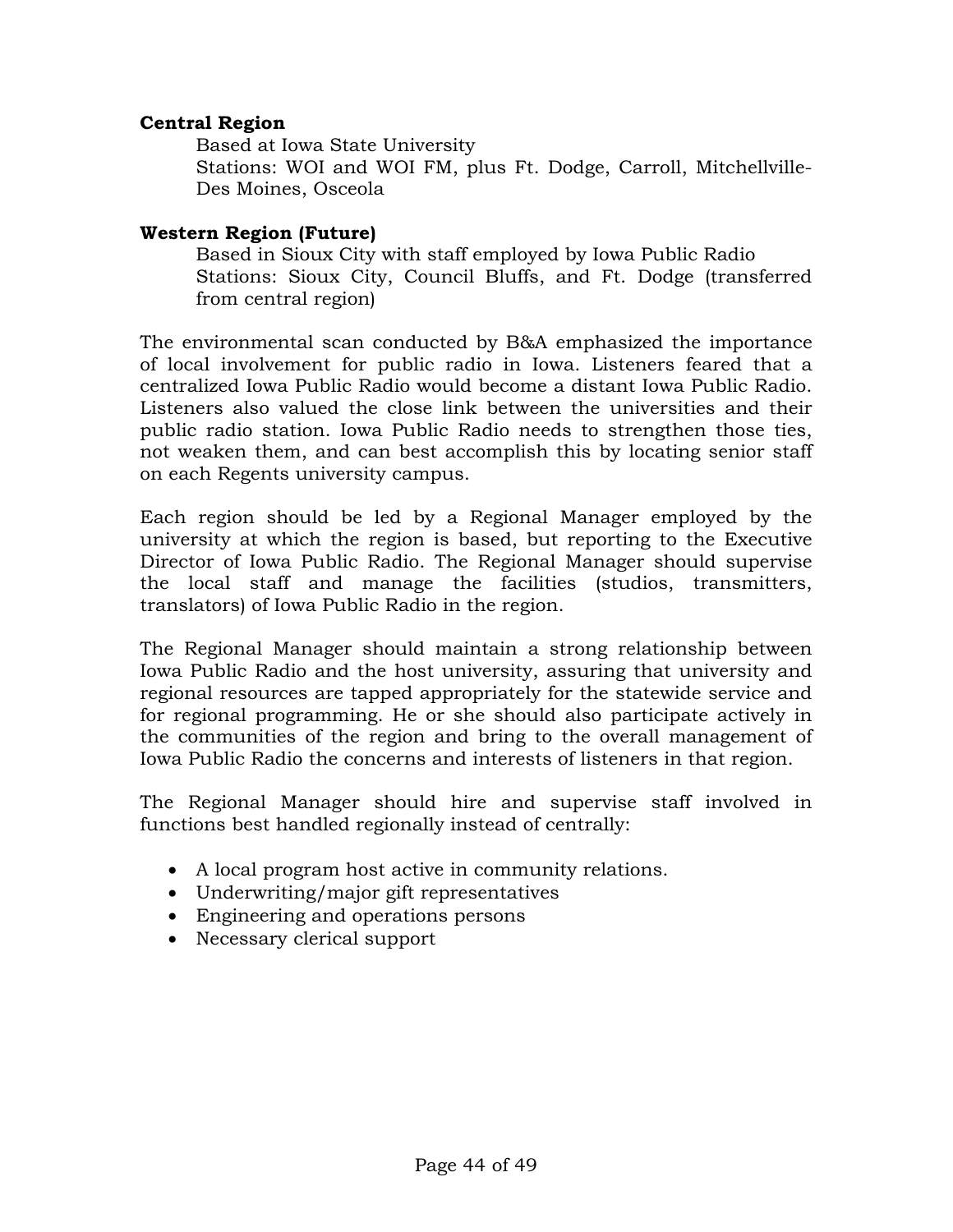*3. In addition to the three network/content directors and the three regional managers, the Executive Director of Iowa Public Radio should directly supervise certain positions integral to the statewide service. Each of these persons may be employed by one of the three universities, but should report to the Executive Director. The positions include a Budget Director, Technical Director, Membership Director and an Administrative Assistant.* 

**Budget Director**: Responsible developing budgets and monitoring income and expenditures for Iowa Public Radio at each of the three universities.

**Technical Director**: Responsible for maintaining technical standards and operating procedures at each of the locations and planning expansion to unserved or under-served portions of the state.

**Membership Director**: Responsible for raising individual contributions from throughout the state for the overall benefit of Iowa Public Radio. The membership director in turn will supervise related staff all located at a single location determined by the executive director.

**Clerical person**: Support the executive director, the technical director, and the budget director.

The following organization charts summarize the changes proposed. The first shows the *current* organization at the three individual public radio operations. The second chart shows the *proposed* organization. It illustrates the proposed relationship of the Executive Director, the three Regional Managers, and the three Network Content Directors and their staffs.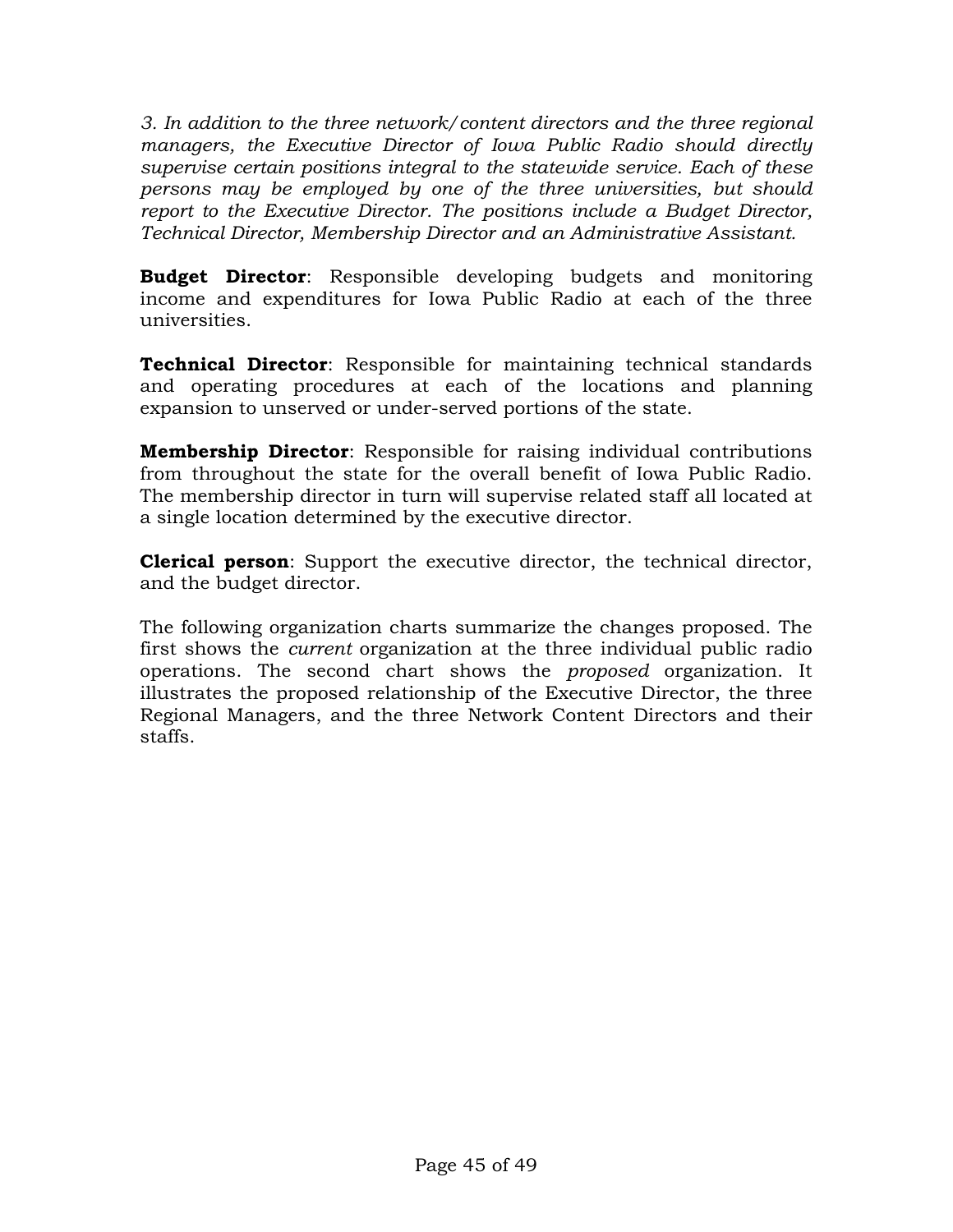#### **CURRENT ORGANIZATION CHART**



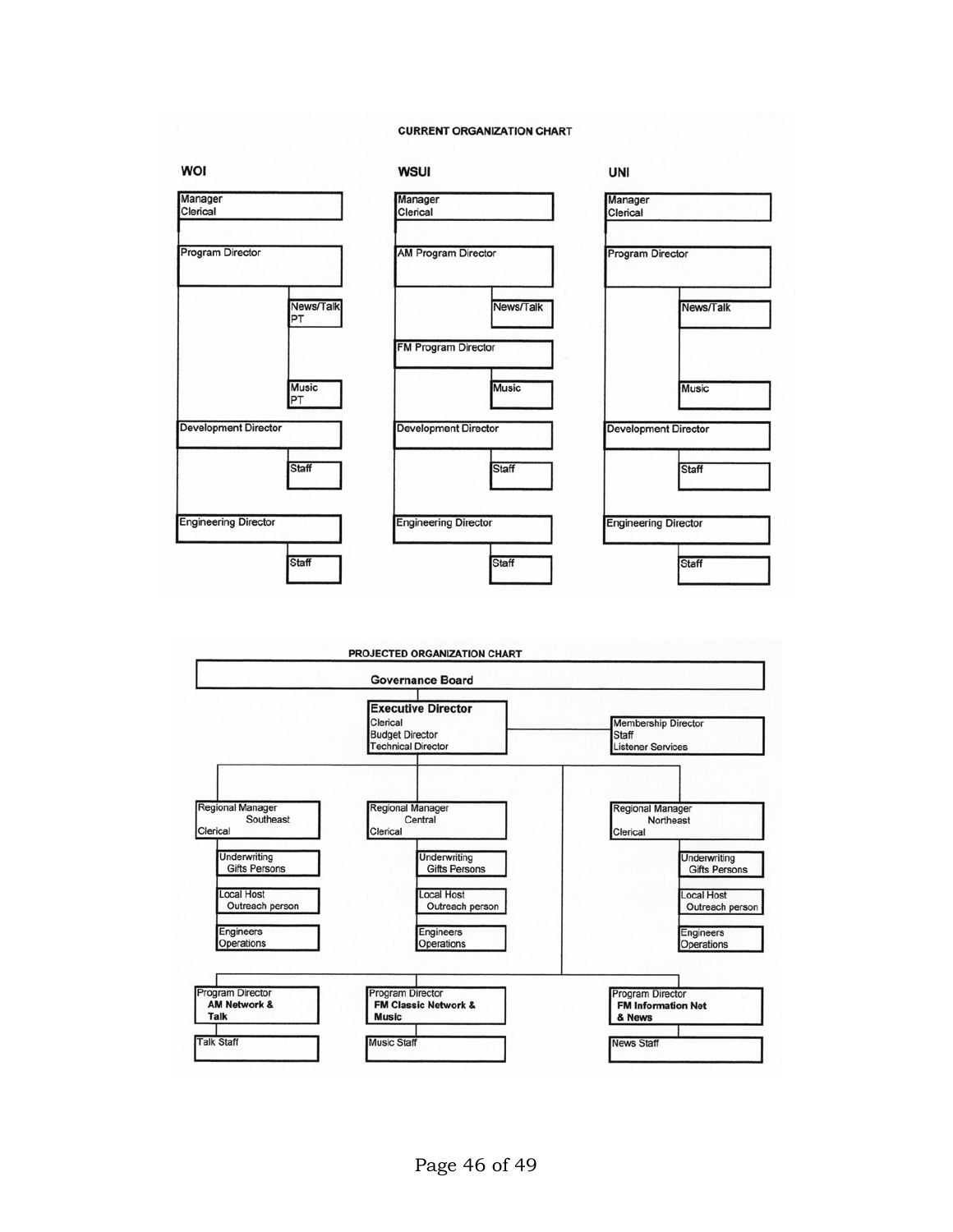# **Executive Council/Director Recommendations Timeline**

### *January-March*

- Regional managers and technical staff identify and plan technical changes and capital purchases necessary to implement new program configuration. Prepare report for Executive Director by March 31.
- Regional managers meet with individual staff members to determine how they can fit into the new structure. Prepare recommendations on reassignment of existing personnel to the Executive Director by March 31.
- Regional managers launch intensive community education campaign to explain what is going to happen and why – continues until major changes take place

### *April-June*

- Order equipment and implement any technical changes necessary for the new configuration
- Make decisions about personnel and reporting lines
- Make specific plans for new programming, including purchases of national programs
- Prepare a comprehensive public relations plan for dealing with listener backlash against changes

#### *July-September*

- Implement new reporting lines and budget structure
- Implement major programming realignment
- Implement new regional structure for development, community relations, and technical operations

#### *October-December*

• Conduct first major on air fund drive as Iowa Public Radio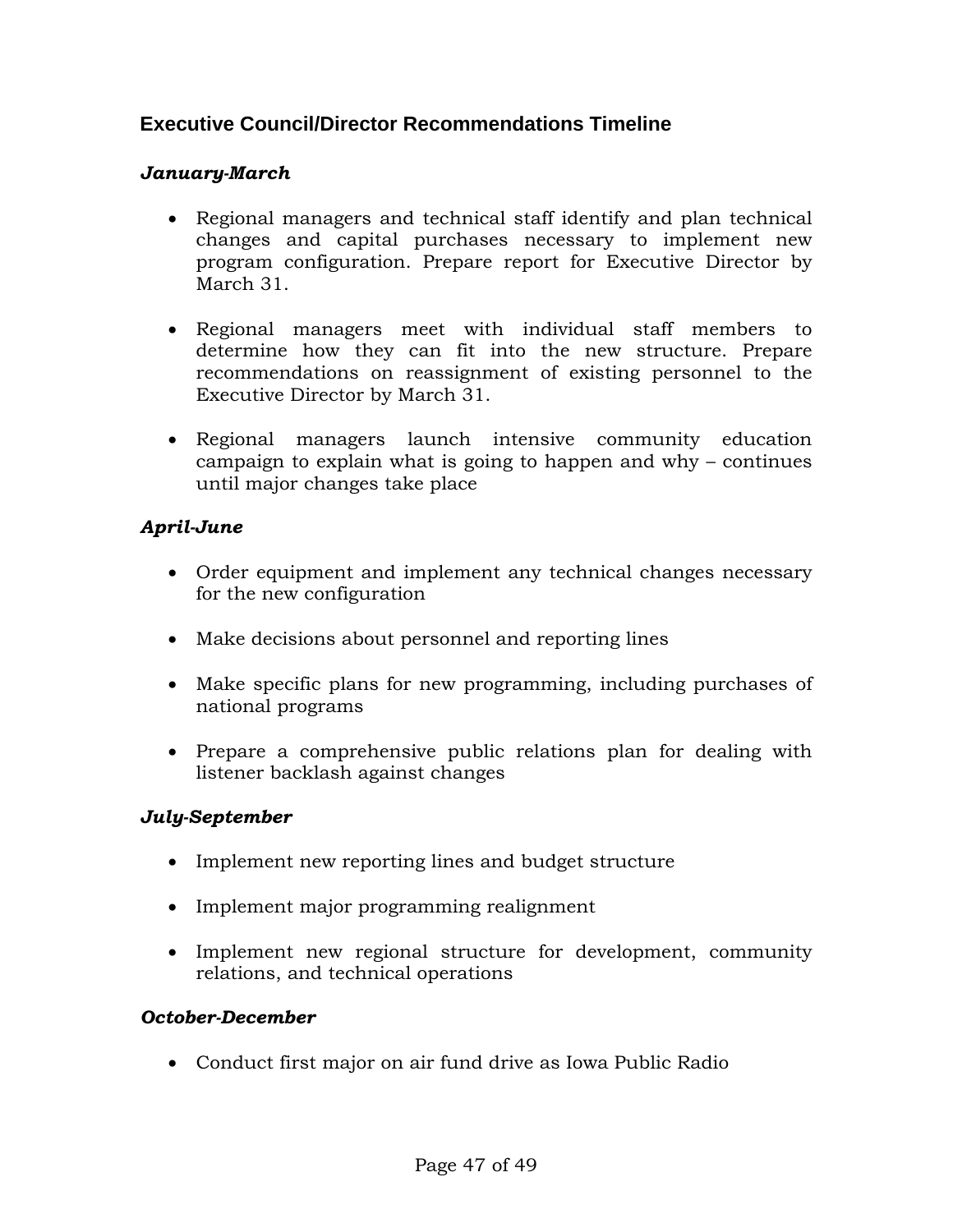# **Conclusions**

Educational/Public Radio in Iowa enjoys a rich heritage. The universities of the state made major commitments to radio as a means of education and public service long before most other states and long before the phrase "public radio" symbolized a new vigor and level of service for the medium.

Its rich heritage is both a strength and a weakness of public radio in Iowa; a strength because the universities and the people of the state understand the value of public service radio, and a weakness because its strong traditions have hindered public radio in Iowa from participating fully in the broader development of public radio nationally. A leader in educational radio four decades ago, Iowa today somewhat "underperforms" public radio elsewhere in listening and private financial support.

B&A is confident that implementation of its recommendations will allow public radio in Iowa to assume its rightful role as one of the outstanding public radio organizations in the nation. Experience elsewhere demonstrates the characteristics necessary for public radio to provide the service most meaningful to the state, the universities, and above all, the listeners it serves.

Successful services build a critical mass of talent in key areas of programming, particularly news and informational programs; less successful services have limited staffing in each content area, and seldom can devote sufficient resources to produce truly distinguished work. Successful services outside major metropolitan areas attain their critical mass at the state level, but nurture relationships at the local and regional level as well; less successful services operate only locally and never attain a critical mass. Successful services build a powerful relationship with their listeners, focusing on their needs and successfully generating high levels of income from them; less successful services are insular, focusing on pleasing institutional forces or their own staffs and, understandably proving less successful at generating income from the past.

The consultants are not suggesting that the three broadcast organizations in Iowa are unsuccessful. Each does a good job within its resources and each has developed a loyal following. But each has probably reached its full potential as a totally independent university station. Public radio in Iowa has not reached its full potential, however.